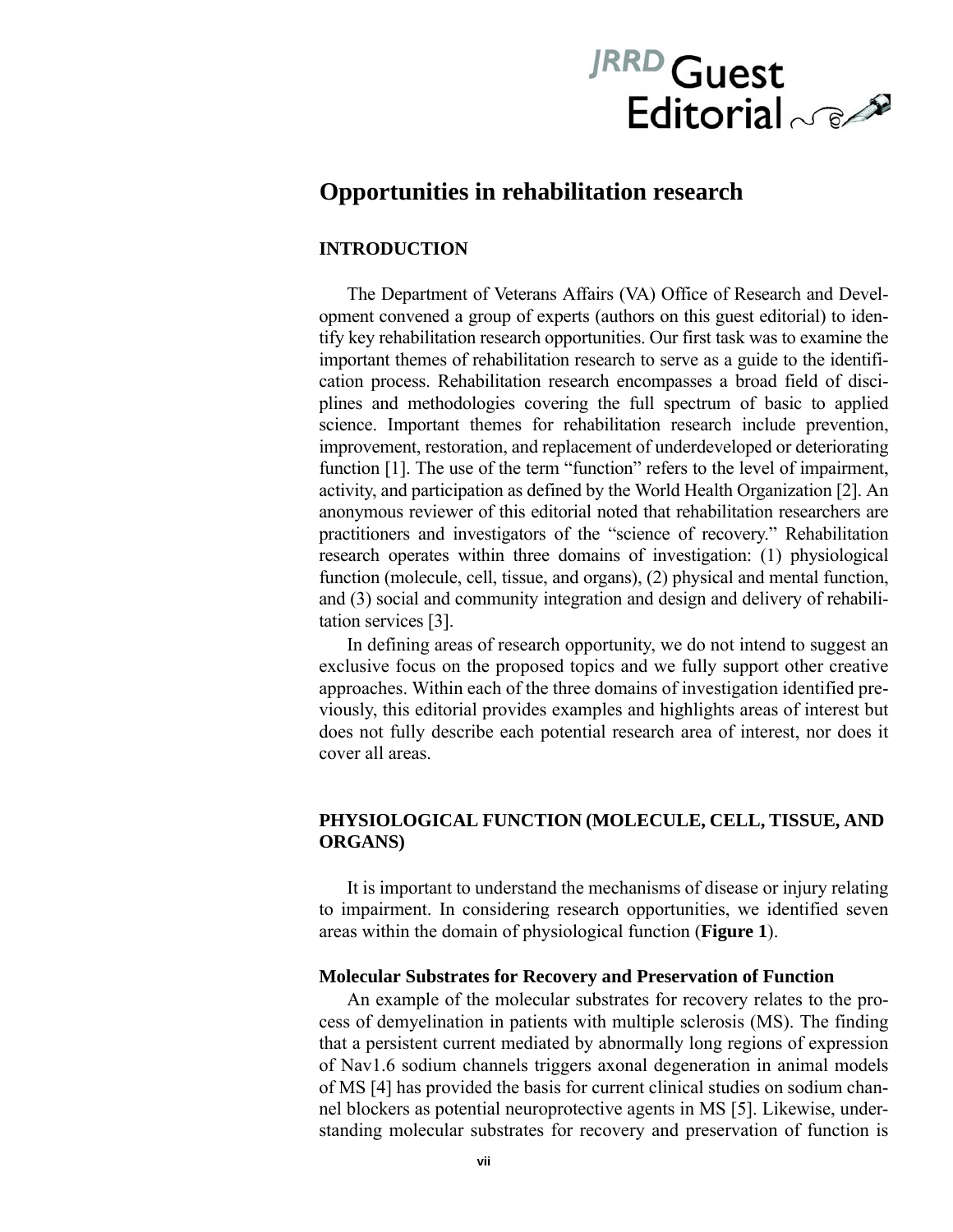- 1. Molecular substrates for recovery of preservation of function.
- 2. Identification and targeting of key molecules along pathogenic pathways.
- 3. Axonal sprouting, synaptic plasticity, regeneration, and functional compensation.
- 4. Drug, gene, and cell-based therapies for recovery of function and interaction with rehabilitation strategies.
- 5. Genetics and genomics, genomically based personalized therapies.
- 6. Muscle function, muscle disease (e.g. sarcopenia), and motile biological systems.
- 7. Bone healing and disease.

#### **Figure 1.**

Areas of opportunity in rehabilitation research: molecule, cell, tissue, and organs.

critical for developing treatments for spinal cord injury (SCI) and traumatic brain injury (TBI) and in all other areas of rehabilitation research.

# **Identification and Targeting of Key Molecules Along Pathogenic Pathways**

Changes in potassium channel expression in demyelinated fibers have been demonstrated in the demyelinating diseases [6]. These studies provided the rationale for the development of the potassium channel blocker, 4-aminopyridine, as the first Food and Drug Administration (FDA)-approved therapy for restoring function in MS [7]. Understanding cellular physiological changes in both animal models and in people with disabilities has also led to deep brain stimulation, the most significant advance in the treatment of Parkinson disease (PD) since the introduction of L-DOPA in the 1960s [8–9]. Neurophysiological analysis of both nonhuman primates treated with the toxin MPTP (1-methyl-4-phenyl-1,2,3,6-tetrahydropyridine) as well as patients with PD identified over-activity in brain regions such as the subthalamic nucleus and the globus pallidus interna as a major contributor to abnormal motor function [10]. FDA-approved implanted devices inhibit this activity, and their benefits have been well documented [11]. These examples illustrate the benefit of research efforts focused on identifying and understanding molecular pathways associated with disease mechanism.

# **Axonal Sprouting, Regeneration, and Functional Compensation**

The role of growth or trophic factors on the nervous system has undergone a transformation from molecules in early development to potential therapies for both neurodegenerative diseases and injury. Factors such as nerve growth factor (NGF), brainderived neurotrophic factor (BDNF), and glial cellline derived neurotrophic factor (GDNF) have been well studied, both with regard to their mechanisms of action and their protective and restorative effects in animal models of neurodegenerative diseases and SCI [12–14]. Translation of these factors into effective protein-based therapeutics has been a major challenge. Gene-based strategies, such as the injection of viral vectors expressing NGF in Alzheimer disease (AD) or the GDNF homolog neurturin in PD, are undergoing clinical trials as a means of administering biologically active amounts of these factors to brain regions undergoing degeneration [15–16]. Enhanced understanding of these factors and their clinical use will have a profound effect on treatment of a variety of conditions, including SCI, TBI, and neurodegenerative diseases.

## **Drug, Gene, and Cell-Based Therapies for Recovery of Function**

A variety of cell-based therapies are under development for neurodegenerative diseases, stroke, TBI, and SCI. Both embryonic stem cells and adult mesenchymal cells secrete a variety of potentially beneficial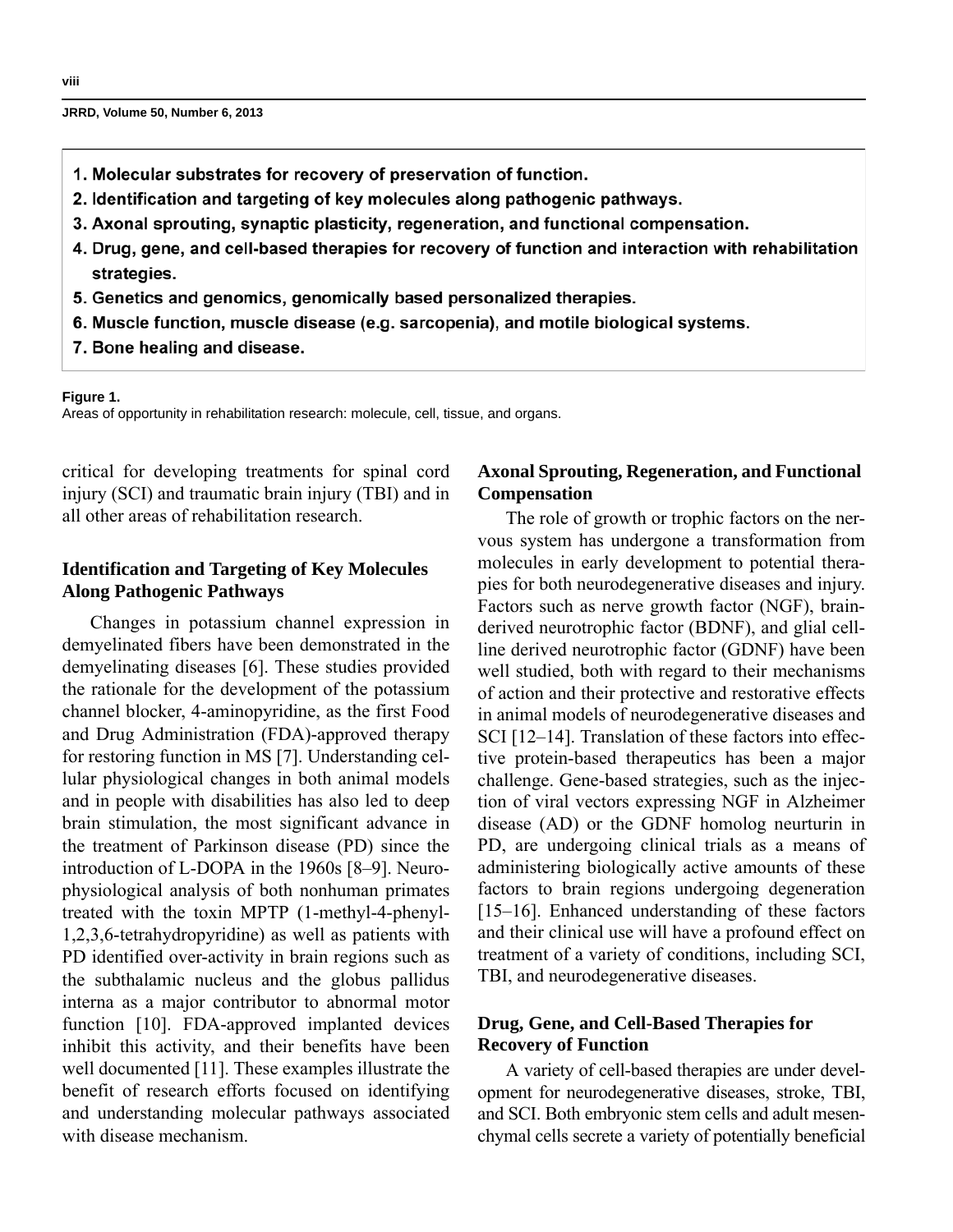substances that have both anti-inflammatory and neuroprotective qualities [17–18]. The feasibility and safety of infusion of autologous (adult-derived) bone marrow mesenchymal stem cells has been demonstrated in phase I studies in human subjects [19]. Cellbased therapies are viewed as major components of regenerative neuroscience and medicine.

Recent studies are developing more efficient protocols for conversion of embryonic stem cells into dopamine-producing neurons with the potential to replace degenerating cells in patients with PD [20]. Translation of such neuron replacement therapy will be a challenge, where cells will need to both differentiate appropriately and form functional connections with the host brain. The forms of potential cell-based therapies continue to expand. Not only can adult somatic cells be induced to form lines of pluripotent stem cells with properties of embryonic stem cells (induced pluripotent stem cells) but recent studies have demonstrated that adult human fibroblasts can be converted into functioning neurons [21–22]. The identification of genes that orchestrate neuronal development, such as those coding for transcription factors, has made these novel cell-based therapies possible.

Drug-based therapies targeting acute secondary injury mechanisms for TBI have shown tremendous potential in experimental models but have yet to be successfully translated to clinical trials [23]. However, drug-based therapies targeting chronic intervals may have potential for attenuating injury-related neurodegeneration and stimulating recovery mechanisms. Another opportunity is to examine the rehabilitation benefits of drugs approved for other indications. An example is statins, which have been shown to have a neuroprotective effect in experimental central nervous system (CNS) disease models [24].

## **Muscle Function, Muscle Disease, and Motile Biological Systems**

While conditions such as stroke, SCI, and TBI are primarily associated with neurological consequences, they can also affect multiple body tissues as well as cellular structure and function. Nowhere is this more evident than in the effect on skeletal muscle, where molecular regulation of fiber type, metabolism, and contractile function is a rapidly growing research theme in both neurological disability and age-related functional declines. The biology of sarcopenia (muscle wasting) in aging and disuse atrophy, both of which lead to weakness and insulin resistance, are important areas of geriatric musclemolecular biology research.

Increasing data suggest that both these conditions are modulated by master transcriptional regulators of muscle molecular phenotype, metabolism atrophy or hypertrophy signaling, and that these are modifiable by physical activity, altered neural innervation, and possibly, pharmacologically. SCI and stroke produce strikingly similar downstream pathologies in skeletal muscle that include atrophy, increased muscular area fat, and a major shift from slow twitch to the fast myosin heavy chain molecular phenotype. Research in such areas as activity-dependent plasticity (including calcineurin-related pathways) and activation of PGC-1α (peroxisome proliferator-activated receptor gamma coactivator 1-alpha), which upregulates slow twitch muscle expression and glucose metabolism, constitute an opportunity for rehabilitation research to innovate chronic disease management models in neurological disease as well as aging. Also important is understanding and treating acute musculoskeletal injuries.

## **Bone Healing and Disease**

The key to developing effective therapies for bone loss is understanding the regulatory network for skeletal progenitors and downstream mediators. Understanding bone adaptation and healing will help development of new therapeutic targets for traumatic injury, osteoporosis, and other bone issues. Connective tissue regeneration is also important to bone healing and function. Important topics for future research include implantable cartilage, cellular therapy such as stem cell homing, cell-cell communication, and others.

# **Genetics and Genomics: Genomically Based Personalized Therapies**

Genomics applied to rehabilitation carries great potential to assist in understanding molecular mechanisms of disease, injury, and recovery, as well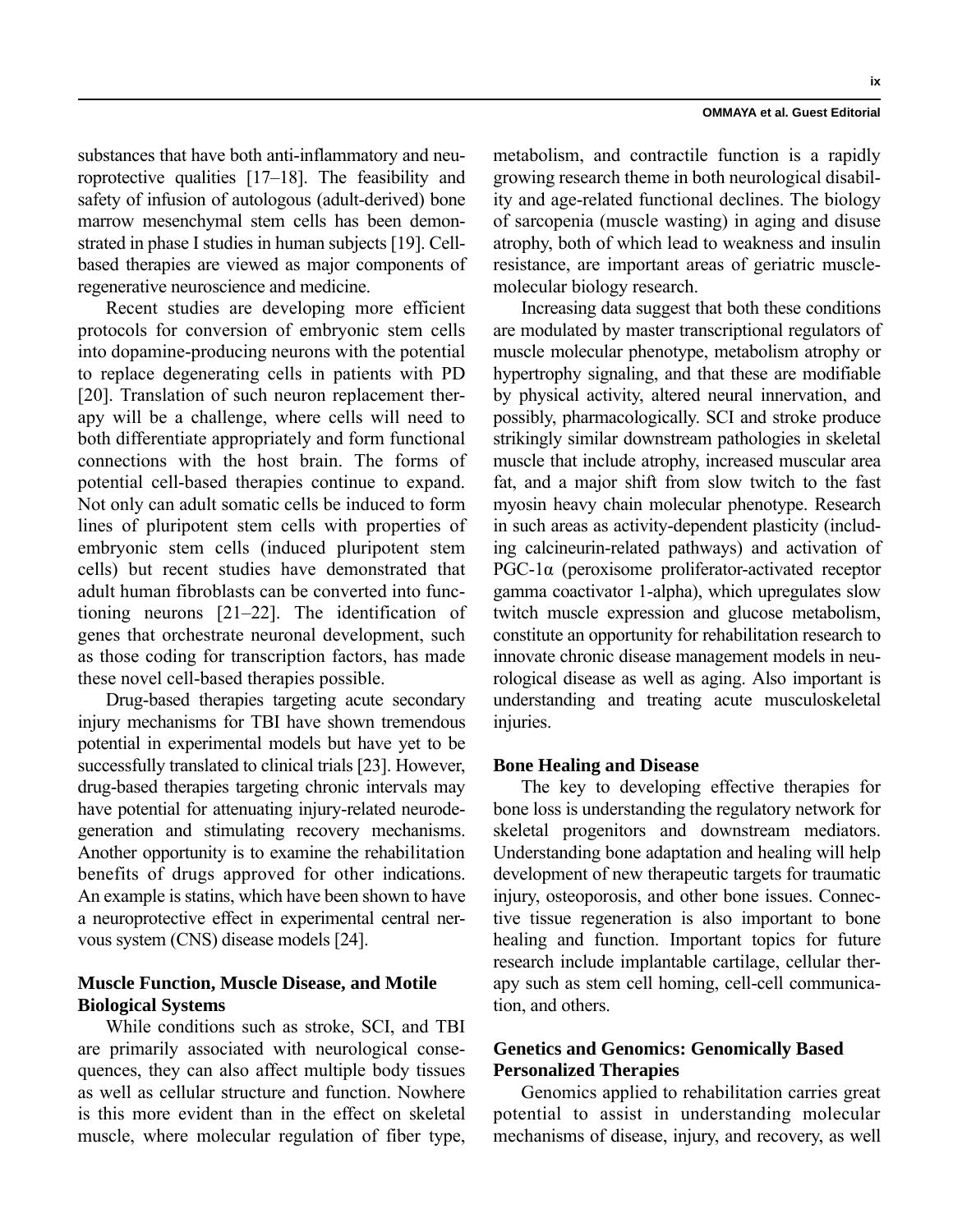as clinical effectiveness of therapies. Additionally, the field will greatly assist in identification of new potential targets, understanding responsiveness to clinical treatment, and potential targeting of rehabilitation therapy approaches. Genetic variability association with the recovery process, response to rehabilitation, and recovery outcome are all areas of interest for rehabilitation genomics. Examples include work focused on outcome after TBI and several candidate genes related to neuroplasticity (BDNF gene), blood flow (ACE [angiotensin-converting enzyme] gene), and apoptosis (TP53) [25–26]. Genomic studies and functional profiling have also demonstrated the presence of single amino acid substitutions that increase or decrease the sensitivity of target channels to pharmacological agents, suggesting that personalized or genomically based approaches to pain pharmacotherapy are possible [27–29]. The identification and subsequent validation of candidate genes can open new research approaches related to understanding the biological pathways associated with conditions and recovery mechanisms of interest.

## **PHYSICAL AND MENTAL FUNCTION**

Within the domain of physical and mental function, we identified 35 key areas of opportunity within rehabilitation research (**Table**). Also important to this domain are medical complications of disabling conditions, including venous thromboembolism, pressure ulcers, and wound infections. In addition, understanding the rehabilitation of medically complex patients and postintensive care syndrome are of interest. These 35 areas are grouped into 8 categories, which are briefly described next.

#### **Aging**

Aging has a profound effect on functional ability, outcomes, rehabilitative care plans, and treatment. As such, the effect of aging is an important topic for rehabilitative research. Language and other cognitive processes (e.g., memory, attention, decision making) are readily susceptible to the effects of aging, injury, or disease. Impairments to language and or memory can affect quality of life and produce

barriers to employment, social relationships, and leisure activity. Identifying new rehabilitation strategies to enhance cognitive function and emotional health are important research areas [30].

Recent work has shown that executive functions (goal setting, planning, decision making, etc.) are especially vulnerable to the effects of vascular risk, which increases with age. This relationship is consistent with the pattern of gray matter changes and white matter integrity loss found to vary systematically with vascular risk [31–33]. These data suggest that systemic cerebrovascular health for the whole person may play a role in neural tissue degeneration in brain areas critical for executive functions.

#### **Cognitive Impairment**

Cognitive impairment associated with disease or injury is an important theme for rehabilitation research. The cognitive sequelae of TBI and posttraumatic stress disorder (PTSD) are important themes for rehabilitation research. Evidence suggests that TBI may be a risk factor for several neurodegenerative disorders [34]. Several studies have implied an effect of repeated episodes of concussion in combat and potential cumulative effects related to the parallel and noninteractive development of PTSD and prolonged sequelae of mild TBI [35–36]. New therapies for the treatment of PTSD and TBI are of particular interest, e.g., the centrally acting alpha-adrenergic blocking agent, prazosin, to reduce the frequency and/or severity of nightmares [37–38].

TBI and PTSD can cause a constellation of overlapping physical and emotional symptoms that are associated with cognitive deficits, including executive and attentional dysfunction [39]. Blast injury may exacerbate these relationships and pose additional challenges for the development of successful treatments [40]. Additional research is needed to fully understand any effect of blast exposure on outcome. Depression has significant effects on cognitive function across a broad array of clinical issues relevant to Veteran rehabilitation research. Later-life depression is associated with cognitive deficiency and increased risk of developing AD [41]. Models of depression and AD implicate glucocorticoids and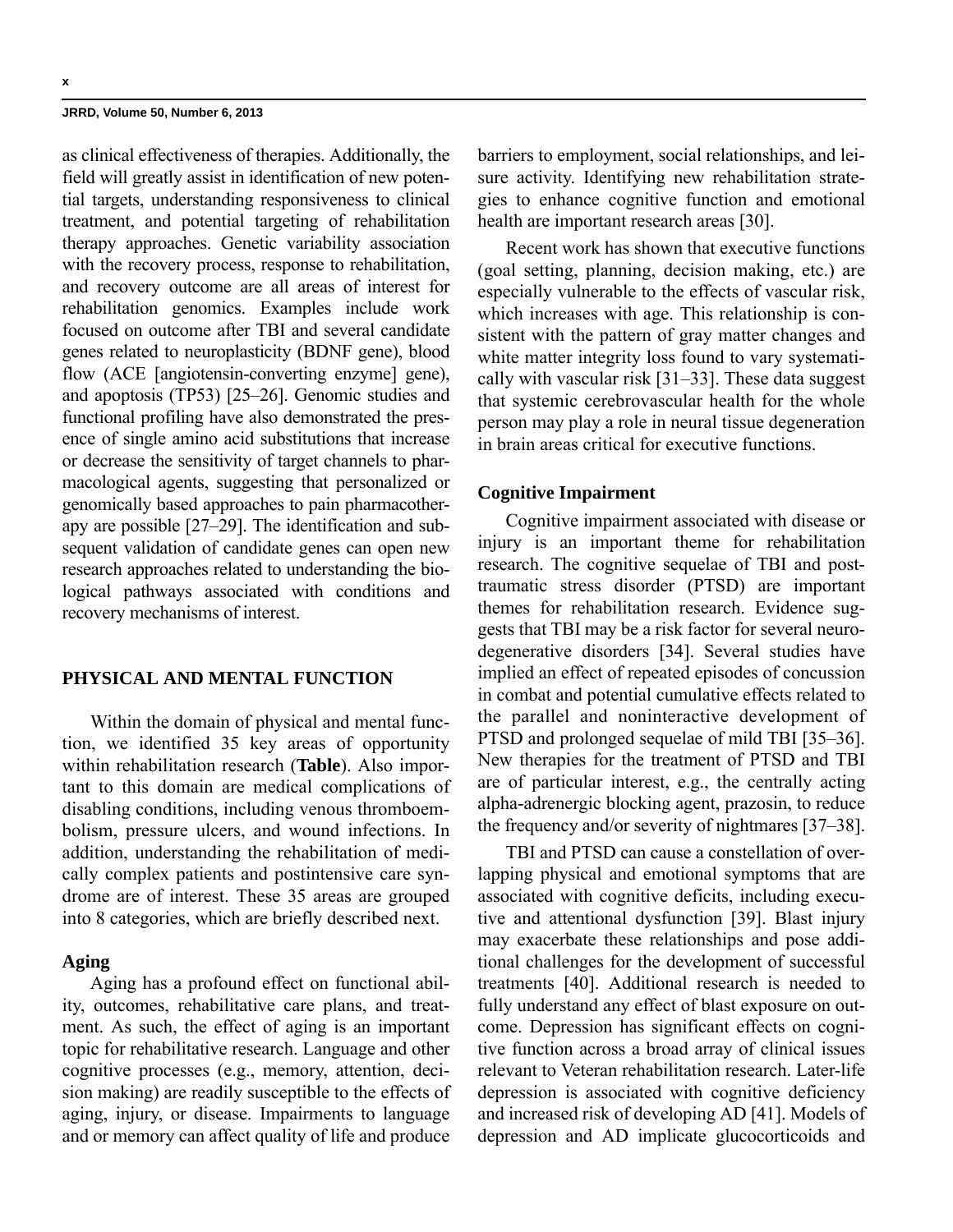#### **OMMAYA et al. Guest Editorial**

## **Table.**

Areas of opportunity in rehabilitation research: physical and mental function.

| Category                    | <b>Example</b>                                                                                                                                                                                                                                                                                                                                                                                                                                                          |
|-----------------------------|-------------------------------------------------------------------------------------------------------------------------------------------------------------------------------------------------------------------------------------------------------------------------------------------------------------------------------------------------------------------------------------------------------------------------------------------------------------------------|
| Aging and Impairment        | Successful aging with chronic illness and/or disability.                                                                                                                                                                                                                                                                                                                                                                                                                |
|                             | Role of mood and cognition in successful aging.                                                                                                                                                                                                                                                                                                                                                                                                                         |
|                             | Cardiometabolic risk factors and aging.                                                                                                                                                                                                                                                                                                                                                                                                                                 |
| Cognitive Impairment        | Understanding interplay of cognitive and emotional issues and their effect on rehabilitation.                                                                                                                                                                                                                                                                                                                                                                           |
|                             | Developing interventions that remedy cognitive and emotional issues in rehabilitation.                                                                                                                                                                                                                                                                                                                                                                                  |
| Exercise and Motor Learning | Activity-dependent (including cognitive exercise) plasticity/regeneration and cognitive function.                                                                                                                                                                                                                                                                                                                                                                       |
|                             | Understanding relationship between physical activity and biological changes in muscle/bone.                                                                                                                                                                                                                                                                                                                                                                             |
|                             | Physical activity and effect on physiological systems, quality of life, functional ability, and pre-<br>vention of illness (e.g., secondary stroke prevention and pelvic floor muscle training for uri-<br>nary and fecal incontinence).                                                                                                                                                                                                                                |
|                             | Understanding continuum of structured physical activity (i.e., types of exercise) and effect on health.                                                                                                                                                                                                                                                                                                                                                                 |
|                             | Models of motor function/optimizing motor function.                                                                                                                                                                                                                                                                                                                                                                                                                     |
|                             | Effects in muscle of central nervous system-based trophic factors.                                                                                                                                                                                                                                                                                                                                                                                                      |
| Neurodegeneration           | Neurodegenerative diseases and relationship to traumatic injury.                                                                                                                                                                                                                                                                                                                                                                                                        |
|                             | Neurodegenerative diseases and development of new treatment approaches and targets.                                                                                                                                                                                                                                                                                                                                                                                     |
|                             | Importance of disease-modifying approaches to slow neurodegeneration and improve quality of<br>life. Translational clinical strategies in progress include (1) modification of beta amyloid,<br>Tau, and alpha-synuclein load to reduce disease pathology; (2) growth factor gene therapy to<br>reduce cell death and improve cell function in Alzheimer disease and Parkinson disease; and<br>(3) anti-sense oligonucleotide therapy in amyotrophic lateral sclerosis. |
| Pain                        | Understanding contributors to chronicity in pain: What are drivers of chronic neuropathic pain?                                                                                                                                                                                                                                                                                                                                                                         |
|                             | Understanding molecular and cellular basis for pain: development of new therapeutic targets<br>and approaches.                                                                                                                                                                                                                                                                                                                                                          |
|                             | Understanding transition from acute (nociceptive, and sometimes protective) pain to chronic,<br>unprovoked (often neuropathic) pain.                                                                                                                                                                                                                                                                                                                                    |
|                             | Understanding integrative and cognitive basis for pain: development of new therapeutic approaches.                                                                                                                                                                                                                                                                                                                                                                      |
|                             | Pain as comorbidity and moderator and mediator.                                                                                                                                                                                                                                                                                                                                                                                                                         |
| <b>Sensory Issues</b>       | Understanding sensory issues related to injury, aging, and neurodegeneration.                                                                                                                                                                                                                                                                                                                                                                                           |
|                             | Optimizing rehabilitation models for low vision, auditory impairment, and other sensory deficits.                                                                                                                                                                                                                                                                                                                                                                       |
|                             | Technologies to promote improved functional outcomes and community reintegration.                                                                                                                                                                                                                                                                                                                                                                                       |
| Spinal Cord Regeneration    | Mechanisms of regeneration.                                                                                                                                                                                                                                                                                                                                                                                                                                             |
|                             | Cellular and extracellular environment supporting axonal growth (e.g., matrices).                                                                                                                                                                                                                                                                                                                                                                                       |
|                             | Growth factors and inhibitors.                                                                                                                                                                                                                                                                                                                                                                                                                                          |
|                             | Mechanisms to deliver therapeutics (e.g., growth factors, matrices).                                                                                                                                                                                                                                                                                                                                                                                                    |
|                             | Neural stem cells.                                                                                                                                                                                                                                                                                                                                                                                                                                                      |
|                             | Development and evaluation of rehabilitative therapies for spinal cord injury.                                                                                                                                                                                                                                                                                                                                                                                          |
|                             | Prevention and treatment of secondary complications.                                                                                                                                                                                                                                                                                                                                                                                                                    |
|                             | Health promotion and maintenance of post-spinal cord injury.                                                                                                                                                                                                                                                                                                                                                                                                            |
|                             | Assistive technologies.                                                                                                                                                                                                                                                                                                                                                                                                                                                 |
| Motor Issues                | Paralysis.                                                                                                                                                                                                                                                                                                                                                                                                                                                              |
|                             | Bladder and bowel control, sexual function and adaptation.                                                                                                                                                                                                                                                                                                                                                                                                              |
|                             | Respiratory support/upper airway.                                                                                                                                                                                                                                                                                                                                                                                                                                       |
|                             | Oral, speech, and swallowing.                                                                                                                                                                                                                                                                                                                                                                                                                                           |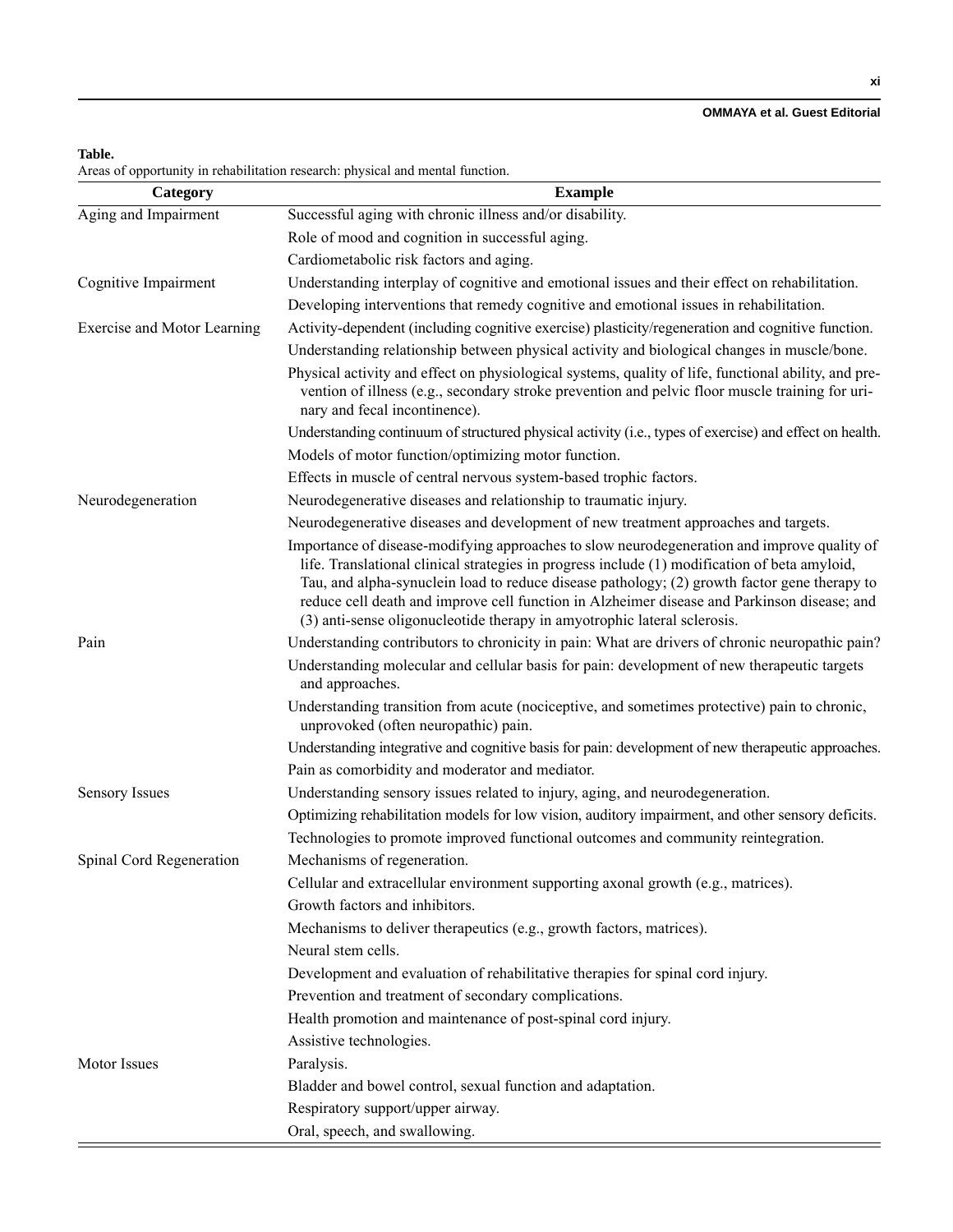cerebrovascular disease as primary mechanisms leading to neuropathological changes [42].

#### **Exercise and Motor Learning**

Physical inactivity is a strong predictor of physical disability in older adults, and physical activity patterns decrease as a function of age [43]. Maintaining a physically active lifestyle is associated with prolonged longevity and a reduced risk of becoming physically disabled [44]. Physical activity has been demonstrated to improve quality of life by improving overall well-being [45], reducing physical symptoms [46], reducing depressive symptoms [47], and improving self-efficacy [48]. Further research is needed to understand the dose, timing, and modalities of exercise to optimize long-term health outcomes and how to best synergize exercise with motor learning, nutrition, and clinical pathways across the continuum of care.

Aerobic exercise produces improvements in a range of cognitive domains, including auditory and visual attention, processing speed and motor function, and planning and working memory [49–50]. Exercise has a broad role in causing, preventing, and treating select medical conditions. Exercise-mediated cognitive improvements are, in general, most robust for executive control: an area of cognitive function typically most impaired in stroke, TBI, schizophrenia, and aging with vascular risk factors [51]. Although the mechanisms by which exercise affects cognition and affect are not conclusively delineated, several studies have documented a positive association between exercise and brain activation in the frontal and parietal cortices, production of BDNF, and improved autonomic function [52–53].

Recent advances in neuroimaging methods have enabled researchers to link alterations in brain structure (e.g., cortical thickness, tissue integrity) and function (e.g., resting brain networks) with cognitive change in response to cognitive training and physical exercise [54–56]. The use of neuroimaging to investigate the neurobiological effects of cognitive and physical exercise is currently limited but has broad implications for guiding the development and evaluating the efficacy of rehabilitative strategies for cognitive and emotional function in aging, neurodegenerative disease, and brain injury.

## **Neurodegeneration**

As the proportion of the elderly population increases, so does the number of individuals afflicted with neurodegenerative disorders such as AD, PD, and amyotrophic lateral sclerosis (ALS). Identifying aberrant processing of the amyloid precursor protein as a major risk for the development of AD-type dementia has led to the development and testing of several new classes of drugs to prevent or slow disease progression, including amyloid-modifying compounds that are in clinical trials [57]. Greater understanding of the biochemistry and role of the structural protein tau in neurons has also led to clinical trials in AD that target this mechanism [58]. The finding that growth factors can prevent cell death arising from diverse mechanisms and can stimulate cell function has led to trials in AD, PD, and ALS [59]. In PD, appreciation for the importance of intracellular accumulation of alpha-synuclein in neuronal degeneration has led to the development of new therapies in animal models that are in the process of undergoing clinical translation [60–61]. Progress in understanding fundamental risks associated with the development of spinal motor neuron loss, including the role of glia, is leading to new approaches to the treatment of ALS [62].

#### **Spinal Cord Regeneration**

A topic of great interest in SCI research over the last several decades has been the elucidation of mechanisms that underlie the failure of central axons to regenerate. Several mechanisms, both intrinsic and extrinsic to the adult neuron, contribute to regenerative failure. First, in the injured environment, cystic lesion cavities fail to become filled with cellular or extracellular matrices to support growth. Accordingly, experimental efforts aim to place permissive matrices (both natural and bioengineered) into the lesion site to support axonal growth. Second, growth factors are not expressed at sites of SCI in appropriate spatial or temporal gradients to promote the recruitment of new axonal growth. This is in marked contrast to the regenerating peripheral nerve wherein Schwann cells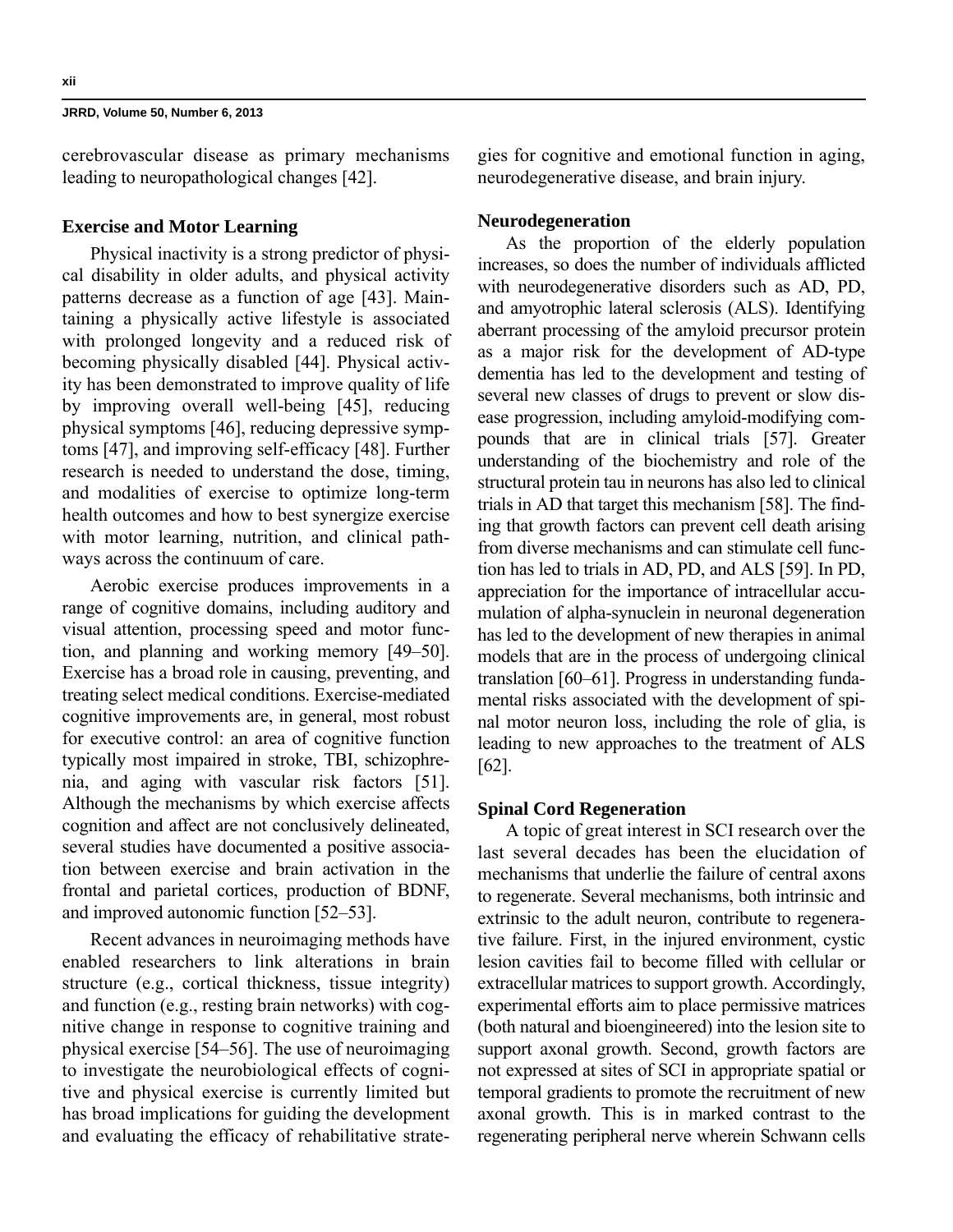produce a number of growth-promoting molecules, including NGF, BDNF, neurotrophin-3, GDNF, and others [63]. Third, two classes of molecular inhibitors to growth are present in the lesioned CNS to actively block axonal growth: inhibitory extracellular matrix proteins, including chondroitin sulfate proteoglycans, and inhibitory proteins present on adult myelin, including Nogo, myelin-associated glycoprotein, oligodendrocyte-myelin glycoprotein, netrin, semaphorins, Wnt proteins, and others [64–66]. Finally, unlike peripherally injured neurons, centrally injured neurons fail to upregulate a repertoire of genes to support an active, intrinsic growth state.

Based on these findings, experimental therapies aim to (1) place bridges in spinal cord lesion sites, (2) deliver growth factors, (3) neutralize or eliminate inhibitors of growth, and (4) activate the intrinsic growth state of the neuron. Individually, many of these approaches incrementally improve axonal regeneration. When combined, the effects of these experimental interventions are more potent, resulting in the first successes in achieving axonal regeneration into and beyond spinal cord lesion sites over the last few years [67–68]. To improve function in humans, additional progress is needed. Primarily, the number of axons and the distance over which axons will regenerate needs to be substantially improved to have detectable benefit in human trials.

## **Pain**

Pain is almost universally experienced as a concomitant of most physical and behavioral health impairments. Pain has been identified as an important moderator of the effectiveness of treatment for common mental health conditions, including depression, substance use disorders, and PTSD [69]. Reduction in pain may mediate improvements in the rehabilitation of other disabling conditions such as stroke [70]. Consistent with these observations, current trends in rehabilitation research encourage the development and evaluation of integrated treatment and rehabilitative approaches [71].

Existing medications might, at sufficient dosages, be effective in treating pain, but their efficacy is limited by off-target side effects, including ataxia, confusion, sedation, cardiac arrhythmias, and dependency. This is especially true for pharmacological blockers of sodium channels that support the firing of neurons. A goal of pain research has been the search for sodium channel subtypes that are selectively or preferentially expressed in pain-signaling neurons. Research has identified a sodium channel that is specifically produced only in pain-signaling neurons and a sodium channel subtype that is upregulated in injured pain-signaling neurons. This identification has led to the functional profiling of other sodium channel subtypes that are primarily expressed in peripheral neurons [72–75]. These studies have demonstrated how these channels work together to generate pain signals [76]. Studies of rare inherited pain syndromes have pinpointed pivotal molecules that drive pain signaling by identifying, for the first time, a single gene or gene product, the Nav1.7 sodium channel, that is a major contributor to human pain [77–78].

A major challenge in understanding pain lies in the transition from acute pain to chronic, unprovoked (often neuropathic) pain. Neuropathic pain takes on a life of its own, arising not from a noxious external stimulus but from disease or dysfunction of the nervous system itself. Such pain negatively affects quality of life in many after nerve injury or SCI, in association with diabetic neuropathy, and as a complication of cancer chemotherapy. Further, this type of chronic pain is often refractory to existing pharmacotherapies and represents a major challenge for millions. In order to develop more effective therapies, understanding the factors that trigger and maintain neuropathic pain as well as the transition from acute nociceptive pain to chronic neuropathic pain is needed. One such trigger is synaptic strengthening caused by central sensitization along the painsignaling pathway. Recent studies have demonstrated major contributions from dysregulated expression of ion channels that increase the excitability of pain-signaling neurons [79–80].

In addition to molecular and cellular changes, there is evidence that psychosocial factors may be linked to the perpetuation, if not the development, of chronic neuropathic pain and pain-related disability. High levels of maladaptive coping, high baseline functional impairment, presence of psychiatric comorbidities, history of sexual trauma, and low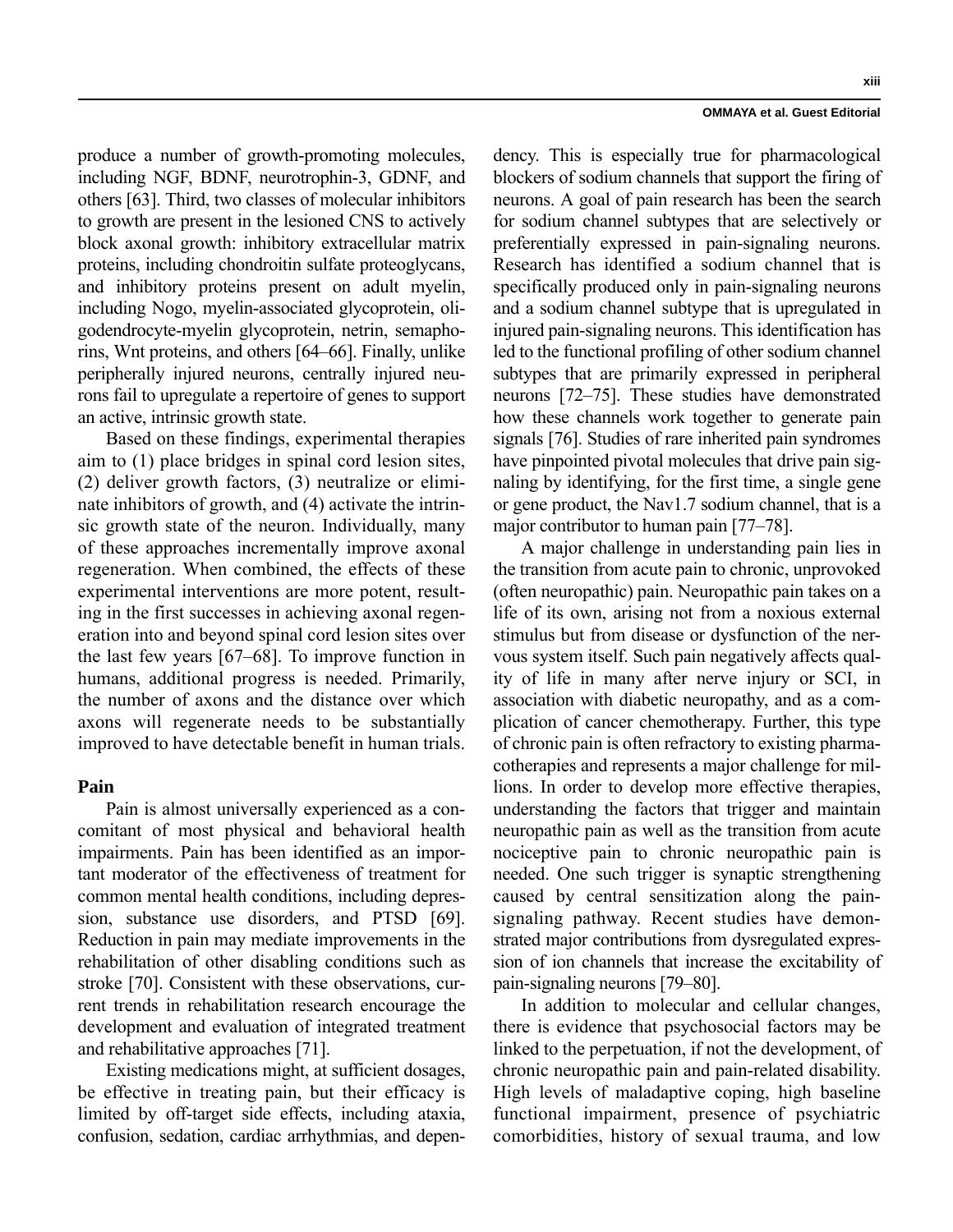general health status have been found to be particularly reliable predictors of poor outcomes [81–82].

Cognitive behavioral therapy has been demonstrated to be effective, either delivered alone or in the context of interdisciplinary and multimodal approaches for the management of pain associated with a broad array of disabling medical conditions [83–84]. Patient motivation and readiness to adopt a pain self-management approach have been identified as reliable predictors of psychological treatment engagement and adherence to therapist recommendations for pain coping-skill practice and have been highlighted as particularly important targets for intervention [85–86]. Continued research is needed to overcome barriers to access and engagement to effective therapies and to develop new novel therapies, including nonpharmacological treatments.

#### **Sensory**

## *Visual*

Millions of Americans have a visual impairment, with prevalence estimated at 3.1 percent [87]. In addition to vision loss itself, the associated diseases lead to substantial individual and societal costs as well as disability. Important foci for research in this area include understanding the mechanisms associated with disease and injury that contribute to vision loss; diagnosing and treating conditions leading to vision loss; and developing assistive equipment and tools that support this research, such as highresolution retinal imaging. Within these areas, important topics include (1) understanding optic neuroprotection; age-related macular degeneration and other retinopathies; optic neuropathy caused by glaucoma ischemia, compression, toxins or trauma, and diabetic retinopathy; (2) identifying biomarkers for disease, injury, and response to treatment; subretinal and transcorneal electrical stimulation; and (3) assessing via computers and detecting visual field loss and imaging modalities for assessment of structure and function of the visual system that can also be applied to remote, telemedical assessment; retinal prosthesis; and wayfinding and mobility devices. In addition, recent evidence has shown that degenerative disorders affecting the CNS, such as

MS, TBI, PD, and AD, can also affect the layers of the retina and neural pathways mediating vision and eye movements. Assessments of visual and oculomotor function (e.g., eye movements, eyelid movement and blinking, accommodation and pupil movements) and retinal structure may provide easily quantifiable ancillary rehabilitatory tools to assess CNS disorders and their treatment.

#### *Auditory*

The prevalence of hearing loss is increasing at 1.6 times the rate of population growth in the United States—due primarily to the shift in population demographics toward higher age groups [88]. It is estimated that over 34 million Americans have some degree of hearing loss. This trend is particularly prevalent in the Veteran population where tinnitus and hearing loss are the most common and second-most common of all service-connected disabilities for Veterans, respectively [89]. The primary remediation for hearing loss is the use of hearing aids. However, three of every four people with hearing loss (and 6 of every 10 people with moderate-to-severe hearing loss) do not use hearing aids. Further, many patients who wear hearing aids are dissatisfied with their performance.

Numerous studies have examined the reasons why individuals with hearing loss tend to be satisfied or dissatisfied with treatment. There is general agreement that outcomes are associated with the hearing aid itself, in combination with individual differences in auditory, cognitive, and psychological factors [90–91]. Research is needed in the areas of evaluation, treatment, and ongoing rehabilitation to increase the use and effectiveness of hearing aids and/or assistive listening devices.

Anything that can cause hearing loss can also trigger the onset of tinnitus. Based on multiple studies, the prevalence of tinnitus in adults in the United States is estimated at 10 to 15 percent [92]. It was recently reported that Veterans have twice the prevalence of tinnitus as non-Veterans [89]. Most tinnitus interventions focus on reducing reactions to tinnitus rather than attempting to mitigate the sensation [93]. Research is needed to evaluate the effectiveness of the most promising treatments and to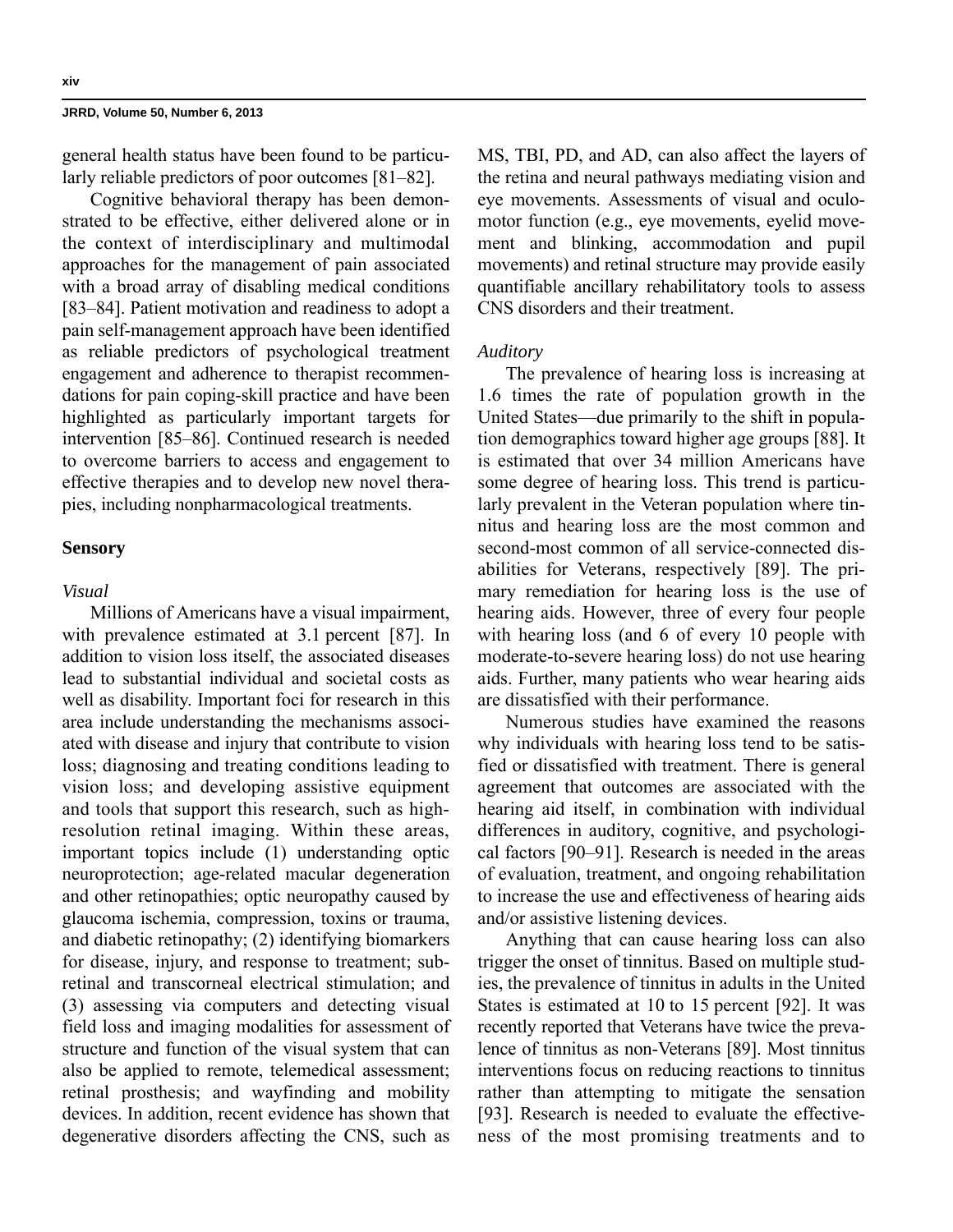identify patient characteristics that are associated with the effectiveness of various treatments.

## **Motor Issues**

Motor control and motor learning are important areas of concern for rehabilitation researchers. Two example conditions frequently associated with motor issues are SCI and stroke. SCI can cause loss of voluntary control and involve movement of the arms and hands, trunk, lower limbs, breathing and cough, bladder and bowel function, and sexual function. Pain and spasticity may also be encountered. Findings show that latent pathways of the spinal cord may be facilitated by activation through induced movement such as robotic devices and body-weight supported treadmill training combined with low-level electrical stimulation delivered epidurally to the spinal cord [94].

With regard to stroke, there is evolving evidence that patients retain the capacity to regain function for extended periods after their original insult. This outcome is due to the plasticity of the cerebral cortex that enables areas of the brain to be reassigned the control tasks [95]. Repetitive activity is well suited to technologies that supplement the actions of the therapist and allow professionals to direct their attention toward higher-level intervention. Robotic devices that augment the patient's own effort are well suited to repetition, as are interventions that employ electrical stimulation delivered to the muscle. Another important issue facing patients with stroke is swallowing and aspiration (dysphagia). Appropriate management of dysphagia is important for patients with stroke because it can lead to poor nutrition and increased disability. In addition to these areas, other important topics include research focused on pulmonary rehabilitation and speech and language recovery.

## **NEW TECHNOLOGICAL APPROACHES AFFECTING REHABILITATION**

Within the domain of new technological approaches affecting rehabilitation research, **Figure 2**

- 1. Neural prostheses.
- 2. Magnetic stimulation.
- 3. Virtual reality.
- 4. Functional brain imaging.
- 5. Telerehabilitation.
- 6. Assistive and therapeutic robotics.
- 7. Portable monitoring, coaching, and mobile applications.
- 8. Biomaterials/tissue engineering.
- 9. Advanced wheelchairs.
- 10. Advanced prosthetics and orthotics.
- 11. Cognitive assistive technologies.

#### **Figure 2.**

Promising new technological approaches affecting rehabilitation.

identifies 11 key areas of opportunity. Of the many technological approaches affecting rehabilitation, these areas identified in **Figure 2** are highlighted because of recent improvements in their use either clinically or in research.

## **Neural Prostheses**

Neural prostheses are often divided into two categories: motor and sensory. These medical devices are generally implanted with the goal of restoring some aspect of either motor or sensory function that has been lost elsewhere in the body due to injury or disease, such as SCI or stroke. In restoration of movement, neural prostheses are used to stimulate intact upper motor neurons that are still connected to paralyzed muscle (striated or smooth). In attempts to restore sensation, neural prostheses are used to stimulate intact sensory neurons that are still ultimately connected to the brain but whose peripheral sensory receptors have been damaged. Neural prostheses have been used to restore some voluntary control of paralyzed upper and lower limbs, trunk control and postural stability, bladder and bowel control, and breathing and cough and for building muscle tissue for prevention of pressure sores [96]. Lower-limb systems can restore some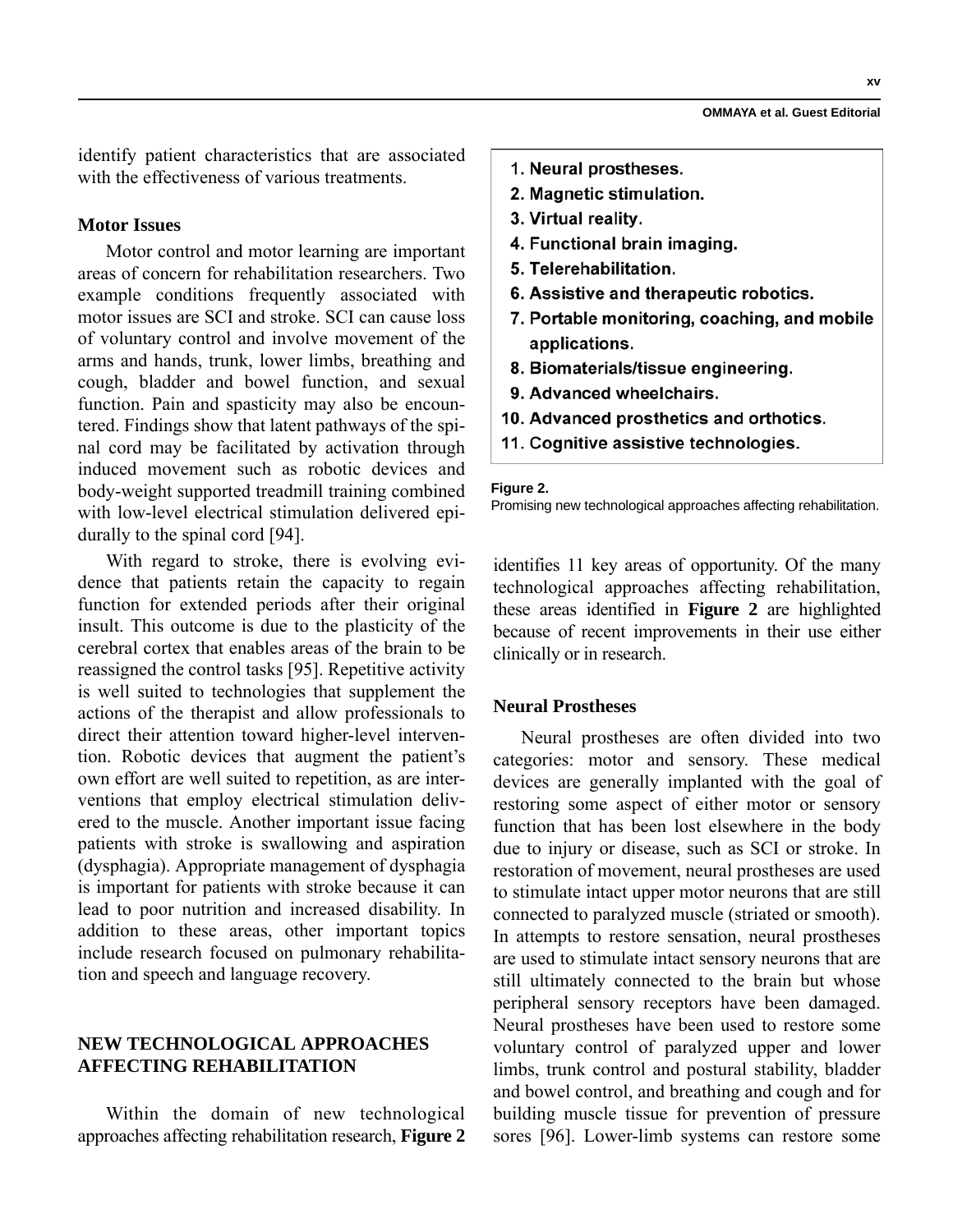ability to stand, transfer from one surface to another, and some walking capability.

Neural prostheses also include brain-computer interface systems. These systems use a variety of neural recording technologies on the skin or brain surface or penetrate into the brain for recording cortical neural signals and translating them into information that can be used to control other devices, such as computers, motor neural prostheses, or electromechanical prosthetic limbs [97]. The more complex systems use a small array of invasive penetrating recording electrodes that can record electrode potentials from single cells and integrate the activity from multiple cells to create control information. A recent article describes two people with tetraplegia using an implanted 96-channel microelectrode array in their motor cortex to control a robotic arm to perform complex reach and grasp movements [98].

Electrical stimulation provides a means of restoring some bladder control. Stimulation of the sacral roots either in the extradural or intradural space can generate significant bladder pressure. Relaxation of the external sphincter appears to be feasible by either inducing a reflex relaxation through the pudendal nerve or by blocking activity to the external sphincter, e.g., through the high-frequency blocking technique [99]. Restoration of bowel function has not been as extensively researched as restoration of bladder function. While newly advancing bladder systems are expected to have a similar effect on the bowel as earlier devices, additional research will be necessary.

Sensory neural prostheses are typified by devices such as the cochlear implant, which stimulates the endings of the auditory nerve when the hair cells have been destroyed. There have also been successful preliminary clinical results in stimulating the optic nerve when the photoreceptors of the retina have been damaged [100].

## **Magnetic Stimulation**

Transcranial magnetic stimulation (TMS) involves the discharge of a large capacitor into a conductive coil positioned over the scalp, with the rapidly changing current in the coil generating electric fields in the brain

[101]. TMS techniques include methods to both stimulate and inhibit cortical function. TMS has been shown to improve language function after stroke [102]. The presence of TMS-evoked motor potentials has been found to be predictive of recovery after stroke [103– 104]. Impairments of the corticobulbar system in the form of motor speech disorders, caused by decreased excitability of the cerebral cortex, have also been shown to be amenable to treatment with TMS in PD [105–107]. Repetitive TMS stimulation designed to suppress activity in the unaffected hemisphere can enhance motor and language performance generated from the affected side [108]. A more recent type of repetitive stimulation, theta-burst stimulation, can transiently improve the efficacy of the affected motor cortex [109].

In the future, TMS may increasingly become part of an evidence-based rehabilitation practice in which measurement of neuronal and clinical deficit result in application of a rehabilitation program specifically designed to reverse that deficit. New methods of noninvasively stimulating the brain are also being developed, including transcranial direct current stimulation, and these may supplant TMS when the goal is the neuromodulation of wide areas [110].

#### **Functional Brain Imaging**

Many forms of advanced imaging are important tools of interest for rehabilitation research. Functional brain imaging is of particular interest because of the potential to measure brain activity in the context of brain function. Magnetic resonance imaging is the most widely used, and other techniques include positron emission tomography, near infrared spectroscopy, and electro/magneto-encephalography.

The use of functional imaging to measure brain activity related to movement, language, and other cognitive functions after stroke has led to several conclusions related to brain reorganization, although the field has been fraught with controversy. Much of this has to do with the functional role of brain areas that are activated during task performance. For example, in aphasia resulting from stroke, there is frequently activation of nondominant hemispheric homologs of language areas. However, this activity appears to correlate with poorer function and, when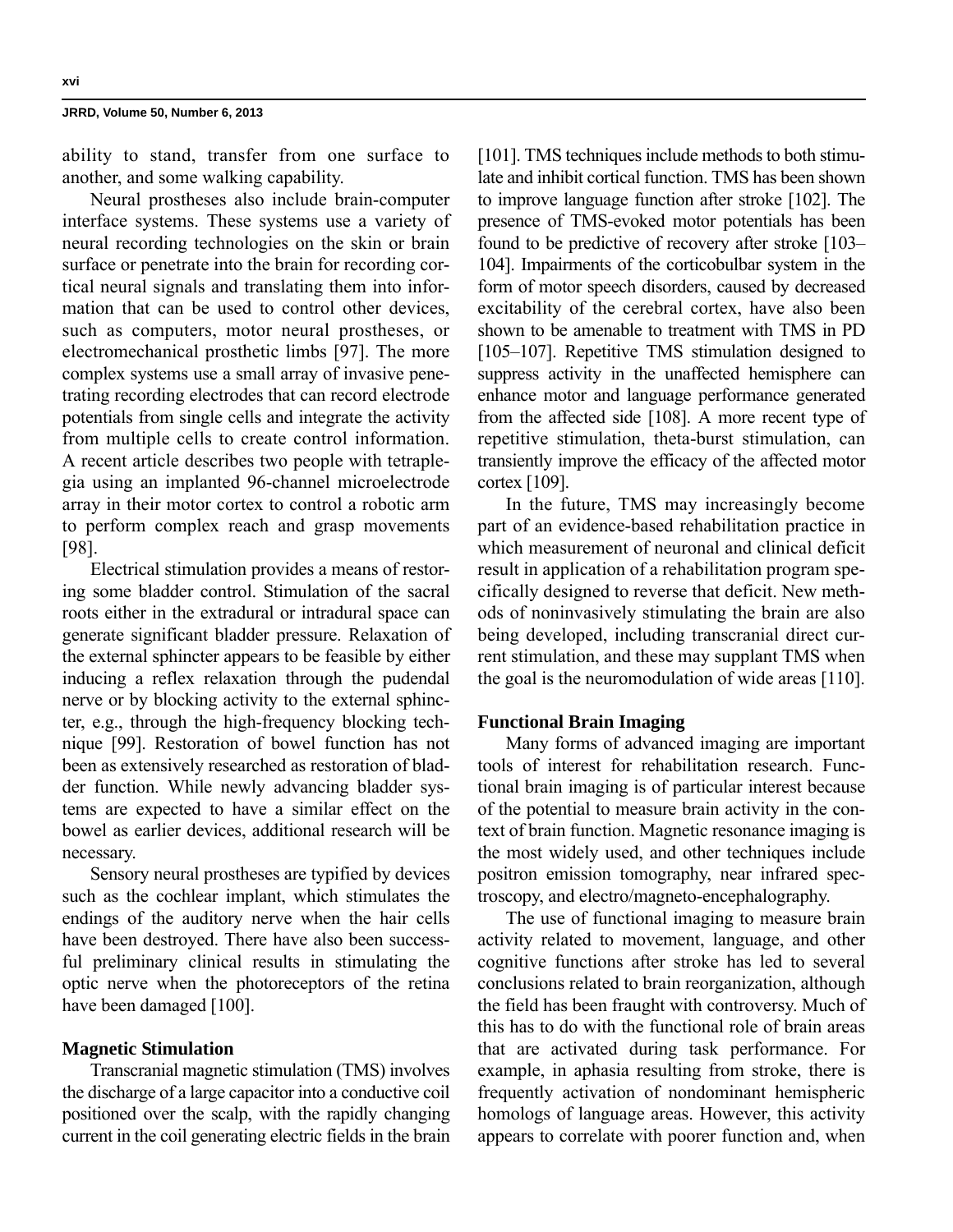suppressed, can lead to better recovery [111]. In the realm of motor recovery and rehabilitation, nonprimary motor areas in both hemispheres are frequently active during motor tasks after stroke, and many appear to contribute to the recovered ability to move [112]. As with TMS, prediction of recovery is also possible with functional imaging [113]. Future developments in this area may enhance understanding of neuronal function during recovery and thus be a useful tool for rehabilitation research.

## **Virtual Reality**

Virtual reality (VR) systems in rehabilitation consist of a computer, software, various types of display devices, and mechanisms for user interaction (gloves, sensors, treadmills, etc.). Haptic and other sensory feedback may also be part of the system. VR systems are well suited to simulate naturalistic environments where rehabilitation patients have challenges. VR systems have been successfully used for improvement of balance and ambulation poststroke; skill training; and motor rehabilitation for TBI, SCI, and in other areas [114–115]. VR systems for rehabilitation could provide an enhanced approach for controlled functional measurement in a variety of applications.

## **Telerehabilitation**

Telehealth encompasses a range of clinical services performed when distance separates provider and patient. These services include medical diagnosis, health monitoring, and therapy. A meta-analysis of 29 home-based telehealth studies revealed an overall positive effect of a variety of interventions on clinical outcomes in diverse patient populations [116].

An example of telehealth for rehabilitation is tinnitus management for Veterans and military personnel with TBI [117]. Another example is the emerging use of remote monitoring devices to assess visual structure and function [118]. Development of automated image analysis of retinal and optic nerve images collected remotely allows disorders such as macular degeneration, glaucoma, papilledema, and diabetic retinopathy to be diagnosed and monitored for effective treatment and more efficient triage [119–122].

**xvii**

#### **Robotics**

Robotic-assisted rehabilitation has long offered the promise of repetitive task practice without therapist fatigue, programmability to customize motor learning paradigms, measurement capacity to empirically progress training and quantify outcomes, and efficiency to possibly reduce costs. Until recently, data establishing comparative effectiveness of robotics to usual care or other forms of rehabilitation were not available. In Veterans with chronic stroke, robotic-assisted rehabilitation for upper-limb function had similar treatment benefits to aggressive occupational therapy and was more effective than usual care [123]. Emerging research themes in this area are testing modular, lower-limb, multi-segmental, and whole body exoskeletons; advanced control algorithms; novel motor learning paradigms; and patient-robot interfaces to enhance control and/or usability.

#### **Portable Monitoring and Mobile Applications**

Portable monitoring is rising in use along with telehealth to improve the outreach, customization, and quality of rehabilitation and related services. Examples of portable monitoring methodologies that have entered clinical translational research relevant to rehabilitation include continuous monitoring of physical activity, eye structure and function, body position, surrogate measures of balance, electroencephalography, geo-location, select cardiopulmonary parameters, and integrated sleep apnea/integrity monitoring systems. An example is a microprocessorlinked step monitor that was shown to be accurate in counting steps in patients with stroke [124]. Newer generations of monitors include wearable technology and accelerometers coupled with gyroscopes and linked to smartphones, making portable whole-body movement analyses and feedback to track and improve the quality, quantity, and safety of multisegmental movements and balance a new frontier in rehabilitation research [125]. Smartphone applications also provide mechanisms to deliver context relevant information as well as gathering data.

#### **Biomaterials/Tissue Engineering**

Bioengineering advances have the potential to improve regenerative therapies for SCI. Nanotechnology has allowed the fabrication of synthetic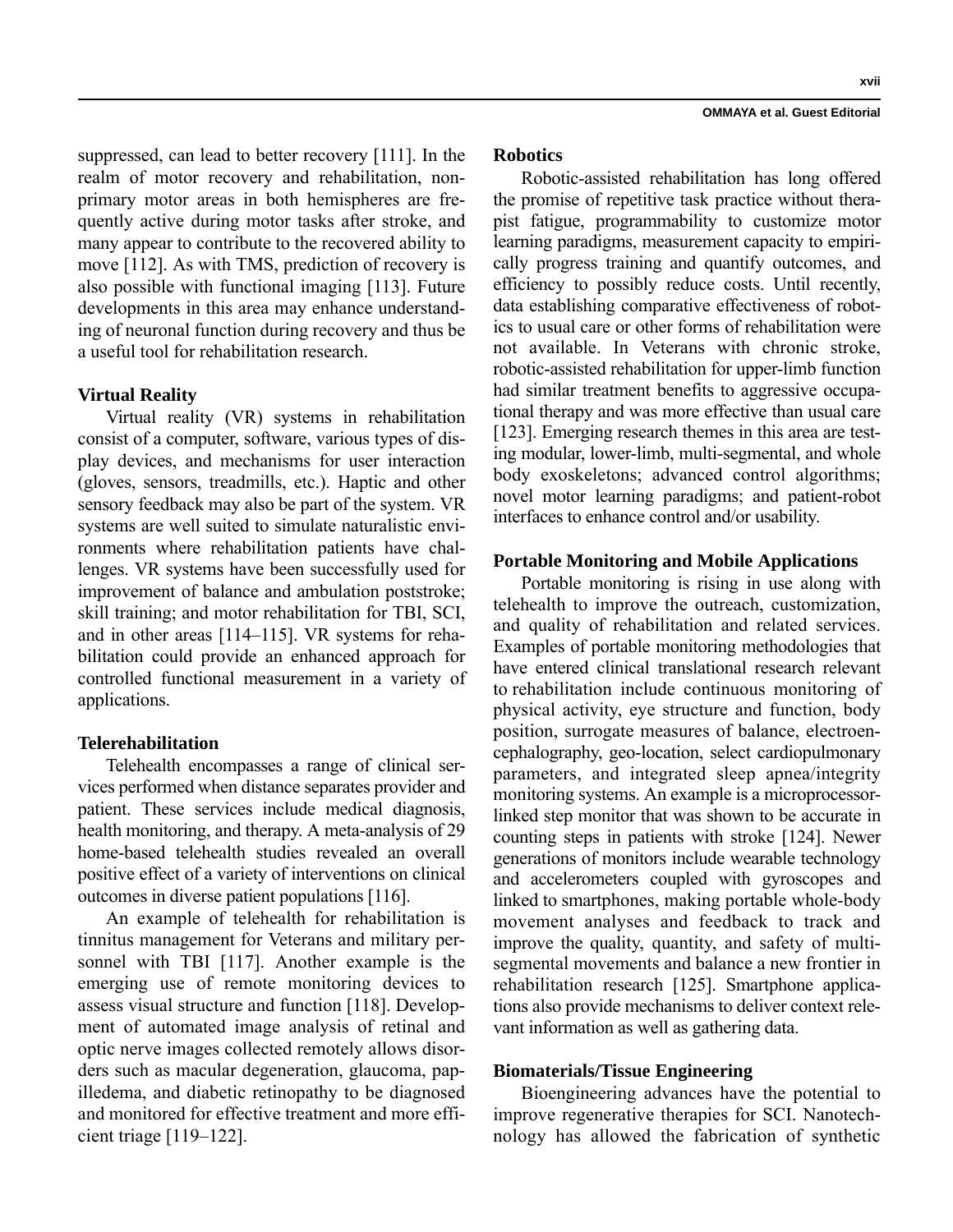bridges to guide axons into and through sites of SCI [126–127]. Bioengineered matrices can be loaded with therapeutic substances, including growth factors, that are gradually released over time to further enhance axon regeneration. Engineered nanofiber scaffolding constructs are also being developed to improve the delivery of progenitor cells in CNS injury [128]. Biomaterials and tissue engineering techniques have been used in a wide array of areas, including development of cartilage, bladder, skin, and biomaterials for bone tissue regeneration. These approaches are important for the future of rehabilitation and rehabilitation research.

## **Advanced Wheelchairs**

Effective wheelchair mobility requires that the person and wheelchair work together intimately to form an effective human-machine system. The interactions vary from mechanical interfaces, such as seating, positioning, and propulsion, to control and sensing interfaces that operate on a sliding scale of autonomy and assistance. Optimal wheelchair mobility promotes the wheelchair and user working symbiotically as one from physical, sensory, and control perspectives [129]. Significant problems remain with secondary conditions associated with wheelchair usage, such as repetitive strain injury, pain, deformities, tissue integrity, and functional limitations [130]. It is essential to understand the interaction between the fixed and flexible built environment in order to facilitate full participation of wheelchair users. It is also important to understand tasks such as transfers, obstacle negotiation, and whole-body vibration [131]. In addition, providing enhanced mechanisms for transfer assistance is needed. Research is needed into fixed and mobile dexterous manipulators [132]. There are still many technical, social, and behavioral barriers to overcome related to wheelchairs and their users.

## **Advanced Prosthetics and Orthotics**

Prosthetics and orthotics continue to evolve and improve for both upper- and lower-limb applications. Perhaps the most dramatic example of success in lower-limb prosthetics was an individual with bilateral below-knee amputation running in the 2012 London Olympics and competing at the highest athletic level. An example of a new approach is the actively powered foot/ankle prostheses. When compared with passive-elastic prostheses, this approach resulted in decreased metabolic energy costs and increased walking velocities [133]. Other examples include advanced upper-limb prosthetics that allow many more degrees of freedom of movement than previously available in upper-arm prosthetics [134]. Dexterous hands and arms that have nearly anthropometric movement have been developed.

Even with these major advances, significant challenges remain for completely compensating for limb loss. Advanced upper-limb prosthetics face challenges in obtaining sufficient control signals from the user to control multiple degrees of freedom. Lower-limb prosthetics continue to face challenges in areas such as allowing users to walk over uneven terrain and stairs or the ability to easily change gait velocity. Other than vision and extended physiological proprioception, prostheses do not, in general, provide sensation to the user. Researchers continue to investigate methods of providing sensory feedback, either by vibration or low-level electrical stimulation to remaining sensory nerves.

Another significant issue is attachment of the prosthesis to the body. Currently, the socket is the means for attachment of a prosthesis to the residual limb. There are many unsolved problems with the fitting of sockets, such as changes in limb volume during the day and over time, temperature, perspiration, and the sometimes frequent breakdown of the skin due to pressure. Advances in osseointegration, direct attachment of the prosthetic to the bone, may someday provide a means for improving the attachment of the prosthesis [135]. Dental implants have demonstrated the potential for these new interfaces, and new materials for biointegration and stable skin interfaces make these interfaces appear feasible for prosthetic application. Another area of research is phantom pain. Elimination or mitigation of the pain response is important for the person with amputation. Targeted muscle reinnervation has yielded some encouraging results as a method to reduce or eliminate phantom-limb pain in some individuals.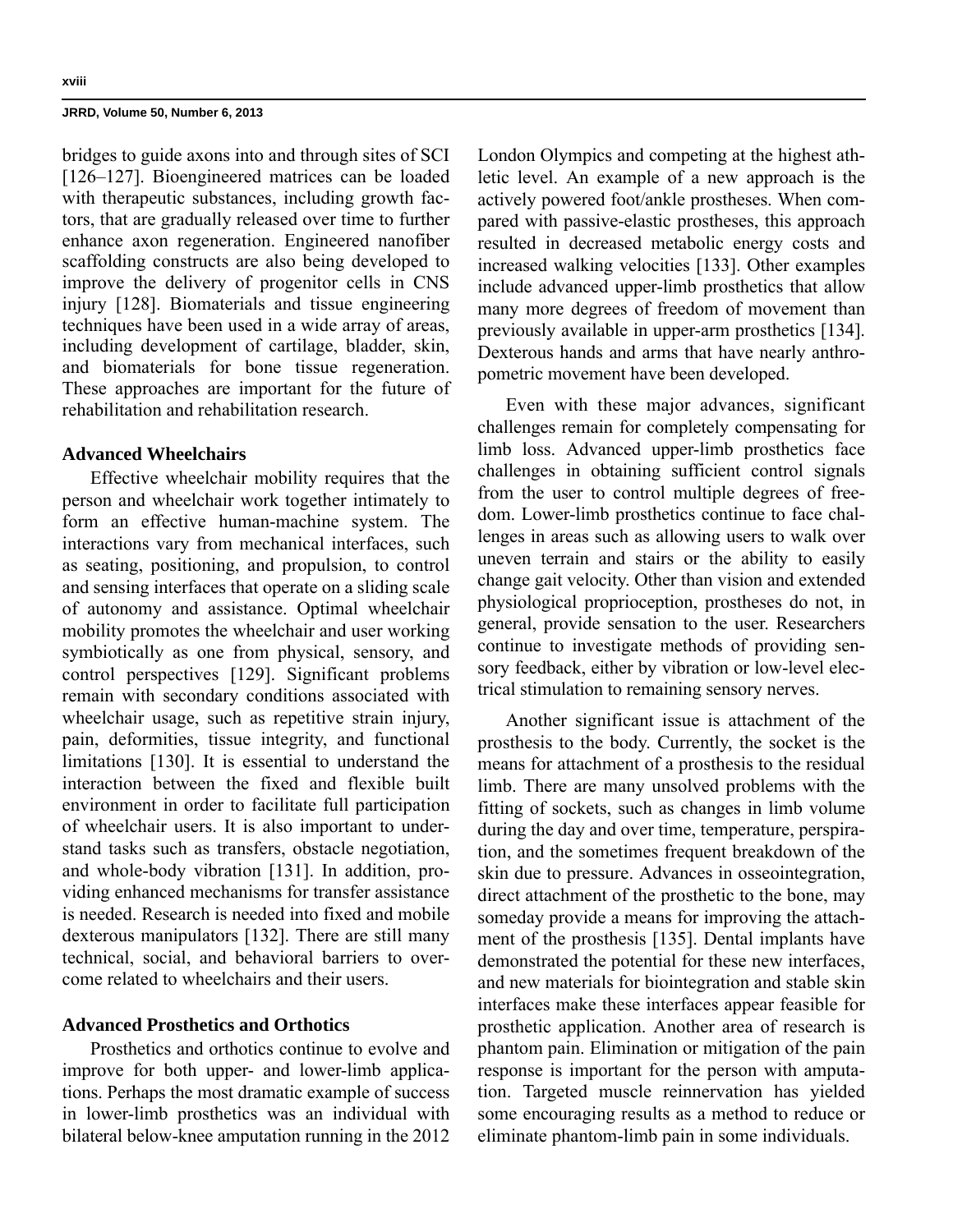**xix**

# **SOCIAL AND COMMUNITY INTEGRATION AND DESIGN AND DELIVERY OF REHABILITATIVE SERVICES**

Within the domain of social and community integration and design and delivery of rehabilitative services, **Figure 3** identifies five key areas of opportunity within rehabilitation research.

Key to rehabilitative efforts is an understanding of the role of the social and community environment and social integration and its effect on one's physical condition. Strong social networking and a positive environment are relevant to both limiting the rate of natural decline as well as expediting the recovery process. The converse is also true; a limited social support system or nonaccommodating environment can result in suboptimal outcomes to otherwise manageable conditions.

# **Transitions to Stages of Care and from Unimpaired to Impaired State**

The transition from an unimpaired to impaired state needs to be defined in terms that extend beyond the clinical environment and considered within the context of both how and where care is being provided and the transition environment. Seamless transition is especially a challenge when subtle decline is noted in an ambulatory or nonclinical setting and when the consequences are more social rather than medical (e.g., loss of job, family dissolution, incarceration). In these settings, there is often a mismatch among the care provided (or available), the degree of evolving impairment, and the social supports needed. Research designed to identify and intervene in nontraditional settings represents a novel effort at addressing these mismatches in disability needs and care settings [136].

# **Understanding Effects on Employment, Social Life, Family, Driving, and Life Space**

Employment is often viewed in a more limited context as necessary for economic self-sufficiency and sustainment. However, several studies have also demonstrated the therapeutic effects of employment, particularly in settings that accommodate physical or cognitive limitations [137–139]. Self-worth, constructive engagement, and physical and cognitive conditioning are all related to employment status. Similarly, the role of social supports and social networking have long been recognized as critical to recovery efforts, while conversely, social isolation and withdrawal have a deleterious effect on the mental and physical functioning of individuals [140–141]. The contribution of caregivers and their effect on the rehabilitation process is also an important topic. In addition, it is important to develop and understand models of care for managing client, caregiver, and family psychosocial issues in rehabilitation. Individuals with limited social contact and poor social support systems coupled with limited financial resources are often the most vulnerable to a debilitating or disabling event [142]. In addition, the study of employment as a therapeutic tool to enhance and sustain rehabilitative outcomes (coupled or uncoupled with social supports and mentoring) represents an important research area.

- 1. Transitions to stages of care and from unimpaired to impaired state.
- 2. Understanding effects on education, employment, social life, family, driving, life-space, mobility, etc.
- 3. Sites of care, role of healthcare systems, multidisciplinary team care, specialist care.
- 4. Understanding and mitigating environmental factors affecting care.
- 5. Self-efficacy in rehabilitation, exercise, and sports.

#### **Figure 3.**

Areas of opportunity in rehabilitation research: social and community integration and design and delivery of rehabilitation services.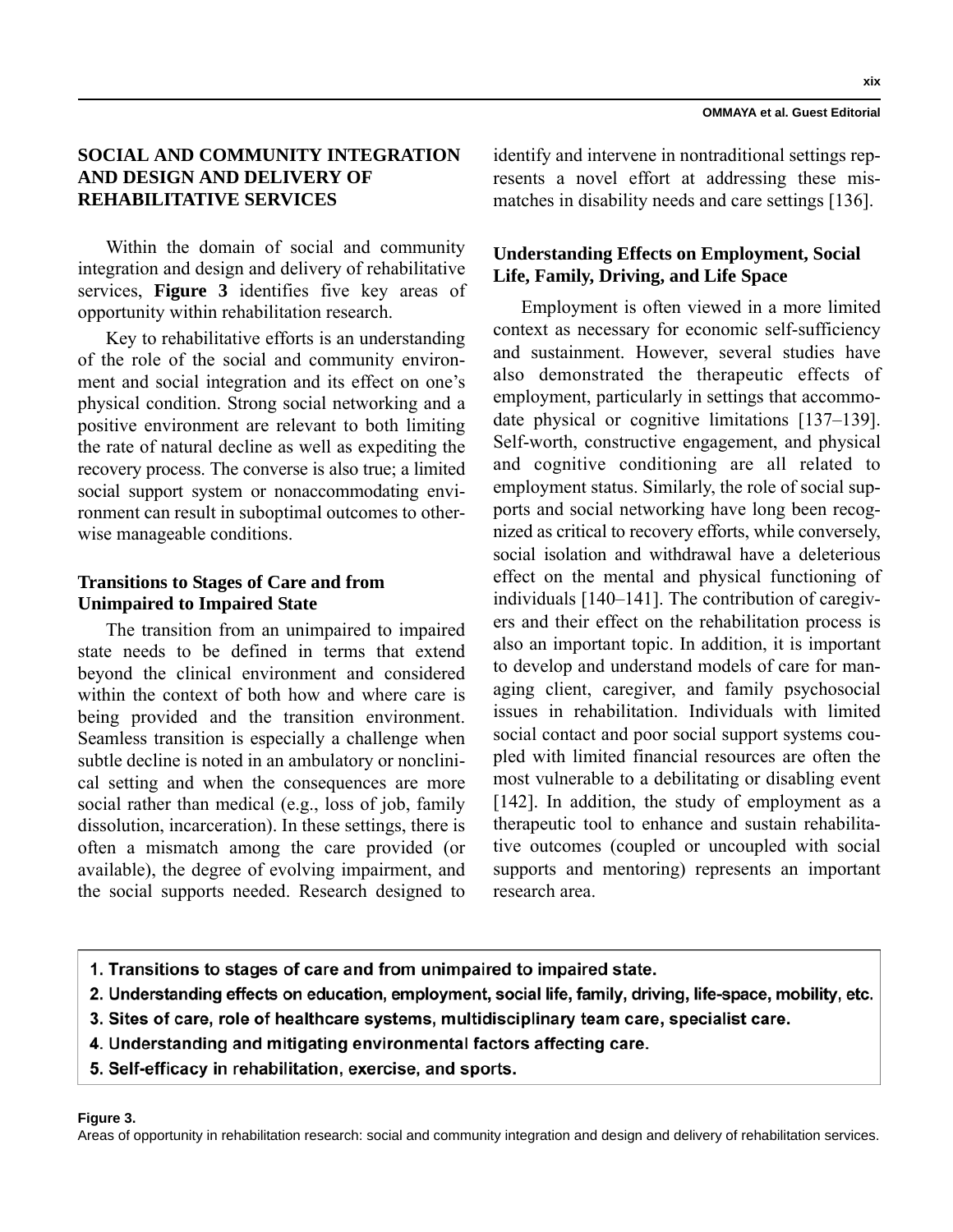# **Sites of Care, Role of Healthcare Systems, Multidisciplinary Team Care, and Specialist Care**

While increased care coordination, including team-based care, is usually associated with improved outcomes, we have incomplete knowledge on how such care actually achieves the desired outcomes. Team-based care can also be costly and inefficient. Stroke rehabilitation outcomes, e.g., functional gains, length of stay, and discharge destination, were shown to vary by the characteristics of rehabilitation teams [143]. In addition, in a subsequent clinical trial, a process improvement intervention directed at team functioning was associated with improved stroke outcomes in the experimental versus control sites [144–145]. Further understanding relating to the dynamics of team-based care in rehabilitation in various care settings is an important topic for future research. In particular, understanding team functioning (or more broadly, processes of care) and its relationship with patient outcomes is an important area of focus.

## **Understanding and Mitigating Environmental Factors Affecting Care**

Mitigating environmental factors include family issues such as domestic violence, emotional neglect, and home conditions. Understanding challenges associated with mitigating environmental factors affecting care can be considered within the context of homeless patients, who often present with extreme challenges associated with social integration. Musculoskeletal conditions and traumatic arthropathies are the most common comorbidities among homeless and imminent homeless (extreme poverty) cohorts and play a significant role in determining capacity to work and disability [146]. Important areas of inquiry for these high-risk populations include developing approaches for earlier identification and development of care models focused on employment and self-sufficiency. Still another area of future inquiry is identification of care models for those individuals who are treatment resistant or who have not done well in traditional care because of their social condition, destructive behaviors, or extensive needs.

## **Self-Efficacy in Rehabilitation**

Self-efficacy refers to how confident a patient is about his or her abilities based on feelings of selfconfidence and control [147]. The degree to which a patient believes that he or she is competent to manage a chronic condition can be directly related to treatment outcomes and the ability to self-manage the condition. An example intervention is education leading to self-management for chronic pain management [148]. In the past, urgent pain relief mostly depended on treatments such as opioid drugs or surgery. In current practice, it is recognized that effective management of chronic pain depends much more on patients' own efforts and expectations. Another example of successful self-management is Progressive Tinnitus Management, which is used in the VA [149].

As patients become more actively involved in decisions affecting their clinical care in a recoveryoriented context, they naturally experience a greater sense of commitment to participate in the care management process. The movement toward patient engagement and self-care has resulted in a greater shift of responsibility from healthcare providers to patients for aspects of their disease management [150]. Accomplishing this shift of responsibility requires working with patients to help them understand their condition, participate in decisions regarding their management plan, develop and follow the plan, and monitor success of their self-management effort and revise the plan as needed. This overall approach is appropriately termed "collaborative selfmanagement." Understanding interventions and factors that enhance engagement in rehabilitation is an important area of research.

## **DISCUSSION**

In addition to the research opportunities noted in this editorial, we identified several important themes as critical issues for rehabilitation research. These themes relate to translational rehabilitation research and methodological challenges associated with rehabilitation research.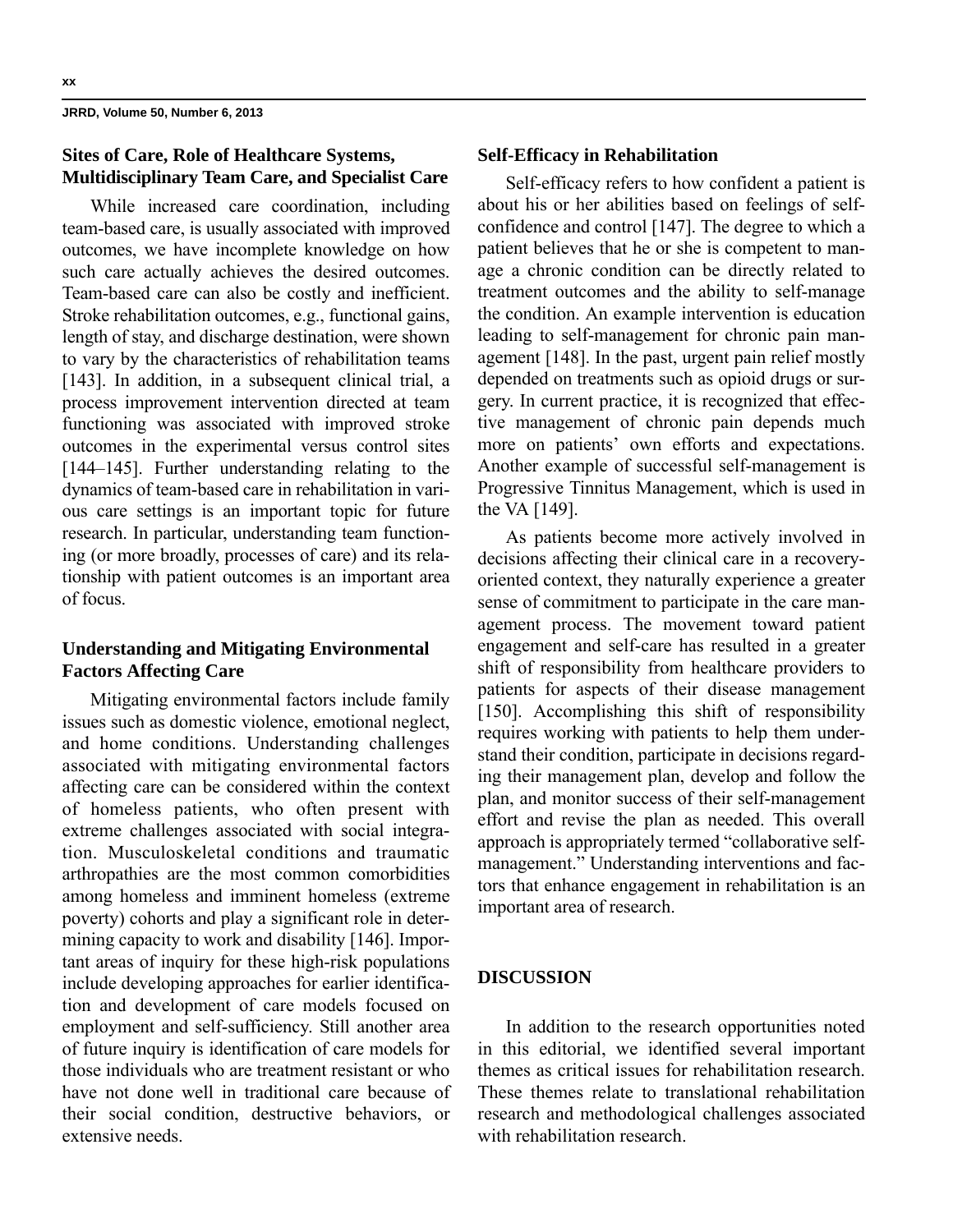There are two critical challenges in conducting clinical trials in rehabilitation: the variation in clinical conditions underlying functional impairments and the range of individualized treatments provided in usual care. In prosthetics, for example, unique variations in and modifications to each piece of equipment may affect outcomes. Understanding the efficacy of rehabilitation interventions requires detailed knowledge regarding the complete array of services provided rather than just the length of stay or hours of therapy [151]. Further, rehabilitation interventions are often comprised of many components, require a team approach, and involve varied levels of patient engagement or participation.

The long-standing gold standard for evidencebased practice is a well-conducted, multicentered (phase III) randomized clinical trial. However, there have been very few large-scale clinical trials to test safety and efficacy for interventions in rehabilitative care. Some of the reasons for this relatively small number are associated with difficulty in standardization of rehabilitation protocols, use of appropriate control groups, and identification and recruitment of participants. Key challenges related to evaluating rehabilitation devices in clinical trials relate to their design for individual use and blinding. Often, blinding is not possible in clinical trials on technology. Although research methods exist to accommodate the challenges of small sample size, additional research is needed in the statistical methodology for alternative study designs that do not rely on large sample sizes [152]. Examples of these approaches are *n* of 1 studies and use of quasiexperimental designs.

A challenge for all clinical research, not just rehabilitation clinical studies, is the development of measures that relate to disability and impairment and also allow measurement of clinically meaningful change. Opportunities for research in this area include measures assessing cognitive function (including language), physiological function, and quality of life in the rehabilitation setting. In addition, tools to assess social integration and patient engagement are of interest.

## **Challenges Involved in Translational Research: Bench to Bedside**

Translation of research from basic science into clinical development and use in clinical practice requires moving through two major barriers: human studies and translation of new knowledge into widespread use in clinical practice and healthcare decision making [153]. Development of new knowledge and clinical application is facilitated by the flow of information back and forth from the domains of basic and applied research, as well as the domains of clinical practice and the human environment. Rehabilitation research that is concerned with the integrative model of human functioning crosses all these domains [154].

Limited understanding of the biological mechanisms associated with rehabilitation domains presents a challenge in identifying potential molecular targets and interventions that could affect functional limitation. The identification of key molecular targets is a challenge for all translational research and is necessary for translating a biological discovery into a drug, device, or other intervention that will facilitate rehabilitation. Additionally, testing hypotheses in different models and in humans is also needed to validate therapeutic targets. Translational research requires the formation of many partnerships, including researchers, sponsors, clinicians, participants, and industry. Infrastructure such as experienced investigative teams, clinical research pharmacies (with regulatory support), pharmacogenomic laboratories, and advanced technology centers are needed to facilitate translational research efforts.

It is our hope that this editorial will serve to enhance interest and activity in the field of rehabilitation research, which holds a vital and important place in the scientific enterprise.

*Alexander K. Ommaya, ScD;1 Kenneth M. Adams, PhD;2 Richard M. Allman, MD;3 Eileen G. Collins, PhD, RN;<sup>4</sup> Rory A. Cooper, PhD;<sup>5</sup> C. Edward Dixon, PhD;6 Paul S. Fishman, MD, PhD;7 James A. Henry, PhD;8 Randy Kardon, MD, PhD;9 Robert D. Kerns, PhD;10 Joel Kupersmith, MD;1\* Albert Lo, MD, PhD;11 Richard Macko, MD;12 Rachel McArdle, PhD;13 Regina E. McGlinchey, PhD;14 Malcolm R. McNeil, PhD;15 Thomas P. O'Toole,* 

**OMMAYA et al. Guest Editorial**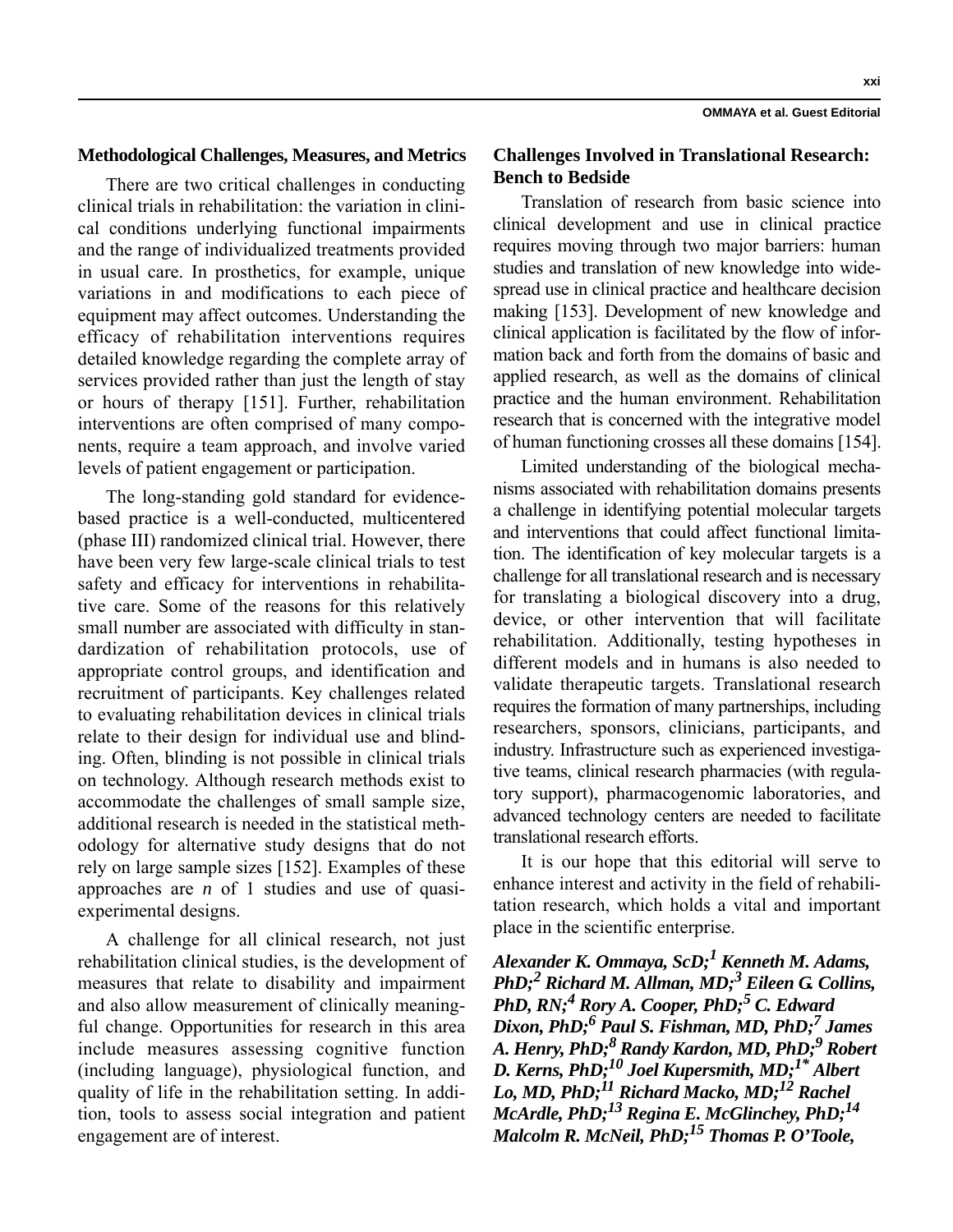# *MD;16 P. Hunter Peckham, PhD;17 Mark H. Tuszynski, MD, PhD;18 Stephen G. Waxman, MD, PhD;19 George F. Wittenberg, MD, PhD20*

<sup>1</sup>VA Office of Research and Development, Washington, DC; 2 Mental Health Service, VA Ann Arbor Healthcare System, Ann Arbor, MI; and Department of Psychiatry, University of Michigan, Ann Arbor, MI; <sup>3</sup> Geriatric Research, Education, and Clinical Center (GRECC) and Division of Gerontology and Geriatrics, Birmingham VA Medical Center (VAMC), Birmingham, AL; and Division of Gerontology, Geriatrics, and Palliative Medicine, Department of Medicine, University of Alabama at Birmingham School of Medicine, Birmingham, AL; <sup>4</sup>Research and Development Service, Edward Hines, Jr. VA Hospital, Hines, IL; and College of Nursing, University of Illinois at Chicago, Chicago, IL; <sup>5</sup>Human Engineering Research Laboratories, VA Pittsburgh Healthcare System, Pittsburgh, PA; <sup>6</sup>GRECC, VA Pittsburgh Healthcare System, Pittsburg, PA; and University of Pittsburgh, Pittsburgh, PA; <sup>7</sup>Neurology Service, Baltimore VAMC, Baltimore, MD; and Department of Neurology, University of Maryland School of Medicine, Baltimore, MD; 8 National Center for Rehabilitative Auditory Research, Portland VAMC, Portland, OR; and Department of Otolaryngology, Head and Neck Surgery, Oregon Health & Science University, Portland, OR; <sup>9</sup>Division of Neuro-ophthalmology and VA Research Center for the Prevention and Treatment of Visual Loss, Iowa City VA Health Care System, Iowa City, IA; and University of Iowa, Iowa City, IA;  $^{10}$ Pain Research, Informatics, Multi-Morbidity, and Education Center, VA Connecticut Healthcare System, New Haven, CT; and Departments of Psychiatry, Neurology, and Psychology, Yale University, New Haven, CT; 11Providence VAMC, Providence, RI; and Departments of Neurology and Public Health, Division of Biology and Medicine, Brown University, Providence, RI; <sup>12</sup>Rehabilitation Research and Development (RR&D) Center of Excellence and GRECC, Baltimore VAMC, Baltimore, MD; and Departments of Neurology, Medicine, and Physical Therapy and Rehabilitation Science, University of Maryland School of Medicine, Baltimore, MD;  $^{13}$ Bay Pines VA Healthcare System, Bay Pines, FL; and Department of Communication Sciences and Disorders, College of

Behavioral and Community Disorders, University of South Florida, Tampa, FL; <sup>14</sup>GRECC and Translational Research Center for TBI and Stress Disorders, VA Boston Healthcare System, Boston, MA; and Department of Psychiatry, Harvard Medical School, Boston, MA; 15GRECC, VA Pittsburgh Healthcare System, Pittsburg, PA; and Department of Communication Science and Disorders, School of Health and Rehabilitation Sciences, University of Pittsburgh, Pittsburgh, PA; <sup>16</sup>Providence VAMC, Providence, RI; and Alpert Medical School, Brown University, Providence, RI; 17Cleveland Functional Electrical Stimulation Center, Louis Stokes Cleveland VAMC, Cleveland, OH; and Department of Biomedical Engineering, Case Western Reserve University, Cleveland, OH; 18VA San Diego Healthcare System, San Diego, CA; and Department of Neurosciences, University of California, San Diego, La Jolla, CA; <sup>19</sup>Center of Excellence for Restoration of Nervous System Function, VA Connecticut Healthcare System, New Haven, CT; and Yale School of Medicine, New Haven, CT; <sup>20</sup>GRECC, Baltimore VAMC, Baltimore, MD; and Department of Neurology, University of Maryland School of Medicine, Baltimore, MD

\*Email: *jk@kupersmith.com* 

## **ACKNOWLEDGMENTS**

**Additional Contributions:** We thank Louise Arnheim for her review and helpful suggestions regarding the manuscript. She was not compensated for her contributions.

**Disclaimer:** The views expressed in this editorial are those of the authors and do not necessarily represent the position of the VA or the U.S. Government.

#### **REFERENCES**

 1. Craik R, Chae J. Blue ribbon panel on rehabilitation research at the NIH [Internet]. Bethesda (MD): National Institutes of Health; 2013 [updated 2012 Jun 7; cited 2012 Jul 2]. Available from: [http://](http://www.nichd.nih.gov/about/advisory/nachhd/Documents/Blue_Ribbon_Panel_201205.pdf) [www.nichd.nih.gov/about/advisory/nachhd/](http://www.nichd.nih.gov/about/advisory/nachhd/Documents/Blue_Ribbon_Panel_201205.pdf) [Documents/Blue\\_Ribbon\\_Panel\\_201205.pdf](http://www.nichd.nih.gov/about/advisory/nachhd/Documents/Blue_Ribbon_Panel_201205.pdf)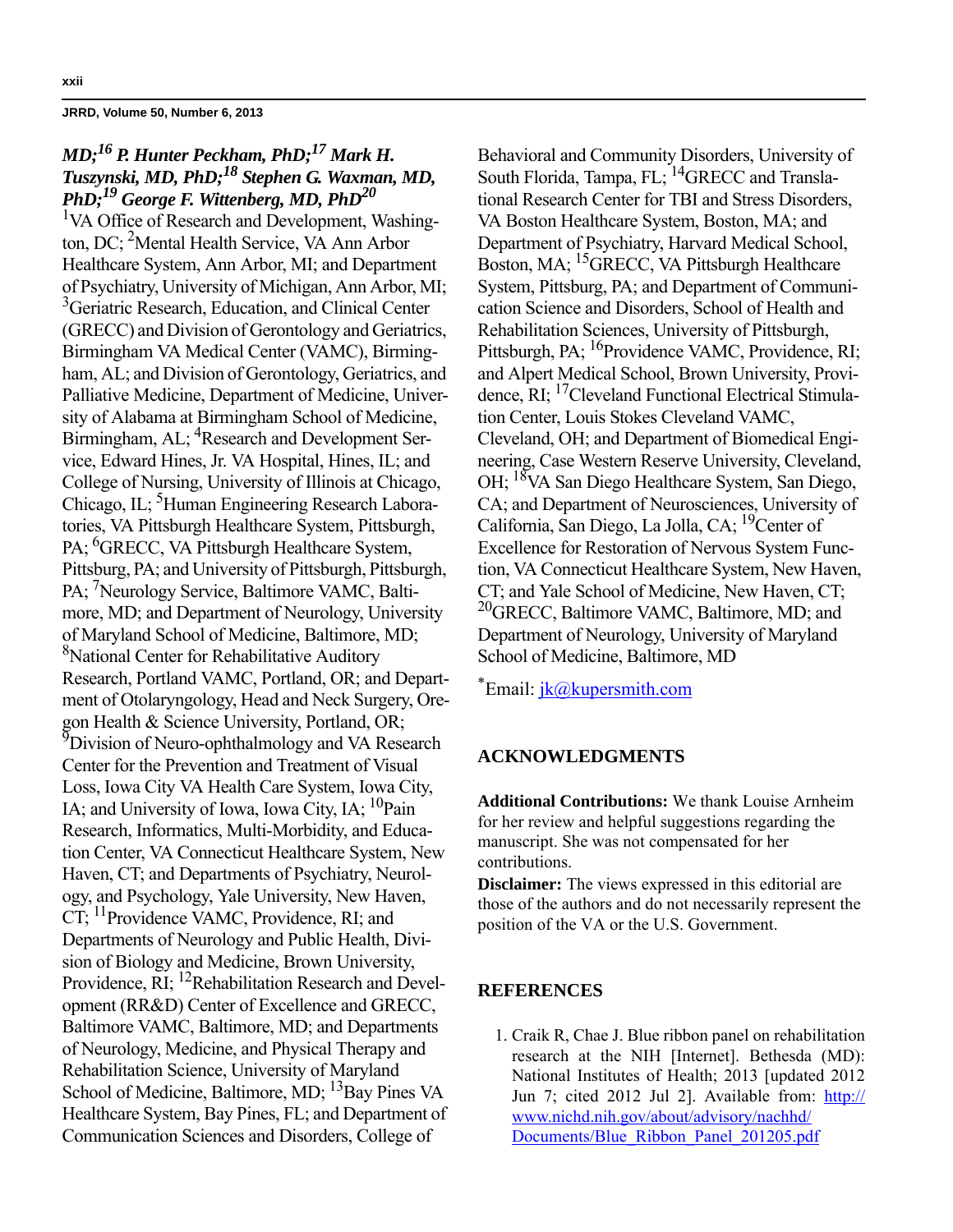**xxiii**

#### **OMMAYA et al. Guest Editorial**

- 2. Towards a common language for functioning, disability, and health [Internet]. Geneva (Switzerland): World Health Organization; 2002 [cited 2012 Jul 2]. [http://www.who.int/classifications/icf/training/](http://www.who.int/classifications/icf/training/icfbeginnersguide.pdf) [icfbeginnersguide.pdf](http://www.who.int/classifications/icf/training/icfbeginnersguide.pdf)
- 3. Selzer ME, Dorn PA, Kupersmith J. Rehabilitation Research & Development Service: 2009 ORD local accountability for research [Internet]. Washington (DC): Department of Veterans Affairs; 2009 Jan 13–14 [cited 2012 Jul 2]. Available from: [http://](http://www.research.va.gov/programs/pride/conferences/docs/accountability/rrd.ppt) [www.research.va.gov/programs/pride/conferences/](http://www.research.va.gov/programs/pride/conferences/docs/accountability/rrd.ppt) [docs/accountability/rrd.ppt](http://www.research.va.gov/programs/pride/conferences/docs/accountability/rrd.ppt)
- 4. Stys PK, Waxman SG, Ransom BR. Ionic mechanisms of anoxic injury in mammalian CNS white matter: role of Na+ channels and Na(+)-Ca2+ exchanger. J Neurosci. 1992;12(2):430–39. [\[PMID:1311030\]](http://www.ncbi.nlm.nih.gov/entrez/query.fcgi?cmd=Retrieve&db=PubMed&list_uids=1311030&dopt=Abstract)
- 5. Waxman SG. Mechanisms of disease: sodium channels and neuroprotection in multiple sclerosis-current status. Nat Clin Pract Neurol. 2008;4(3):159–69. [\[PMID:18227822\]](http://www.ncbi.nlm.nih.gov/entrez/query.fcgi?cmd=Retrieve&db=PubMed&list_uids=18227822&dopt=Abstract) [h](http://www.ncbi.nlm.nih.gov/entrez/query.fcgi?cmd=Retrieve&db=PubMed&list_uids=18227822&dopt=Abstract)[ttp://dx.doi.org/10.1038/ncpneuro0735](http://dx.doi.org/10.1038/ncpneuro0735)
- 6. Dunn J, Blight A. Dalfampridine: a brief review of its mechanism of action and efficacy as a treatment to improve walking in patients with multiple sclerosis. Curr Med Res Opin. 2011;27(7):1415–23. [\[PMID:21595605\]](http://www.ncbi.nlm.nih.gov/entrez/query.fcgi?cmd=Retrieve&db=PubMed&list_uids=21595605&dopt=Abstract) [h](http://www.ncbi.nlm.nih.gov/entrez/query.fcgi?cmd=Retrieve&db=PubMed&list_uids=21595605&dopt=Abstract)[ttp://dx.doi.org/10.1185/03007995.2011.583229](http://dx.doi.org/10.1185/03007995.2011.583229)
- 7. Bergman H, Wichmann T, DeLong MR. Reversal of experimental parkinsonism by lesions of the subthalamic nucleus. Science. 1990;249(4975):1436–38. [\[PMID:2402638\]](http://www.ncbi.nlm.nih.gov/entrez/query.fcgi?cmd=Retrieve&db=PubMed&list_uids=2402638&dopt=Abstract) [h](http://www.ncbi.nlm.nih.gov/entrez/query.fcgi?cmd=Retrieve&db=PubMed&list_uids=2402638&dopt=Abstract)[ttp://dx.doi.org/10.1126/science.2402638](http://dx.doi.org/10.1126/science.2402638)
- 8. Follett KA, Weaver FM, Stern M, Hur K, Harris CL, Luo P, Marks WJ Jr, Rothlind J, Sagher O, Moy C, Pahwa R, Burchiel K, Hogarth P, Lai EC, Duda JE, Holloway K, Samii A, Horn S, Bronstein JM, Stoner G, Starr PA, Simpson R, Baltuch G, De Salles A, Huang GD, Reda DJ; CSP 468 Study Group. Pallidal versus subthalamic deep-brain stimulation for Parkinson's disease. N Engl J Med. 2010;362(22):2077–91. [\[PMID:20519680\]](http://www.ncbi.nlm.nih.gov/entrez/query.fcgi?cmd=Retrieve&db=PubMed&list_uids=20519680&dopt=Abstract) [h](http://www.ncbi.nlm.nih.gov/entrez/query.fcgi?cmd=Retrieve&db=PubMed&list_uids=20519680&dopt=Abstract)[ttp://dx.doi.org/10.1056/NEJMoa0907083](http://dx.doi.org/10.1056/NEJMoa0907083)
- 9. Weaver FM, Follett K, Stern M, Hur K, Harris C, Marks WJ Jr, Rothlind J, Sagher O, Reda D, Moy CS, Pahwa R, Burchiel K, Hogarth P, Lai EC, Duda JE, Holloway K, Samii A, Horn S, Bronstein J, Stoner G, Heemskerk J, Huang GD; CSP 468 Study Group. Bilateral deep brain stimulation vs best medical therapy for patients with advanced Parkin-

son disease: a randomized controlled trial. JAMA. 2009;301(1):63–73. [\[PMID:19126811\]](http://www.ncbi.nlm.nih.gov/entrez/query.fcgi?cmd=Retrieve&db=PubMed&list_uids=19126811&dopt=Abstract) [h](http://www.ncbi.nlm.nih.gov/entrez/query.fcgi?cmd=Retrieve&db=PubMed&list_uids=19126811&dopt=Abstract)[ttp://dx.doi.org/10.1001/jama.2008.929](http://dx.doi.org/10.1001/jama.2008.929)

- 10. Bronstein JM, Tagliati M, Alterman RL, Lozano AM, Volkmann J, Stefani A, Horak FB, Okun MS, Foote KD, Krack P, Pahwa R, Henderson JM, Hariz MI, Bakay RA, Rezai A, Marks WJ Jr, Moro E, Vitek JL, Weaver FM, Gross RE, DeLong MR. Deep brain stimulation for Parkinson disease: an expert consensus and review of key issues. Arch Neurol. 2011;68(2):165. [\[PMID:20937936\]](http://www.ncbi.nlm.nih.gov/entrez/query.fcgi?cmd=Retrieve&db=PubMed&list_uids=20937936&dopt=Abstract) [h](http://www.ncbi.nlm.nih.gov/entrez/query.fcgi?cmd=Retrieve&db=PubMed&list_uids=20937936&dopt=Abstract)[ttp://dx.doi.org/10.1001/archneurol.2010.260](http://dx.doi.org/10.1001/archneurol.2010.260)
- 11. Hollis ER 2nd, Jamshidi P, Löw K, Blesch A, Tuszynski MH. Induction of corticospinal regeneration by lentiviral trkB-induced Erk activation. Proc Natl Acad Sci U S A. 2009;106(17):7215–20. [\[PMID:19359495\]](http://www.ncbi.nlm.nih.gov/entrez/query.fcgi?cmd=Retrieve&db=PubMed&list_uids=19359495&dopt=Abstract) [h](http://www.ncbi.nlm.nih.gov/entrez/query.fcgi?cmd=Retrieve&db=PubMed&list_uids=19359495&dopt=Abstract)[ttp://dx.doi.org/10.1073/pnas.0810624106](http://dx.doi.org/10.1073/pnas.0810624106)
- 12. Rangasamy SB, Soderstrom K, Bakay RA, Kordower JH. Neurotrophic factor therapy for Parkinson's disease. Prog Brain Res. 2010;184:237–64. [\[PMID:20887879\]](http://www.ncbi.nlm.nih.gov/entrez/query.fcgi?cmd=Retrieve&db=PubMed&list_uids=20887879&dopt=Abstract)

[h](http://www.ncbi.nlm.nih.gov/entrez/query.fcgi?cmd=Retrieve&db=PubMed&list_uids=20887879&dopt=Abstract)[ttp://dx.doi.org/10.1016/S0079-6123\(10\)84013-0](http://dx.doi.org/10.1016/S0079-6123(10)84013-0)

 13. Lang AE, Gill S, Patel NK, Lozano A, Nutt JG, Penn R, Brooks DJ, Hotton G, Moro E, Heywood P, Brodsky MA, Burchiel K, Kelly P, Dalvi A, Scott B, Stacy M, Turner D, Wooten VG, Elias WJ, Laws ER, Dhawan V, Stoessl AJ, Matcham J, Coffey RJ, Traub M. Randomized controlled trial of intraputamenal glial cell line-derived neurotrophic factor infusion in Parkinson disease. Ann Neurol. 2006; 59(3):459–66. [\[PMID:16429411\]](http://www.ncbi.nlm.nih.gov/entrez/query.fcgi?cmd=Retrieve&db=PubMed&list_uids=16429411&dopt=Abstract)

[h](http://www.ncbi.nlm.nih.gov/entrez/query.fcgi?cmd=Retrieve&db=PubMed&list_uids=16429411&dopt=Abstract)[ttp://dx.doi.org/10.1002/ana.20737](http://dx.doi.org/10.1002/ana.20737)

- 14. Nagahara AH, Tuszynski MH. Potential therapeutic uses of BDNF in neurological and psychiatric disorders. Nat Rev Drug Discov. 2011;10(3):209–19. [\[PMID:21358740\]](http://www.ncbi.nlm.nih.gov/entrez/query.fcgi?cmd=Retrieve&db=PubMed&list_uids=21358740&dopt=Abstract) [h](http://www.ncbi.nlm.nih.gov/entrez/query.fcgi?cmd=Retrieve&db=PubMed&list_uids=21358740&dopt=Abstract)[ttp://dx.doi.org/10.1038/nrd3366](http://dx.doi.org/10.1038/nrd3366)
- 15. Tuszynski MH, Thal L, Pay M, Salmon DP, U HS, Bakay R, Patel P, Blesch A, Vahlsing HL, Ho G, Tong G, Potkin SG, Fallon J, Hansen L, Mufson EJ, Kordower JH, Gall C, Conner J. A phase 1 clinical trial of nerve growth factor gene therapy for Alzheimer disease. Nat Med. 2005;11(5):551–55. [\[PMID:15852017\]](http://www.ncbi.nlm.nih.gov/entrez/query.fcgi?cmd=Retrieve&db=PubMed&list_uids=15852017&dopt=Abstract) [h](http://www.ncbi.nlm.nih.gov/entrez/query.fcgi?cmd=Retrieve&db=PubMed&list_uids=15852017&dopt=Abstract)[ttp://dx.doi.org/10.1038/nm1239](http://dx.doi.org/10.1038/nm1239)
- 16. Marks WJ Jr, Bartus RT, Siffert J, Davis CS, Lozano A, Boulis N, Vitek J, Stacy M, Turner D, Verhagen L, Bakay R, Watts R, Guthrie B, Jankovic J,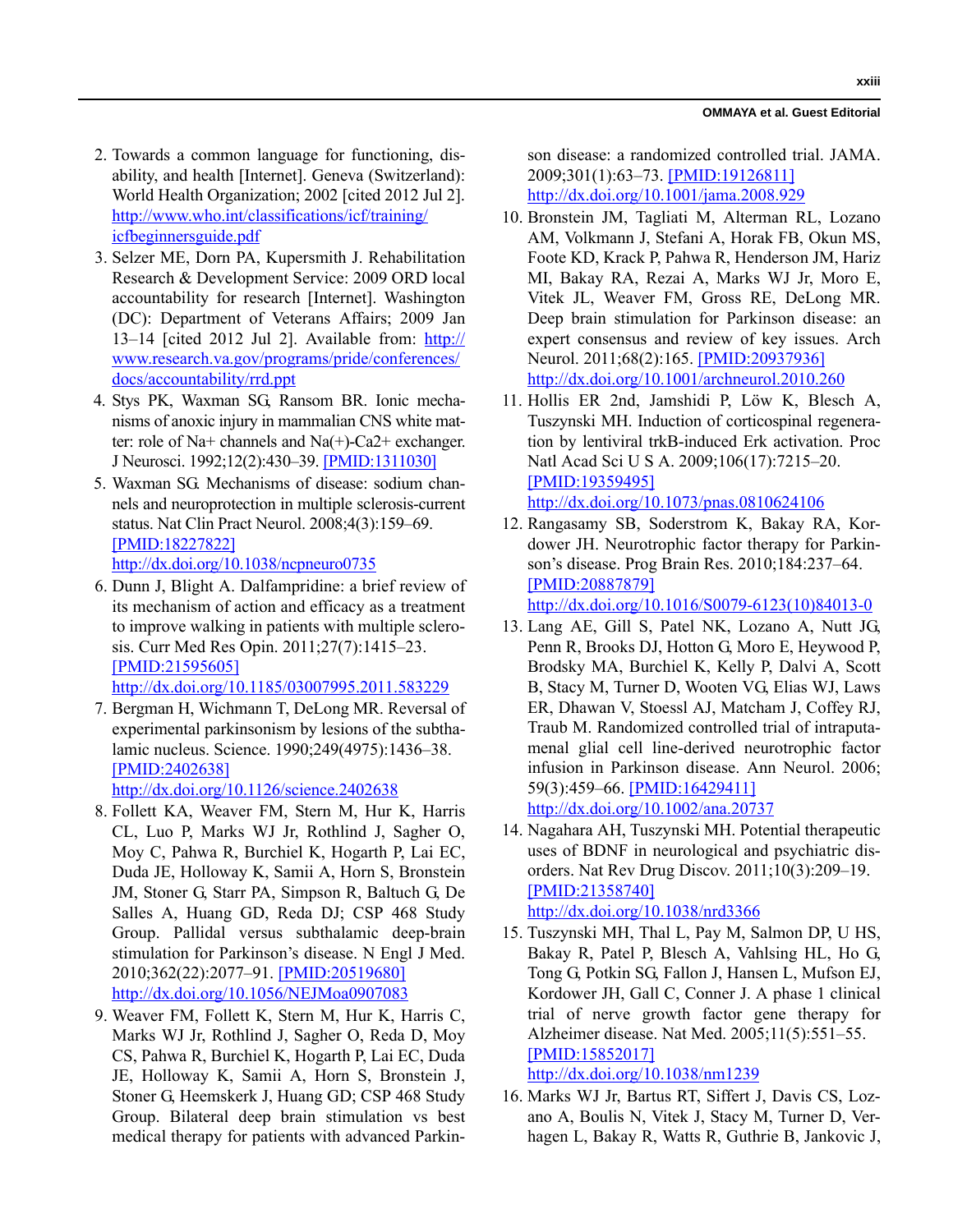Simpson R, Tagliati M, Alterman R, Stern M, Baltuch G, Starr PA, Larson PS, Ostrem JL, Nutt J, Kieburtz K, Kordower JH, Olanow CW. Gene delivery of AAV2-neurturin for Parkinson's disease: a double-blind, randomised, controlled trial. Lancet Neurol. 2010;9(12):1164–72. [\[PMID:20970382\]](http://www.ncbi.nlm.nih.gov/entrez/query.fcgi?cmd=Retrieve&db=PubMed&list_uids=20970382&dopt=Abstract)

[h](http://www.ncbi.nlm.nih.gov/entrez/query.fcgi?cmd=Retrieve&db=PubMed&list_uids=20970382&dopt=Abstract)[ttp://dx.doi.org/10.1016/S1474-4422\(10\)70254-4](http://dx.doi.org/10.1016/S1474-4422(10)70254-4)

- 17. Ichim T, Riordan NH, Stroncek DF. The king is dead, long live the king: entering a new era of stem cell research and clinical development. J Transl Med. 2011;9:218. [\[PMID:22185188\]](http://www.ncbi.nlm.nih.gov/entrez/query.fcgi?cmd=Retrieve&db=PubMed&list_uids=22185188&dopt=Abstract) [h](http://www.ncbi.nlm.nih.gov/entrez/query.fcgi?cmd=Retrieve&db=PubMed&list_uids=22185188&dopt=Abstract)[ttp://dx.doi.org/10.1186/1479-5876-9-218](http://dx.doi.org/10.1186/1479-5876-9-218)
- 18. Richardson RM, Singh A, Sun D, Fillmore HL, Dietrich DW 3rd, Bullock MR. Stem cell biology in traumatic brain injury: effects of injury and strategies for repair. J Neurosurg. 2010;112(5):1125–38. [\[PMID:19499984\]](http://www.ncbi.nlm.nih.gov/entrez/query.fcgi?cmd=Retrieve&db=PubMed&list_uids=19499984&dopt=Abstract) [h](http://www.ncbi.nlm.nih.gov/entrez/query.fcgi?cmd=Retrieve&db=PubMed&list_uids=19499984&dopt=Abstract)[ttp://dx.doi.org/10.3171/2009.4.JNS081087](http://dx.doi.org/10.3171/2009.4.JNS081087)
- 19. Honmou O, Houkin K, Matsunaga T, Niitsu Y, Ishiai S, Onodera R, Waxman SG, Kocsis JD. Intravenous administration of auto serum-expanded autologous mesenchymal stem cells in stroke. Brain. 2011;134(Pt 6):1790–1807. [\[PMID:21493695\]](http://www.ncbi.nlm.nih.gov/entrez/query.fcgi?cmd=Retrieve&db=PubMed&list_uids=21493695&dopt=Abstract) [h](http://www.ncbi.nlm.nih.gov/entrez/query.fcgi?cmd=Retrieve&db=PubMed&list_uids=21493695&dopt=Abstract)[ttp://dx.doi.org/10.1093/brain/awr063](http://dx.doi.org/10.1093/brain/awr063)
- 20. Caiazzo M, Dell'Anno MT, Dvoretskova E, Lazarevic D, Taverna S, Leo D, Sotnikova TD, Menegon A, Roncaglia P, Colciago G, Russo G, Carninci P, Pezzoli G, Gainetdinov RR, Gustincich S, Dityatev A, Broccoli V. Direct generation of functional dopaminergic neurons from mouse and human fibroblasts. Nature. 2011;476(7359):224–27. [\[PMID:21725324\]](http://www.ncbi.nlm.nih.gov/entrez/query.fcgi?cmd=Retrieve&db=PubMed&list_uids=21725324&dopt=Abstract)

[h](http://www.ncbi.nlm.nih.gov/entrez/query.fcgi?cmd=Retrieve&db=PubMed&list_uids=21725324&dopt=Abstract)[ttp://dx.doi.org/10.1038/nature10284](http://dx.doi.org/10.1038/nature10284)

- 21. Thomas M. Role of transcription factors in cell replacement therapies for neurodegenerative conditions. Regen Med. 2010;5(3):441–50. [\[PMID:20455654\]](http://www.ncbi.nlm.nih.gov/entrez/query.fcgi?cmd=Retrieve&db=PubMed&list_uids=20455654&dopt=Abstract) [h](http://www.ncbi.nlm.nih.gov/entrez/query.fcgi?cmd=Retrieve&db=PubMed&list_uids=20455654&dopt=Abstract)[ttp://dx.doi.org/10.2217/rme.10.17](http://dx.doi.org/10.2217/rme.10.17)
- 22. Takahashi K, Yamanaka S. Induction of pluripotent stem cells from mouse embryonic and adult fibroblast cultures by defined factors. Cell. 2006;126(4): 663–76. [\[PMID:16904174\]](http://www.ncbi.nlm.nih.gov/entrez/query.fcgi?cmd=Retrieve&db=PubMed&list_uids=16904174&dopt=Abstract) [h](http://www.ncbi.nlm.nih.gov/entrez/query.fcgi?cmd=Retrieve&db=PubMed&list_uids=16904174&dopt=Abstract)[ttp://dx.doi.org/10.1016/j.cell.2006.07.024](http://dx.doi.org/10.1016/j.cell.2006.07.024)
- 23. Loane DJ, Faden AI. Neuroprotection for traumatic brain injury: translational challenges and emerging therapeutic strategies. Trends Pharmacol Sci. 2010; 31(12):596–604. [\[PMID:21035878\]](http://www.ncbi.nlm.nih.gov/entrez/query.fcgi?cmd=Retrieve&db=PubMed&list_uids=21035878&dopt=Abstract) [h](http://www.ncbi.nlm.nih.gov/entrez/query.fcgi?cmd=Retrieve&db=PubMed&list_uids=21035878&dopt=Abstract)[ttp://dx.doi.org/10.1016/j.tips.2010.09.005](http://dx.doi.org/10.1016/j.tips.2010.09.005)
- 24. Wood WG, Eckert GP, Igbavboa U, Müller WE. Statins and neuroprotection: a prescription to move the field forward. Ann N Y Acad Sci. 2010;1199: 69–76. [\[PMID:20633110\]](http://www.ncbi.nlm.nih.gov/entrez/query.fcgi?cmd=Retrieve&db=PubMed&list_uids=20633110&dopt=Abstract) [h](http://www.ncbi.nlm.nih.gov/entrez/query.fcgi?cmd=Retrieve&db=PubMed&list_uids=20633110&dopt=Abstract)[ttp://dx.doi.org/10.1111/j.1749-6632.2009.05359.x](http://dx.doi.org/10.1111/j.1749-6632.2009.05359.x)
- 25. Pearson-Fuhrhop KM, Cramer SC. Genetic influences on neural plasticity. PM R. 2010;2(12 Suppl 2): S227–40. [\[PMID:21172685\]](http://www.ncbi.nlm.nih.gov/entrez/query.fcgi?cmd=Retrieve&db=PubMed&list_uids=21172685&dopt=Abstract) [h](http://www.ncbi.nlm.nih.gov/entrez/query.fcgi?cmd=Retrieve&db=PubMed&list_uids=21172685&dopt=Abstract)[ttp://dx.doi.org/10.1016/j.pmrj.2010.09.011](http://dx.doi.org/10.1016/j.pmrj.2010.09.011)
- 26. McAllister TW. Genetic factors modulating outcome after neurotrauma. PM R. 2010;2(12 Suppl 2): S241–52. [\[PMID:21172686\]](http://www.ncbi.nlm.nih.gov/entrez/query.fcgi?cmd=Retrieve&db=PubMed&list_uids=21172686&dopt=Abstract) [h](http://www.ncbi.nlm.nih.gov/entrez/query.fcgi?cmd=Retrieve&db=PubMed&list_uids=21172686&dopt=Abstract)[ttp://dx.doi.org/10.1016/j.pmrj.2010.10.005](http://dx.doi.org/10.1016/j.pmrj.2010.10.005)
- 27. Sheets PL, Jackson JO 2nd, Waxman SG, Dib-Hajj SD, Cummins TR. A Nav1.7 channel mutation associated with hereditary erythromelalgia contributes to neuronal hyperexcitability and displays reduced lidocaine sensitivity. J Physiol. 2007; 581(Pt 3):1019–31. [\[PMID:17430993\]](http://www.ncbi.nlm.nih.gov/entrez/query.fcgi?cmd=Retrieve&db=PubMed&list_uids=17430993&dopt=Abstract)

[h](http://www.ncbi.nlm.nih.gov/entrez/query.fcgi?cmd=Retrieve&db=PubMed&list_uids=17430993&dopt=Abstract)[ttp://dx.doi.org/10.1113/jphysiol.2006.127027](http://dx.doi.org/10.1113/jphysiol.2006.127027)

- 28. Fischer TZ, Gilmore ES, Estacion M, Eastman E, Taylor S, Melanson M, Dib-Hajj SD, Waxman SG. A novel Nav1.7 mutation producing carbamazepineresponsive erythromelalgia. Ann Neurol. 2009; 65(6):733–41. [\[PMID:19557861\]](http://www.ncbi.nlm.nih.gov/entrez/query.fcgi?cmd=Retrieve&db=PubMed&list_uids=19557861&dopt=Abstract) [h](http://www.ncbi.nlm.nih.gov/entrez/query.fcgi?cmd=Retrieve&db=PubMed&list_uids=19557861&dopt=Abstract)[ttp://dx.doi.org/10.1002/ana.21678](http://dx.doi.org/10.1002/ana.21678)
- 29. Choi JS, Zhang L, Dib-Hajj SD, Han C, Tyrrell L, Lin Z, Wang X, Yang Y, Waxman SG. Mexiletineresponsive erythromelalgia due to a new  $Na(v)1.7$ mutation showing use-dependent current fall-off. Exp Neurol. 2009;216(2):383–89. [\[PMID:19162012\]](http://www.ncbi.nlm.nih.gov/pubmed/19162012)

[h](http://www.ncbi.nlm.nih.gov/pubmed/19162012)[ttp://dx.doi.org/10.1016/j.expneurol.2008.12.012](http://dx.doi.org/10.1016/j.expneurol.2008.12.012)

- 30. Hendrie HC, Albert MS, Butters MA, Gao S, Knopman DS, Launer LJ, Yaffe K, Cuthbert BN, Edwards E, Wagster MV; Report of the Critical Evaluation Study Committee. The NIH Cognitive and Emotional Health Project. Alzheimers Dement. 2006;2(1):12–32. [\[PMID:19595852\]](http://www.ncbi.nlm.nih.gov/entrez/query.fcgi?cmd=Retrieve&db=PubMed&list_uids=19595852&dopt=Abstract) [h](http://www.ncbi.nlm.nih.gov/entrez/query.fcgi?cmd=Retrieve&db=PubMed&list_uids=19595852&dopt=Abstract)[ttp://dx.doi.org/10.1016/j.jalz.2005.11.004](http://dx.doi.org/10.1016/j.jalz.2005.11.004)
- 31. Raz N, Dahle CL, Rodrigue KM, Kennedy KM, Land S. Effects of age, genes, and pulse pressure on executive functions in healthy adults. Neurobiol Aging. 2011;32(6):1124–37. [\[PMID:19559505\]](http://www.ncbi.nlm.nih.gov/entrez/query.fcgi?cmd=Retrieve&db=PubMed&list_uids=19559505&dopt=Abstract) <http://dx.doi.org/10.1016/j.neurobiolaging.2009.05.015>
- 32. Leritz EC, Salat DH, Williams VJ, Schnyer DM, Rudolph JL, Lipsitz L, Fischl B, McGlinchey RE, Milberg WP. Thickness of the human cerebral cortex is associated with metrics of cerebrovascular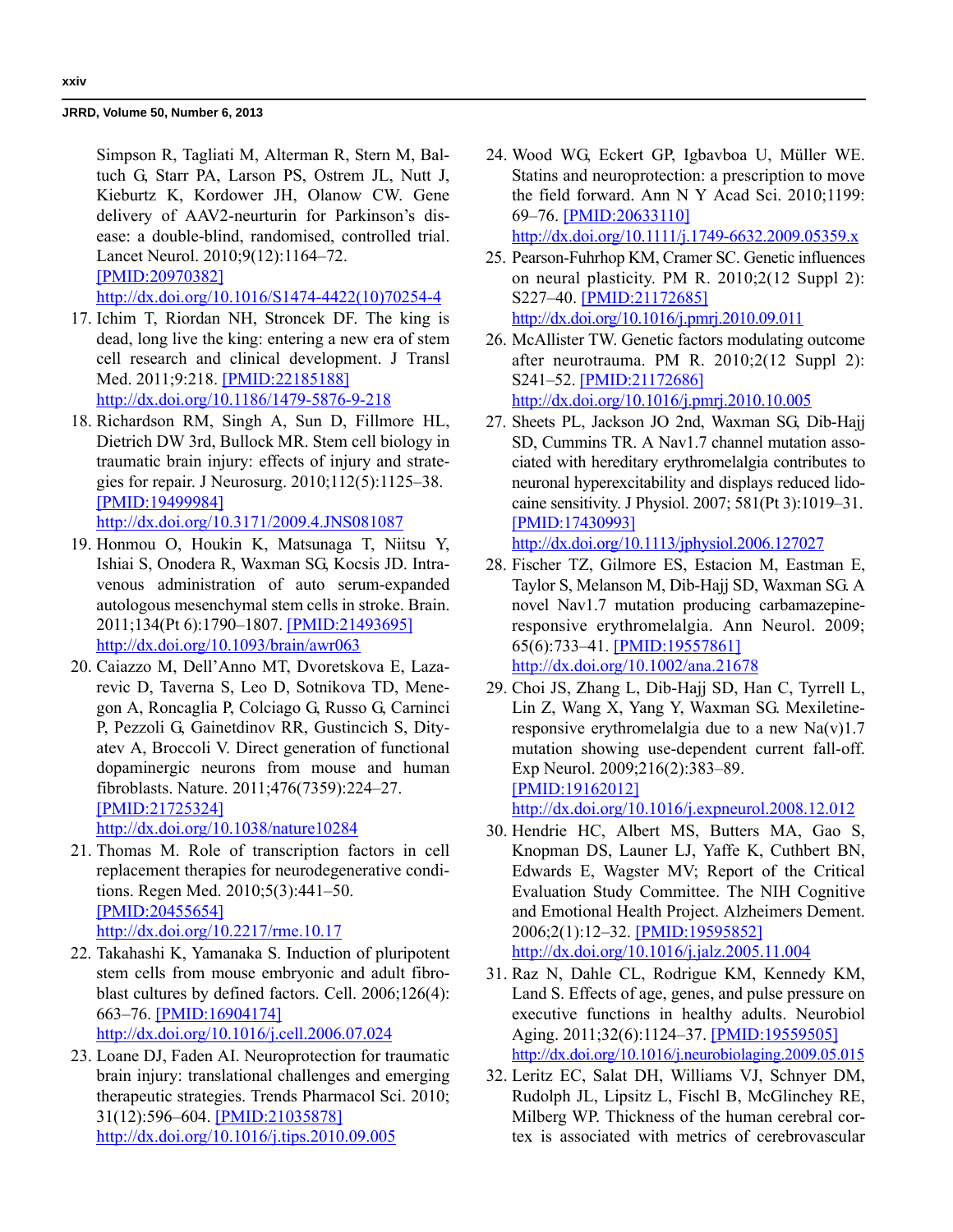#### **OMMAYA et al. Guest Editorial**

health in a normative sample of community dwelling older adults. Neuroimage. 2011;54(4):2659–71. [\[PMID:21035552\]](http://www.ncbi.nlm.nih.gov/entrez/query.fcgi?cmd=Retrieve&db=PubMed&list_uids=21035552&dopt=Abstract)

[h](http://www.ncbi.nlm.nih.gov/entrez/query.fcgi?cmd=Retrieve&db=PubMed&list_uids=21035552&dopt=Abstract)[ttp://dx.doi.org/10.1016/j.neuroimage.2010.10.050](http://dx.doi.org/10.1016/j.neuroimage.2010.10.050)

- 33. Salat DH, Williams VJ, Leritz EC, Schnyer DM, Rudolph JL, Lipsitz LA, McGlinchey RE, Milberg WP. Inter-individual variation in blood pressure is associated with regional white matter integrity in generally healthy older adults. Neuroimage. 2012; 59(1):181–92. [\[PMID:21820060\]](http://www.ncbi.nlm.nih.gov/entrez/query.fcgi?cmd=Retrieve&db=PubMed&list_uids=21820060&dopt=Abstract) [h](http://www.ncbi.nlm.nih.gov/entrez/query.fcgi?cmd=Retrieve&db=PubMed&list_uids=21820060&dopt=Abstract)[ttp://dx.doi.org/10.1016/j.neuroimage.2011.07.033](http://dx.doi.org/10.1016/j.neuroimage.2011.07.033)
- 34. Gavett BE, Stern RA, Cantu RC, Nowinski CJ, McKee AC. Mild traumatic brain injury: a risk factor for neurodegeneration. Alzheimers Res Ther. 2010; 2(3):18. [\[PMID:20587081\]](http://www.ncbi.nlm.nih.gov/entrez/query.fcgi?cmd=Retrieve&db=PubMed&list_uids=20587081&dopt=Abstract) [h](http://www.ncbi.nlm.nih.gov/entrez/query.fcgi?cmd=Retrieve&db=PubMed&list_uids=20587081&dopt=Abstract)[ttp://dx.doi.org/10.1186/alzrt42](http://dx.doi.org/10.1186/alzrt42)
- 35. Peskind ER, Petrie EC, Cross DJ, Pagulayan K, McCraw K, Hoff D, Hart K, Yu CE, Raskind MA, Cook DG, Minoshima S. Cerebrocerebellar hypometabolism associated with repetitive blast exposure mild traumatic brain injury in 12 Iraq war Veterans with persistent post-concussive symptoms. Neuroimage. 2011;54(Suppl 1):S76–82. [\[PMID:20385245\]](http://www.ncbi.nlm.nih.gov/entrez/query.fcgi?cmd=Retrieve&db=PubMed&list_uids=20385245&dopt=Abstract) [h](http://www.ncbi.nlm.nih.gov/entrez/query.fcgi?cmd=Retrieve&db=PubMed&list_uids=20385245&dopt=Abstract)[ttp://dx.doi.org/10.1016/j.neuroimage.2010.04.008](http://dx.doi.org/10.1016/j.neuroimage.2010.04.008)
- 36. Ruff RL, Riechers RG 2nd, Wang XF, Piero T, Ruff SS. A case-control study examining whether neurological deficits and PTSD in combat veterans are related to episodes of mild TBI. BMJ Open. 2012; 2(2):e000312. [\[PMID:22431700\]](http://www.ncbi.nlm.nih.gov/entrez/query.fcgi?cmd=Retrieve&db=PubMed&list_uids=22431700&dopt=Abstract) [h](http://www.ncbi.nlm.nih.gov/entrez/query.fcgi?cmd=Retrieve&db=PubMed&list_uids=22431700&dopt=Abstract)[ttp://dx.doi.org/10.1136/bmjopen-2011-000312](http://dx.doi.org/10.1136/bmjopen-2011-000312)
- 37. Calohan J, Peterson K, Peskind ER, Raskind MA. Prazosin treatment of trauma nightmares and sleep disturbance in soldiers deployed in Iraq. J Trauma Stress. 2010;23(5):645–48. [\[PMID:20931662\]](http://www.ncbi.nlm.nih.gov/entrez/query.fcgi?cmd=Retrieve&db=PubMed&list_uids=20931662&dopt=Abstract) [h](http://www.ncbi.nlm.nih.gov/entrez/query.fcgi?cmd=Retrieve&db=PubMed&list_uids=20931662&dopt=Abstract)[ttp://dx.doi.org/10.1002/jts.20570](http://dx.doi.org/10.1002/jts.20570)
- 38. Thompson CE, Taylor FB, McFall ME, Barnes RF, Raskind MA. Nonnightmare distressed awakenings in veterans with posttraumatic stress disorder: response to prazosin. J Trauma Stress. 2008;21(4):417–20. [\[PMID:18720392\]](http://www.ncbi.nlm.nih.gov/entrez/query.fcgi?cmd=Retrieve&db=PubMed&list_uids=18720392&dopt=Abstract) [h](http://www.ncbi.nlm.nih.gov/entrez/query.fcgi?cmd=Retrieve&db=PubMed&list_uids=18720392&dopt=Abstract)[ttp://dx.doi.org/10.1002/jts.20351](http://dx.doi.org/10.1002/jts.20351)
- 39. Lew HL, Otis JD, Tun C, Kerns RD, Clark ME, Cifu DX. Prevalence of chronic pain, posttraumatic stress disorder, and persistent postconcussive symptoms in OIF/OEF veterans: polytrauma clinical triad. J Rehabil Res Dev. 2009;46(6):697–702. [\[PMID:20104399\]](http://www.ncbi.nlm.nih.gov/entrez/query.fcgi?cmd=Retrieve&db=PubMed&list_uids=20104399&dopt=Abstract) [h](http://www.ncbi.nlm.nih.gov/entrez/query.fcgi?cmd=Retrieve&db=PubMed&list_uids=20104399&dopt=Abstract)[ttp://dx.doi.org/10.1682/JRRD.2009.01.0006](http://dx.doi.org/10.1682/JRRD.2009.01.0006)
- 40. Clark ME, Walker RL, Gironda RJ, Scholten JD. Comparison of pain and emotional symptoms in soldiers with polytrauma: unique aspects of blast exposure. Pain Med. 2009;10(3):447–55. [\[PMID:19416436\]](http://www.ncbi.nlm.nih.gov/entrez/query.fcgi?cmd=Retrieve&db=PubMed&list_uids=19416436&dopt=Abstract) [h](http://www.ncbi.nlm.nih.gov/entrez/query.fcgi?cmd=Retrieve&db=PubMed&list_uids=19416436&dopt=Abstract)[ttp://dx.doi.org/10.1111/j.1526-4637.2009.00590.x](http://dx.doi.org/10.1111/j.1526-4637.2009.00590.x)
- 41. Butters MA, Whyte EM, Nebes RD, Begley AE, Dew MA, Mulsant BH, Zmuda MD, Bhalla R, Meltzer CC, Pollock BG, Reynolds CF 3rd, Becker JT. The nature and determinants of neuropsychological functioning in late-life depression. Arch Gen Psychiatry. 2004;61(6):587–95. [\[PMID:15184238\]](http://www.ncbi.nlm.nih.gov/entrez/query.fcgi?cmd=Retrieve&db=PubMed&list_uids=15184238&dopt=Abstract) [h](http://www.ncbi.nlm.nih.gov/entrez/query.fcgi?cmd=Retrieve&db=PubMed&list_uids=15184238&dopt=Abstract)[ttp://dx.doi.org/10.1001/archpsyc.61.6.587](http://dx.doi.org/10.1001/archpsyc.61.6.587)
- 42. Butters MA, Young JB, Lopez O, Aizenstein HJ, Mulsant BH, Reynolds CF 3rd, DeKosky ST, Becker JT. Pathways linking late-life depression to persistent cognitive impairment and dementia. Dialogues Clin Neurosci. 2008;10(3):345–57. [\[PMID:18979948\]](http://www.ncbi.nlm.nih.gov/entrez/query.fcgi?cmd=Retrieve&db=PubMed&list_uids=18979948&dopt=Abstract)
- 43. Motl RW, McAuley E. Physical activity, disability, and quality of life in older adults. Phys Med Rehabil Clin N Am. 2010;21(2):299–308. [\[PMID:20494278\]](http://www.ncbi.nlm.nih.gov/entrez/query.fcgi?cmd=Retrieve&db=PubMed&list_uids=20494278&dopt=Abstract) [h](http://www.ncbi.nlm.nih.gov/entrez/query.fcgi?cmd=Retrieve&db=PubMed&list_uids=20494278&dopt=Abstract)[ttp://dx.doi.org/10.1016/j.pmr.2009.12.006](http://dx.doi.org/10.1016/j.pmr.2009.12.006)
- 44. Wu SC, Leu SY, Li CY. Incidence of and predictors for chronic disability in activities of daily living among older people in Taiwan. J Am Geriatr Soc. 1999;47(9):1082–86. [\[PMID:10484250\]](http://www.ncbi.nlm.nih.gov/entrez/query.fcgi?cmd=Retrieve&db=PubMed&list_uids=10484250&dopt=Abstract)
- 45. Netz Y, Wu MJ, Becker BJ, Tenenbaum G. Physical activity and psychological well-being in advanced age: a meta-analysis of intervention studies. Psychol Aging. 2005;20(2):272–84. [\[PMID:16029091\]](http://www.ncbi.nlm.nih.gov/entrez/query.fcgi?cmd=Retrieve&db=PubMed&list_uids=16029091&dopt=Abstract) [h](http://www.ncbi.nlm.nih.gov/entrez/query.fcgi?cmd=Retrieve&db=PubMed&list_uids=16029091&dopt=Abstract)[ttp://dx.doi.org/10.1037/0882-7974.20.2.272](http://dx.doi.org/10.1037/0882-7974.20.2.272)
- 46. Collins EG, Fehr L, Bammert C, O'Connell S, Laghi F, Hanson K, Hagarty E, Langbein WE. Effect of ventilation-feedback training on endurance and perceived breathlessness during constant work-rate legcycle exercise in patients with COPD. J Rehabil Res Dev. 2003;40(5 Suppl 2):35–44. [\[PMID:15074452\]](http://www.ncbi.nlm.nih.gov/entrez/query.fcgi?cmd=Retrieve&db=PubMed&list_uids=15074452&dopt=Abstract) http://dx.doi.org/10.1682/JRRD.2003.10.0035
- 47. Possley D, Budiman-Mak E, O'Connell S, Jelinek C, Collins EG. Relationship between depression and functional measures in overweight and obese persons with osteoarthritis of the knee. J Rehabil Res Dev. 2009;46(9):1091–98. [\[PMID:20437315\]](http://www.ncbi.nlm.nih.gov/entrez/query.fcgi?cmd=Retrieve&db=PubMed&list_uids=20437315&dopt=Abstract) http://dx.doi.org/10.1682/JRRD.2009.03.0024
- 48. McAuley E, Konopack JF, Motl RW, Morris KS, Doerksen SE, Rosengren KR. Physical activity and quality of life in older adults: influence of health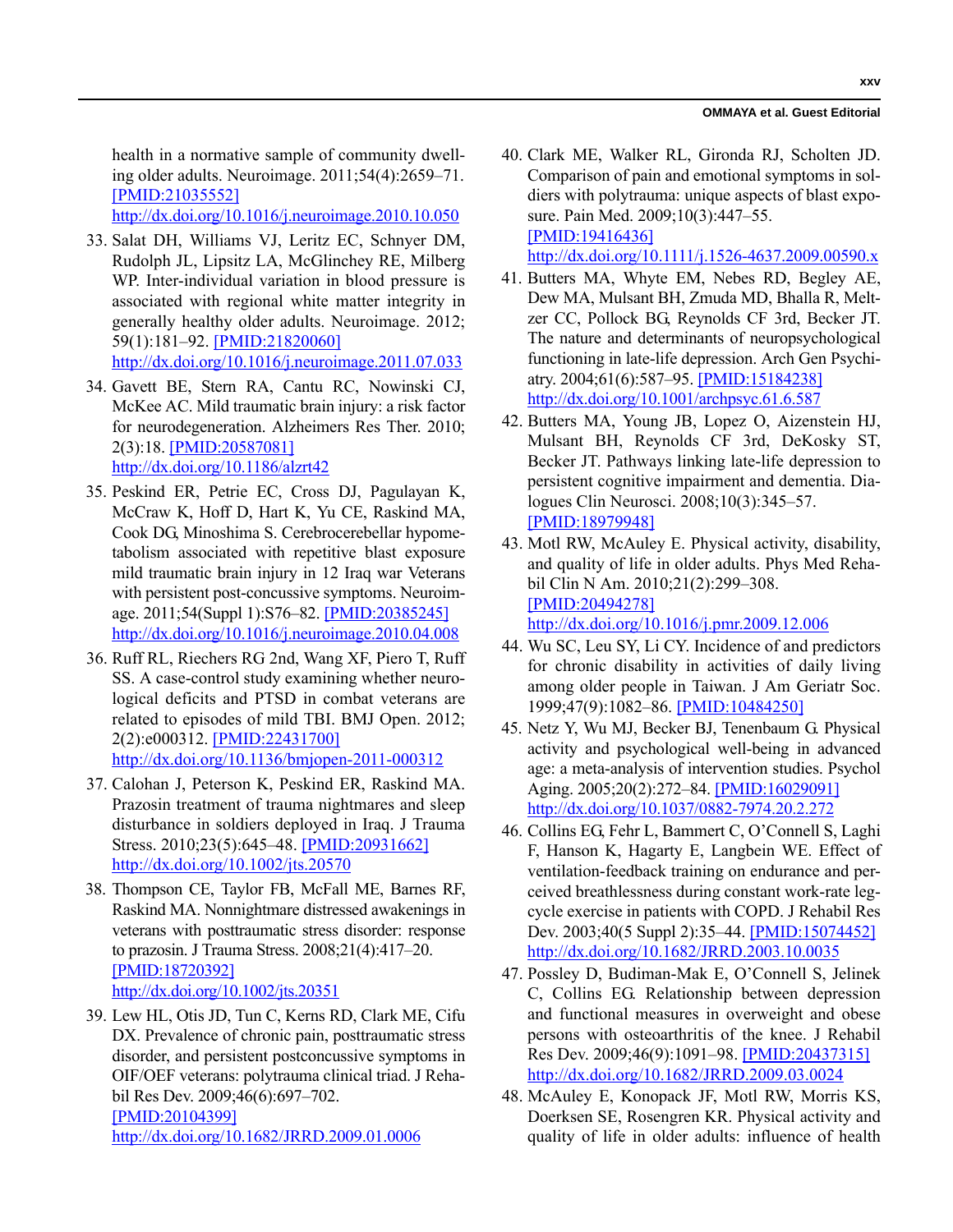status and self-efficacy. Ann Behav Med. 2006;31(1): 99–103. [\[PMID:16472044\]](http://www.ncbi.nlm.nih.gov/entrez/query.fcgi?cmd=Retrieve&db=PubMed&list_uids=16472044&dopt=Abstract)

http://dx.doi.org/10.1207/s15324796abm3101\_14

- 49. Angevaren M, Aufdemkampe G, Verhaar HJ, Aleman A, Vanhees L. Physical activity and enhanced fitness to improve cognitive function in older people without known cognitive impairment. Cochrane Database Syst Rev. 2008;(3):CD005381. [\[PMID:18646126\]](http://www.ncbi.nlm.nih.gov/entrez/query.fcgi?cmd=Retrieve&db=PubMed&list_uids=18646126&dopt=Abstract)
- 50. Colcombe S, Kramer AF. Fitness effects on the cognitive function of older adults: a meta-analytic study. Psychol Sci. 2003;14(2):125–30. [\[PMID:12661673\]](http://www.ncbi.nlm.nih.gov/entrez/query.fcgi?cmd=Retrieve&db=PubMed&list_uids=12661673&dopt=Abstract) http://dx.doi.org/10.1111/1467-9280.t01-1-01430
- 51. Colcombe SJ, Kramer AF, Erickson KI, Scalf P, McAuley E, Cohen NJ, Webb A, Jerome GJ, Marquez DX, Elavsky S. Cardiovascular fitness, cortical plasticity, and aging. Proc Natl Acad Sci U S A. 2004;101(9):3316–21. [\[PMID:14978288\]](http://www.ncbi.nlm.nih.gov/entrez/query.fcgi?cmd=Retrieve&db=PubMed&list_uids=14978288&dopt=Abstract) [h](http://www.ncbi.nlm.nih.gov/entrez/query.fcgi?cmd=Retrieve&db=PubMed&list_uids=14978288&dopt=Abstract)[ttp://dx.doi.org/10.1073/pnas.0400266101](http://dx.doi.org/10.1073/pnas.0400266101)
- 52. Rojas Vega S, Strüder HK, Vera Wahrmann B, Schmidt A, Bloch W, Hollmann W. Acute BDNF and cortisol response to low intensity exercise and following ramp incremental exercise to exhaustion in humans. Brain Res. 2006;1121(1):59–65. [\[PMID:17010953\]](http://www.ncbi.nlm.nih.gov/entrez/query.fcgi?cmd=Retrieve&db=PubMed&list_uids=17010953&dopt=Abstract) [h](http://www.ncbi.nlm.nih.gov/entrez/query.fcgi?cmd=Retrieve&db=PubMed&list_uids=17010953&dopt=Abstract)[ttp://dx.doi.org/10.1016/j.brainres.2006.08.105](http://dx.doi.org/10.1016/j.brainres.2006.08.105)
- 53. Sandercock GR, Bromley PD, Brodie DA. Effects of exercise on heart rate variability: inferences from meta-analysis. Med Sci Sports Exerc. 2005;37(3): 433–39. [\[PMID:15741842\]](http://www.ncbi.nlm.nih.gov/entrez/query.fcgi?cmd=Retrieve&db=PubMed&list_uids=15741842&dopt=Abstract) [h](http://www.ncbi.nlm.nih.gov/entrez/query.fcgi?cmd=Retrieve&db=PubMed&list_uids=15741842&dopt=Abstract)[ttp://dx.doi.org/10.1249/](http://dx.doi.org/10.1249/01.MSS.0000155388.39002.9D) [01.MSS.0000155388.39002.9D](http://dx.doi.org/10.1249/01.MSS.0000155388.39002.9D)
- 54. Draganski B, Gaser C, Kempermann G, Kuhn HG, Winkler J, Büchel C, May A. Temporal and spatial dynamics of brain structure changes during extensive learning. J Neurosci. 2006;26(23):6314–17. [\[PMID:16763039\]](http://www.ncbi.nlm.nih.gov/entrez/query.fcgi?cmd=Retrieve&db=PubMed&list_uids=16763039&dopt=Abstract)

```
http://dx.doi.org/10.1523/JNEUROSCI.4628-05.2006
```
- 55. Engvig A, Fjell AM, Westlye LT, Moberget T, Sundseth Ø, Larsen VA, Walhovd KB. Memory training impacts short-term changes in aging white matter: a longitudinal diffusion tensor imaging study. Hum Brain Mapp. 2012;33(10):2390–2406. [\[PMID:21823209\]](http://www.ncbi.nlm.nih.gov/entrez/query.fcgi?cmd=Retrieve&db=PubMed&list_uids=21823209&dopt=Abstract) [h](http://www.ncbi.nlm.nih.gov/entrez/query.fcgi?cmd=Retrieve&db=PubMed&list_uids=21823209&dopt=Abstract)[ttp://dx.doi.org/10.1002/hbm.21370](http://dx.doi.org/10.1002/hbm.21370)
- 56. Voss MW, Prakash RS, Erickson KI, Basak C, Chaddock L, Kim JS, Alves H, Heo S, Szabo AN, White SM, Wójcicki TR, Mailey EL, Gothe N,

Olson EA, McAuley E, Kramer AF. Plasticity of brain networks in a randomized intervention trial of exercise training in older adults. Front Aging Neurosci. 2010;2:32. [\[PMID:20890449\]](http://www.ncbi.nlm.nih.gov/entrez/query.fcgi?cmd=Retrieve&db=PubMed&list_uids=20890449&dopt=Abstract)

- 57. Holtzman DM, Morris JC, Goate AM. Alzheimer's disease: the challenge of the second century. Sci Transl Med. 2011;3(77):77sr1. [\[PMID:21471435\]](http://www.ncbi.nlm.nih.gov/pubmed/21471435) [h](http://www.ncbi.nlm.nih.gov/pubmed/21471435)[ttp://dx.doi.org/10.1126/scitranslmed.3002369](http://dx.doi.org/10.1126/scitranslmed.3002369)
- 58. Aisen PS, Cummings J, Schneider LS. Symptomatic and nonamyloid/tau based pharmacologic treatment for Alzheimer disease. Cold Spring Harb Perspect Med. 2012;2(3):a006395. [\[PMID:22393531\]](http://www.ncbi.nlm.nih.gov/entrez/query.fcgi?cmd=Retrieve&db=PubMed&list_uids=22393531&dopt=Abstract)

[h](http://www.ncbi.nlm.nih.gov/entrez/query.fcgi?cmd=Retrieve&db=PubMed&list_uids=22393531&dopt=Abstract)[ttp://dx.doi.org/10.1101/cshperspect.a006395](http://dx.doi.org/10.1101/cshperspect.a006395)

- 59. Tuszynski MH. Nerve growth factor gene delivery: animal models to clinical trials. Dev Neurobiol. 2007;67(9):1204–15. [\[PMID:17514712\]](http://www.ncbi.nlm.nih.gov/entrez/query.fcgi?cmd=Retrieve&db=PubMed&list_uids=17514712&dopt=Abstract) [h](http://www.ncbi.nlm.nih.gov/entrez/query.fcgi?cmd=Retrieve&db=PubMed&list_uids=17514712&dopt=Abstract)[ttp://dx.doi.org/10.1002/dneu.20510](http://dx.doi.org/10.1002/dneu.20510)
- 60. Masliah E, Rockenstein E, Veinbergs I, Mallory M, Hashimoto M, Takeda A, Sagara Y, Sisk A, Mucke L. Dopaminergic loss and inclusion body formation in alpha-synuclein mice: implications for neurodegenerative disorders. Science. 2000;287(5456):1265–69. [\[PMID:10678833\]](http://www.ncbi.nlm.nih.gov/entrez/query.fcgi?cmd=Retrieve&db=PubMed&list_uids=10678833&dopt=Abstract)

[h](http://www.ncbi.nlm.nih.gov/entrez/query.fcgi?cmd=Retrieve&db=PubMed&list_uids=10678833&dopt=Abstract)[ttp://dx.doi.org/10.1126/science.287.5456.1265](http://dx.doi.org/10.1126/science.287.5456.1265)

- 61. Johnston TH, Brotchie JM. Drugs in development for Parkinson's disease: an update. Curr Opin Investig Drugs. 2006;7(1):25–32. [\[PMID:16425668\]](http://www.ncbi.nlm.nih.gov/entrez/query.fcgi?cmd=Retrieve&db=PubMed&list_uids=16425668&dopt=Abstract)
- 62. Ilieva H, Polymenidou M, Cleveland DW. Non-cell autonomous toxicity in neurodegenerative disorders: ALS and beyond. J Cell Biol. 2009;187(6): 761–72. [\[PMID:19951898\]](http://www.ncbi.nlm.nih.gov/entrez/query.fcgi?cmd=Retrieve&db=PubMed&list_uids=19951898&dopt=Abstract) [h](http://www.ncbi.nlm.nih.gov/entrez/query.fcgi?cmd=Retrieve&db=PubMed&list_uids=19951898&dopt=Abstract)[ttp://dx.doi.org/10.1083/jcb.200908164](http://dx.doi.org/10.1083/jcb.200908164)
- 63. Blesch A, Tuszynski MH. Spinal cord injury: plasticity, regeneration and the challenge of translational drug development. Trends Neurosci. 2009; 32(1):41–47. [\[PMID:18977039\]](http://www.ncbi.nlm.nih.gov/entrez/query.fcgi?cmd=Retrieve&db=PubMed&list_uids=18977039&dopt=Abstract) [h](http://www.ncbi.nlm.nih.gov/entrez/query.fcgi?cmd=Retrieve&db=PubMed&list_uids=18977039&dopt=Abstract)[ttp://dx.doi.org/10.1016/j.tins.2008.09.008](http://dx.doi.org/10.1016/j.tins.2008.09.008)
- 64. Zörner B, Schwab ME. Anti-Nogo on the go: from animal models to a clinical trial. Ann N Y Acad Sci. 2010;1198(Suppl 1):E22–34. [\[PMID:20590535\]](http://www.ncbi.nlm.nih.gov/entrez/query.fcgi?cmd=Retrieve&db=PubMed&list_uids=20590535&dopt=Abstract) [h](http://www.ncbi.nlm.nih.gov/entrez/query.fcgi?cmd=Retrieve&db=PubMed&list_uids=20590535&dopt=Abstract)[ttp://dx.doi.org/10.1111/j.1749-6632.2010.05566.x](http://dx.doi.org/10.1111/j.1749-6632.2010.05566.x)
- 65. Liu Y, Wang X, Lu CC, Kerman R, Steward O, Xu XM, Zou Y. Repulsive Wnt signaling inhibits axon regeneration after CNS injury. J Neurosci. 2008; 28(33):8376–82. [\[PMID:18701700\]](http://www.ncbi.nlm.nih.gov/entrez/query.fcgi?cmd=Retrieve&db=PubMed&list_uids=18701700&dopt=Abstract) [h](http://www.ncbi.nlm.nih.gov/entrez/query.fcgi?cmd=Retrieve&db=PubMed&list_uids=18701700&dopt=Abstract)[ttp://dx.doi.org/10.1523/JNEUROSCI.1939-08.2008](http://dx.doi.org/10.1523/JNEUROSCI.1939-08.2008)
- 66. Löw K, Culbertson M, Bradke F, Tessier-Lavigne M, Tuszynski MH. Netrin-1 is a novel myelin-associated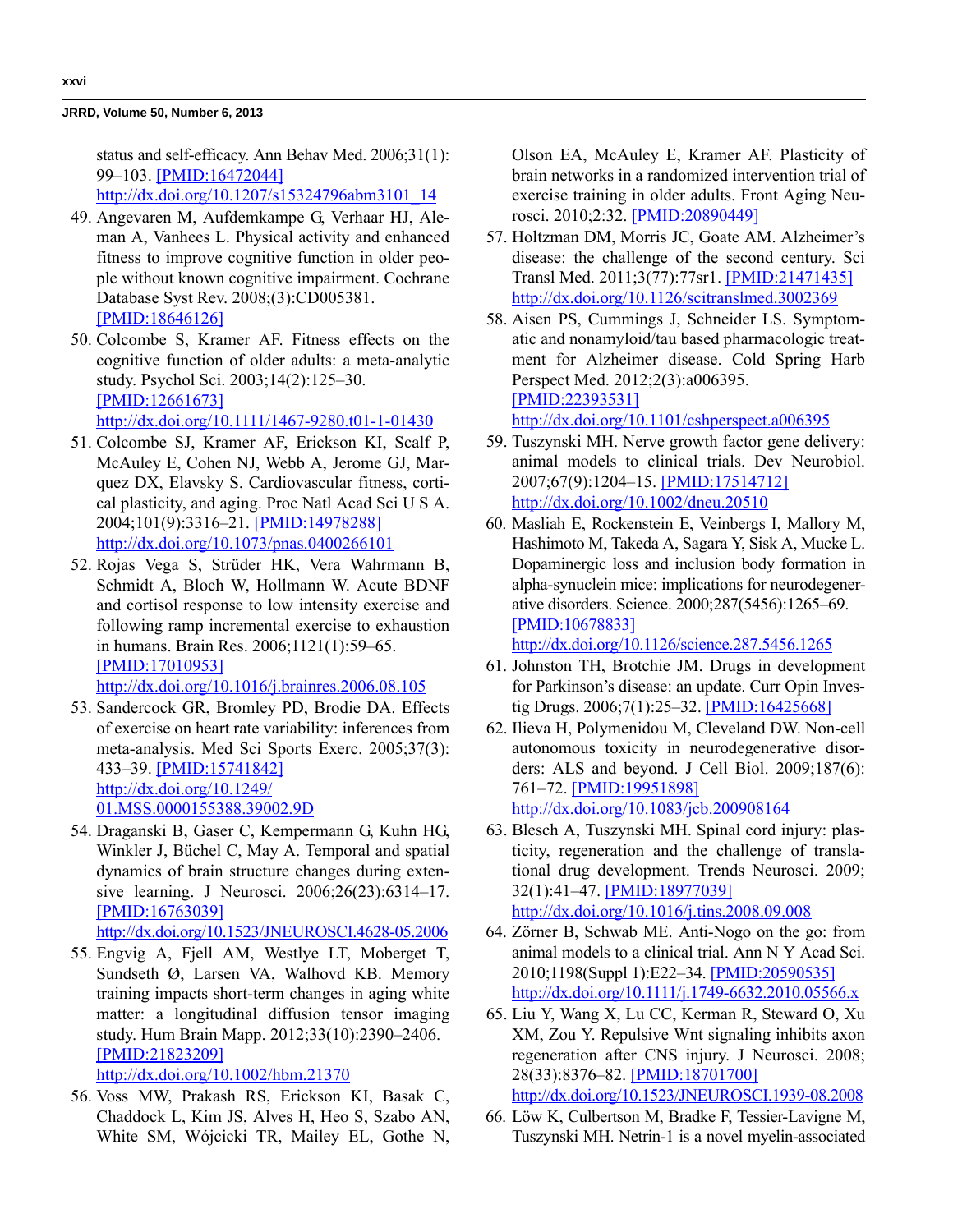#### **OMMAYA et al. Guest Editorial**

inhibitor to axon growth. J Neurosci. 2008;28(5): 1099–1108. [\[PMID:18234888\]](http://www.ncbi.nlm.nih.gov/entrez/query.fcgi?cmd=Retrieve&db=PubMed&list_uids=18234888&dopt=Abstract) [h](http://www.ncbi.nlm.nih.gov/entrez/query.fcgi?cmd=Retrieve&db=PubMed&list_uids=18234888&dopt=Abstract)[ttp://dx.doi.org/10.1523/JNEUROSCI.4906-07.2008](http://dx.doi.org/10.1523/JNEUROSCI.4906-07.2008)

- 67. Alto LT, Havton LA, Conner JM, Hollis ER 2nd, Blesch A, Tuszynski MH. Chemotropic guidance facilitates axonal regeneration and synapse formation after spinal cord injury. Nat Neurosci. 2009; 12(9):1106–13. [\[PMID:19648914\]](http://www.ncbi.nlm.nih.gov/entrez/query.fcgi?cmd=Retrieve&db=PubMed&list_uids=19648914&dopt=Abstract) [h](http://www.ncbi.nlm.nih.gov/entrez/query.fcgi?cmd=Retrieve&db=PubMed&list_uids=19648914&dopt=Abstract)[ttp://dx.doi.org/10.1038/nn.2365](http://dx.doi.org/10.1038/nn.2365)
- 68. Keirstead HS, Nistor G, Bernal G, Totoiu M, Cloutier F, Sharp K, Steward O. Human embryonic stem cellderived oligodendrocyte progenitor cell transplants remyelinate and restore locomotion after spinal cord injury. J Neurosci. 2005;25(19):4694–4705. [\[PMID:15888645\]](http://www.ncbi.nlm.nih.gov/entrez/query.fcgi?cmd=Retrieve&db=PubMed&list_uids=15888645&dopt=Abstract)

[h](http://www.ncbi.nlm.nih.gov/entrez/query.fcgi?cmd=Retrieve&db=PubMed&list_uids=15888645&dopt=Abstract)[ttp://dx.doi.org/10.1523/JNEUROSCI.0311-05.2005](http://dx.doi.org/10.1523/JNEUROSCI.0311-05.2005)

- 69. Bair MJ, Robinson RL, Eckert GJ, Stang PE, Croghan TW, Kroenke K. Impact of pain on depression treatment response in primary care. Psychosom Med. 2004;66(1):17–22. [\[PMID:14747633\]](http://www.ncbi.nlm.nih.gov/entrez/query.fcgi?cmd=Retrieve&db=PubMed&list_uids=14747633&dopt=Abstract) <http://dx.doi.org/10.1097/01.PSY.0000106883.94059.C5>
- 70. Borsook D. Neurological diseases and pain. Brain. 2012;135(Pt 2):320–44. [\[PMID:22067541\]](http://www.ncbi.nlm.nih.gov/entrez/query.fcgi?cmd=Retrieve&db=PubMed&list_uids=22067541&dopt=Abstract) [h](http://www.ncbi.nlm.nih.gov/entrez/query.fcgi?cmd=Retrieve&db=PubMed&list_uids=22067541&dopt=Abstract)[ttp://dx.doi.org/10.1093/brain/awr271](http://dx.doi.org/10.1093/brain/awr271)
- 71. Kerns RD. Trauma and chronic pain: transforming healthcare delivery to provide patient-centered and integrative care. Pain. 2011;152(10):2196–97. [\[PMID:21704457\]](http://www.ncbi.nlm.nih.gov/entrez/query.fcgi?cmd=Retrieve&db=PubMed&list_uids=21704457&dopt=Abstract) [h](http://www.ncbi.nlm.nih.gov/entrez/query.fcgi?cmd=Retrieve&db=PubMed&list_uids=21704457&dopt=Abstract)[ttp://dx.doi.org/10.1016/j.pain.2011.06.005](http://dx.doi.org/10.1016/j.pain.2011.06.005)
- 72. Dib-Hajj SD, Tyrrell L, Black JA, Waxman SG. NaN, a novel voltage-gated Na channel, is expressed preferentially in peripheral sensory neurons and down-regulated after axotomy. Proc Natl Acad Sci U S A. 1998;95(15):8963–68. [\[PMID:9671787\]](http://www.ncbi.nlm.nih.gov/entrez/query.fcgi?cmd=Retrieve&db=PubMed&list_uids=9671787&dopt=Abstract) [h](http://www.ncbi.nlm.nih.gov/entrez/query.fcgi?cmd=Retrieve&db=PubMed&list_uids=9671787&dopt=Abstract)[ttp://dx.doi.org/10.1073/pnas.95.15.8963](http://dx.doi.org/10.1073/pnas.95.15.8963)
- 73. Black JA, Cummins TR, Plumpton C, Chen YH, Hormuzdiar W, Clare JJ, Waxman SG. Upregulation of a silent sodium channel after peripheral, but not central, nerve injury in DRG neurons. J Neurophysiol. 1999;82(5):2776–85. [\[PMID:10561444\]](http://www.ncbi.nlm.nih.gov/entrez/query.fcgi?cmd=Retrieve&db=PubMed&list_uids=10561444&dopt=Abstract)
- 74. Cummins TR, Howe JR, Waxman SG. Slow closedstate inactivation: a novel mechanism underlying ramp currents in cells expressing the hNE/PN1 sodium channel. J Neurosci. 1998; 18(23):9607–19. [\[PMID:9822722\]](http://www.ncbi.nlm.nih.gov/entrez/query.fcgi?cmd=Retrieve&db=PubMed&list_uids=9822722&dopt=Abstract)
- 75. Renganathan M, Cummins TR, Waxman SG. Contribution of  $Na(v)1.8$  sodium channels to action potential electrogenesis in DRG neurons. J Neurophysiol. 2001;86(2):629–40. [\[PMID:11495938\]](http://www.ncbi.nlm.nih.gov/entrez/query.fcgi?cmd=Retrieve&db=PubMed&list_uids=11495938&dopt=Abstract)
- 76. Rush AM, Dib-Hajj SD, Liu S, Cummins TR, Black JA, Waxman SG. A single sodium channel mutation produces hyper- or hypoexcitability in different types of neurons. Proc Natl Acad Sci U S A. 2006;103(21):8245–50. [\[PMID:16702558\]](http://www.ncbi.nlm.nih.gov/entrez/query.fcgi?cmd=Retrieve&db=PubMed&list_uids=16702558&dopt=Abstract) [h](http://www.ncbi.nlm.nih.gov/entrez/query.fcgi?cmd=Retrieve&db=PubMed&list_uids=16702558&dopt=Abstract)[ttp://dx.doi.org/10.1073/pnas.0602813103](http://dx.doi.org/10.1073/pnas.0602813103)
- 77. Waxman SG, Dib-Hajj SD. Erythromelalgia: a hereditary pain syndrome enters the molecular era. Ann Neurol. 2005;57(6):785–88. [\[PMID:15929046\]](http://www.ncbi.nlm.nih.gov/entrez/query.fcgi?cmd=Retrieve&db=PubMed&list_uids=15929046&dopt=Abstract) [h](http://www.ncbi.nlm.nih.gov/entrez/query.fcgi?cmd=Retrieve&db=PubMed&list_uids=15929046&dopt=Abstract)[ttp://dx.doi.org/10.1002/ana.20511](http://dx.doi.org/10.1002/ana.20511)
- 78. Dib-Hajj SD, Cummins TR, Black JA, Waxman SG. Sodium channels in normal and pathological pain. Annu Rev Neurosci. 2010;33:325–47. [\[PMID:20367448\]](http://www.ncbi.nlm.nih.gov/entrez/query.fcgi?cmd=Retrieve&db=PubMed&list_uids=20367448&dopt=Abstract) <http://dx.doi.org/10.1146/annurev-neuro-060909-153234>

- 79. Black JA, Nikolajsen L, Kroner K, Jensen TS, Waxman SG. Multiple sodium channel isoforms and mitogen-activated protein kinases are present in painful human neuromas. Ann Neurol. 2008; 64(6):644–53. [\[PMID:19107992\]](http://www.ncbi.nlm.nih.gov/entrez/query.fcgi?cmd=Retrieve&db=PubMed&list_uids=19107992&dopt=Abstract) [h](http://www.ncbi.nlm.nih.gov/entrez/query.fcgi?cmd=Retrieve&db=PubMed&list_uids=19107992&dopt=Abstract)[ttp://dx.doi.org/10.1002/ana.21527](http://dx.doi.org/10.1002/ana.21527)
- 80. Tan AM, Stamboulian S, Chang Y-W, Zhao P, Hains AB, Waxman SG, Hains BC. Neuropathic pain memory is maintained by Rac1-regulated dendritic spine remodeling after spinal cord injury. J Neurosci. 2008; 28(49):13173–83. [\[PMID:19052208\]](http://www.ncbi.nlm.nih.gov/entrez/query.fcgi?cmd=Retrieve&db=PubMed&list_uids=19052208&dopt=Abstract) [h](http://www.ncbi.nlm.nih.gov/entrez/query.fcgi?cmd=Retrieve&db=PubMed&list_uids=19052208&dopt=Abstract)[ttp://dx.doi.org/10.1523/JNEUROSCI.3142-08.2008](http://dx.doi.org/10.1523/JNEUROSCI.3142-08.2008)
- 81. Chou R, Shekelle P. Will this patient develop persistent disabling low back pain? JAMA. 2010; 303(13):1295–1302. [\[PMID:20371789\]](http://www.ncbi.nlm.nih.gov/entrez/query.fcgi?cmd=Retrieve&db=PubMed&list_uids=20371789&dopt=Abstract) [h](http://www.ncbi.nlm.nih.gov/entrez/query.fcgi?cmd=Retrieve&db=PubMed&list_uids=20371789&dopt=Abstract)[ttp://dx.doi.org/10.1001/jama.2010.344](http://dx.doi.org/10.1001/jama.2010.344)
- 82. Haskell SG, Heapy A, Reid MC, Papas RK, Kerns RD. The prevalence and age-related characteristics of pain in a sample of women veterans receiving primary care. J Womens Health (Larchmt). 2006; 15(7):862–69. [\[PMID:16999642\]](http://www.ncbi.nlm.nih.gov/entrez/query.fcgi?cmd=Retrieve&db=PubMed&list_uids=16999642&dopt=Abstract) [h](http://www.ncbi.nlm.nih.gov/entrez/query.fcgi?cmd=Retrieve&db=PubMed&list_uids=16999642&dopt=Abstract)[ttp://dx.doi.org/10.1089/jwh.2006.15.862](http://dx.doi.org/10.1089/jwh.2006.15.862)
- 83. Hoffman BM, Papas RK, Chatkoff DK, Kerns RD. Meta-analysis of psychological interventions for chronic low back pain. Health Psychol. 2007; 26(1):1–9. [\[PMID:17209691\]](http://www.ncbi.nlm.nih.gov/entrez/query.fcgi?cmd=Retrieve&db=PubMed&list_uids=17209691&dopt=Abstract) [h](http://www.ncbi.nlm.nih.gov/entrez/query.fcgi?cmd=Retrieve&db=PubMed&list_uids=17209691&dopt=Abstract)[ttp://dx.doi.org/10.1037/0278-6133.26.1.1](http://dx.doi.org/10.1037/0278-6133.26.1.1)
- 84. Kerns RD, Sellinger JJ, Goodin BR. Psychological treatment of chronic pain. Annu Rev Clin Psychol. 2011;7:411–34. [\[PMID:21128783\]](http://www.ncbi.nlm.nih.gov/entrez/query.fcgi?cmd=Retrieve&db=PubMed&list_uids=21128783&dopt=Abstract) <http://dx.doi.org/10.1146/annurev-clinpsy-090310-120430>
- 85. Kerns RD, Rosenberg R. Predicting responses to self-management treatments for chronic pain: application of the pain stages of change model.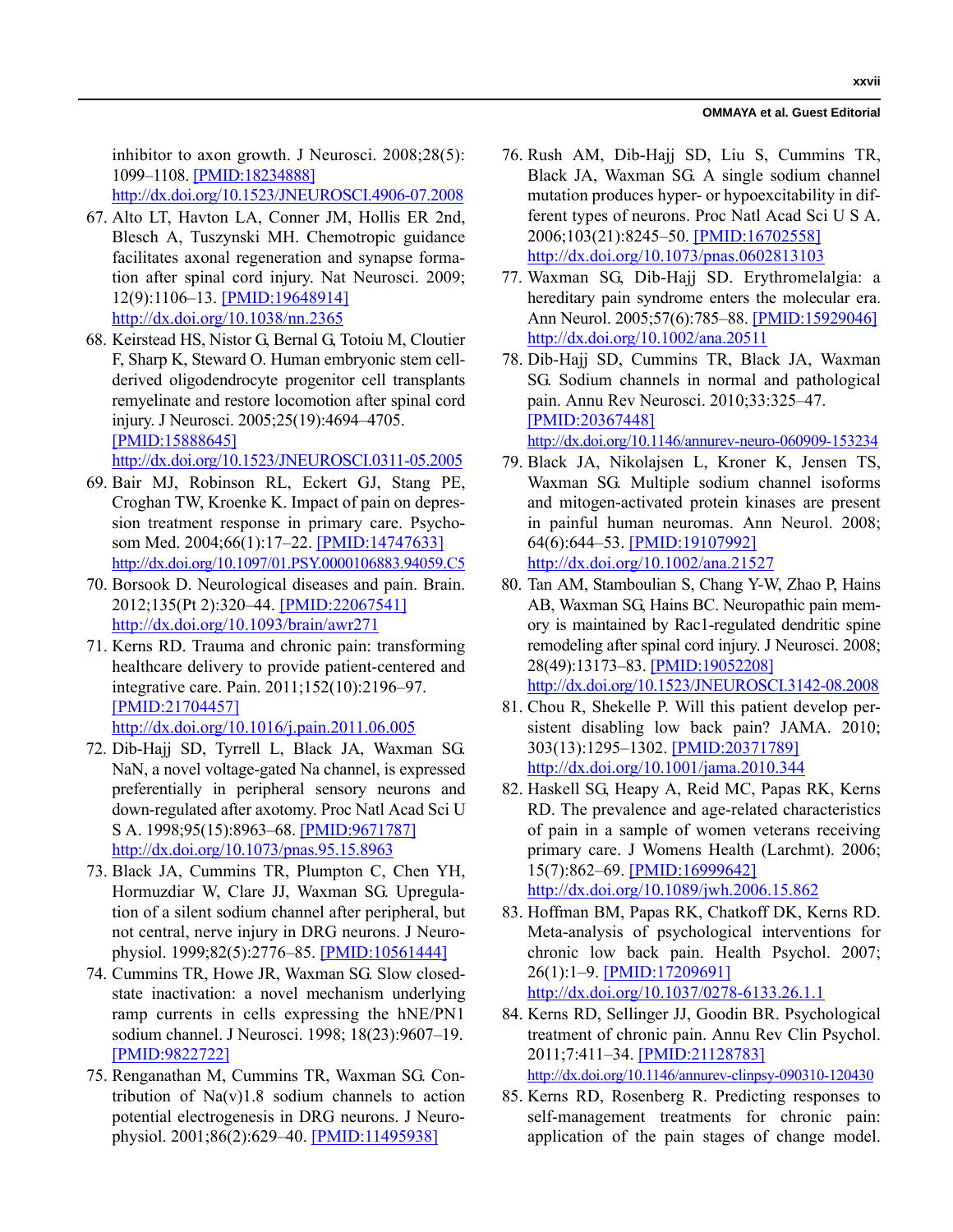Pain. 2000;84(1):49–55. [\[PMID:10601672\]](http://www.ncbi.nlm.nih.gov/entrez/query.fcgi?cmd=Retrieve&db=PubMed&list_uids=10601672&dopt=Abstract) [h](http://www.ncbi.nlm.nih.gov/entrez/query.fcgi?cmd=Retrieve&db=PubMed&list_uids=10601672&dopt=Abstract)[ttp://dx.doi.org/10.1016/S0304-3959\(99\)00184-0](http://dx.doi.org/10.1016/S0304-3959(99)00184-0)

- 86. Kerns RD, Jensen MP, Nielson WR. Motivational issues in pain self-management. Proceedings of the 11th World Congress on Pain; 2005 Aug 21–26; Sydney, Australia. In: Flor H, Kalso E, Dostrovsky JO, editors. Seattle (WA): IASP Press; 2006. p. 555–66.
- 87. Adams PF, Hendershot GE, Marano MA; Centers for Disease Control and Prevention/National Center for Health Statistics. Current estimates from the National Health Interview Survey, 1996. Vital Health Stat 10. 1999;200(200):1–203. [\[PMID:15782448\]](http://www.ncbi.nlm.nih.gov/entrez/query.fcgi?cmd=Retrieve&db=PubMed&list_uids=15782448&dopt=Abstract)
- 88. Kochkin S. MarkeTrak VIII: 25-year trends in the hearing health market. Hearing Rev. 2009;16(11): 12–31.
- 89. Folmer RL, McMillan GP, Austin DF, Henry JA. Audiometric thresholds and prevalence of tinnitus among male veterans in the United States: data from the National Health and Nutrition Examination Survey, 1999–2006. J Rehabil Res Dev. 2011; 48(5):503–16. [\[PMID:21674401\]](http://www.ncbi.nlm.nih.gov/entrez/query.fcgi?cmd=Retrieve&db=PubMed&list_uids=21674401&dopt=Abstract) [h](http://www.ncbi.nlm.nih.gov/entrez/query.fcgi?cmd=Retrieve&db=PubMed&list_uids=21674401&dopt=Abstract)[ttp://dx.doi.org/10.1682/JRRD.2010.07.0138](http://dx.doi.org/10.1682/JRRD.2010.07.0138)
- 90. Gatehouse S, Naylor G, Elberling C. Linear and nonlinear hearing aid fittings—2. Patterns of candidature. Int J Audiol. 2006;45(3):153–71. [\[PMID:16579491\]](http://www.ncbi.nlm.nih.gov/entrez/query.fcgi?cmd=Retrieve&db=PubMed&list_uids=16579491&dopt=Abstract) [h](http://www.ncbi.nlm.nih.gov/entrez/query.fcgi?cmd=Retrieve&db=PubMed&list_uids=16579491&dopt=Abstract)[ttp://dx.doi.org/10.1080/14992020500429484](http://dx.doi.org/10.1080/14992020500429484)
- 91. Cox RM, Alexander GC, Gray GA. Personality, hearing problems, and amplification characteristics: contributions to self-report hearing aid outcomes. Ear Hear. 2007;28(2):141–62. [\[PMID:17496667\]](http://www.ncbi.nlm.nih.gov/entrez/query.fcgi?cmd=Retrieve&db=PubMed&list_uids=17496667&dopt=Abstract) [h](http://www.ncbi.nlm.nih.gov/entrez/query.fcgi?cmd=Retrieve&db=PubMed&list_uids=17496667&dopt=Abstract)[ttp://dx.doi.org/10.1097/AUD.0b013e31803126a4](http://dx.doi.org/10.1097/AUD.0b013e31803126a4)
- 92. Hoffman HJ, Reed GW. Epidemiology of tinnitus. In: Snow JB, editor. Tinnitus: Theory and management. Hamilton (Ontario, Canada): BC Decker; 2004. p. 16–41.
- 93. Dobie RA. Overview: Suffering from tinnitus. In: Snow JB, editor. Tinnitus: Theory and management. Hamilton (Ontario, Canada): BC Decker; 2004. p. 1–7.
- 94. Wessels M, Lucas C, Eriks I, de Groot S. Body weight-supported gait training for restoration of walking in people with an incomplete spinal cord injury: a systematic review. J Rehabil Med. 2010; 42(6):513–19. [\[PMID:20549154\]](http://www.ncbi.nlm.nih.gov/entrez/query.fcgi?cmd=Retrieve&db=PubMed&list_uids=20549154&dopt=Abstract) [h](http://www.ncbi.nlm.nih.gov/entrez/query.fcgi?cmd=Retrieve&db=PubMed&list_uids=20549154&dopt=Abstract)[ttp://dx.doi.org/10.2340/16501977-0525](http://dx.doi.org/10.2340/16501977-0525)
- 95. Pons TP, Garraghty PE, Ommaya AK, Kaas JH, Taub E, Mishkin M. Massive cortical reorganization

after sensory deafferentation in adult macaques. Science. 1991;252(5014):1857–60. [\[PMID:1843843\]](http://www.ncbi.nlm.nih.gov/entrez/query.fcgi?cmd=Retrieve&db=PubMed&list_uids=1843843&dopt=Abstract) [h](http://www.ncbi.nlm.nih.gov/entrez/query.fcgi?cmd=Retrieve&db=PubMed&list_uids=1843843&dopt=Abstract)[ttp://dx.doi.org/10.1126/science.1843843](http://dx.doi.org/10.1126/science.1843843)

- 96. Popović DB, Popović MB. Advances in the use of electrical stimulation for the recovery of motor function. Prog Brain Res. 2011;194:215–25. [\[PMID:21867806\]](http://www.ncbi.nlm.nih.gov/entrez/query.fcgi?cmd=Retrieve&db=PubMed&list_uids=21867806&dopt=Abstract) <http://dx.doi.org/10.1016/B978-0-444-53815-4.00005-4>
- 97. Chadwick EK, Blana D, Simeral JD, Lambrecht J, Kim SP, Cornwell AS, Taylor DM, Hochberg LR, Donoghue JP, Kirsch RF. Continuous neuronal ensemble control of simulated arm reaching by a human with tetraplegia. J Neural Eng. 2011;8(3): 034003. [\[PMID:21543840\]](http://www.ncbi.nlm.nih.gov/entrez/query.fcgi?cmd=Retrieve&db=PubMed&list_uids=21543840&dopt=Abstract) [h](http://www.ncbi.nlm.nih.gov/entrez/query.fcgi?cmd=Retrieve&db=PubMed&list_uids=21543840&dopt=Abstract)[ttp://dx.doi.org/10.1088/1741-2560/8/3/034003](http://dx.doi.org/10.1088/1741-2560/8/3/034003)
- 98. Hochberg LR, Bacher D, Jarosiewicz B, Masse NY, Simeral JD, Vogel J, Haddadin S, Liu J, Cash SS, van der Smagt P, Donoghue JP. Reach and grasp by people with tetraplegia using a neurally controlled robotic arm. Nature. 2012;485(7398):372–75. [\[PMID:22596161\]](http://www.ncbi.nlm.nih.gov/entrez/query.fcgi?cmd=Retrieve&db=PubMed&list_uids=22596161&dopt=Abstract)

```
http://dx.doi.org/10.1038/nature11076
```
- 99. Gaunt RA, Prochazka A. Transcutaneously coupled, high-frequency electrical stimulation of the pudendal nerve blocks external urethral sphincter contractions. Neurorehabil Neural Repair. 2009; 23(6):615–26. [\[PMID:19109445\]](http://www.ncbi.nlm.nih.gov/entrez/query.fcgi?cmd=Retrieve&db=PubMed&list_uids=19109445&dopt=Abstract) [h](http://www.ncbi.nlm.nih.gov/entrez/query.fcgi?cmd=Retrieve&db=PubMed&list_uids=19109445&dopt=Abstract)[ttp://dx.doi.org/10.1177/1545968308328723](http://dx.doi.org/10.1177/1545968308328723)
- 100. Humayun MS, Dorn JD, da Cruz L, Dagnelie G, Sahel JA, Stanga PE, Cideciyan AV, Duncan JL, Eliott D, Filley E, Ho AC, Santos A, Safran AB, Arditi A, Del Priore LV, Greenberg RJ, Argus II; Argus II Study Group. Interim results from the international trial of Second Sight's visual prosthesis. Ophthalmology. 2012;119(4):779–88. [\[PMID:22244176\]](http://www.ncbi.nlm.nih.gov/entrez/query.fcgi?cmd=Retrieve&db=PubMed&list_uids=22244176&dopt=Abstract) [h](http://www.ncbi.nlm.nih.gov/entrez/query.fcgi?cmd=Retrieve&db=PubMed&list_uids=22244176&dopt=Abstract)[ttp://dx.doi.org/10.1016/j.ophtha.2011.09.028](http://dx.doi.org/10.1016/j.ophtha.2011.09.028)
- 101. Barker AT, Jalinous R, Freeston IL. Non-invasive magnetic stimulation of human motor cortex. Lancet. 1985;1(8437):1106–7. [\[PMID:2860322\]](http://www.ncbi.nlm.nih.gov/entrez/query.fcgi?cmd=Retrieve&db=PubMed&list_uids=2860322&dopt=Abstract) [h](http://www.ncbi.nlm.nih.gov/entrez/query.fcgi?cmd=Retrieve&db=PubMed&list_uids=2860322&dopt=Abstract)[ttp://dx.doi.org/10.1016/S0140-6736\(85\)92413-4](http://dx.doi.org/10.1016/S0140-6736(85)92413-4)
- 102. Martin PI, Naeser MA, Ho M, Doron KW, Kurland J, Kaplan J, Wang Y, Nicholas M, Baker EH, Alonso M, Fregni F, Pascual-Leone A. Overt naming fMRI pre- and post-TMS: Two nonfluent aphasia patients, with and without improved naming post-TMS. Brain Lang. 2009;111(1):20–35.

[\[PMID:19695692\]](http://www.ncbi.nlm.nih.gov/entrez/query.fcgi?cmd=Retrieve&db=PubMed&list_uids=19695692&dopt=Abstract)

[h](http://www.ncbi.nlm.nih.gov/entrez/query.fcgi?cmd=Retrieve&db=PubMed&list_uids=19695692&dopt=Abstract)[ttp://dx.doi.org/10.1016/j.bandl.2009.07.007](http://dx.doi.org/10.1016/j.bandl.2009.07.007)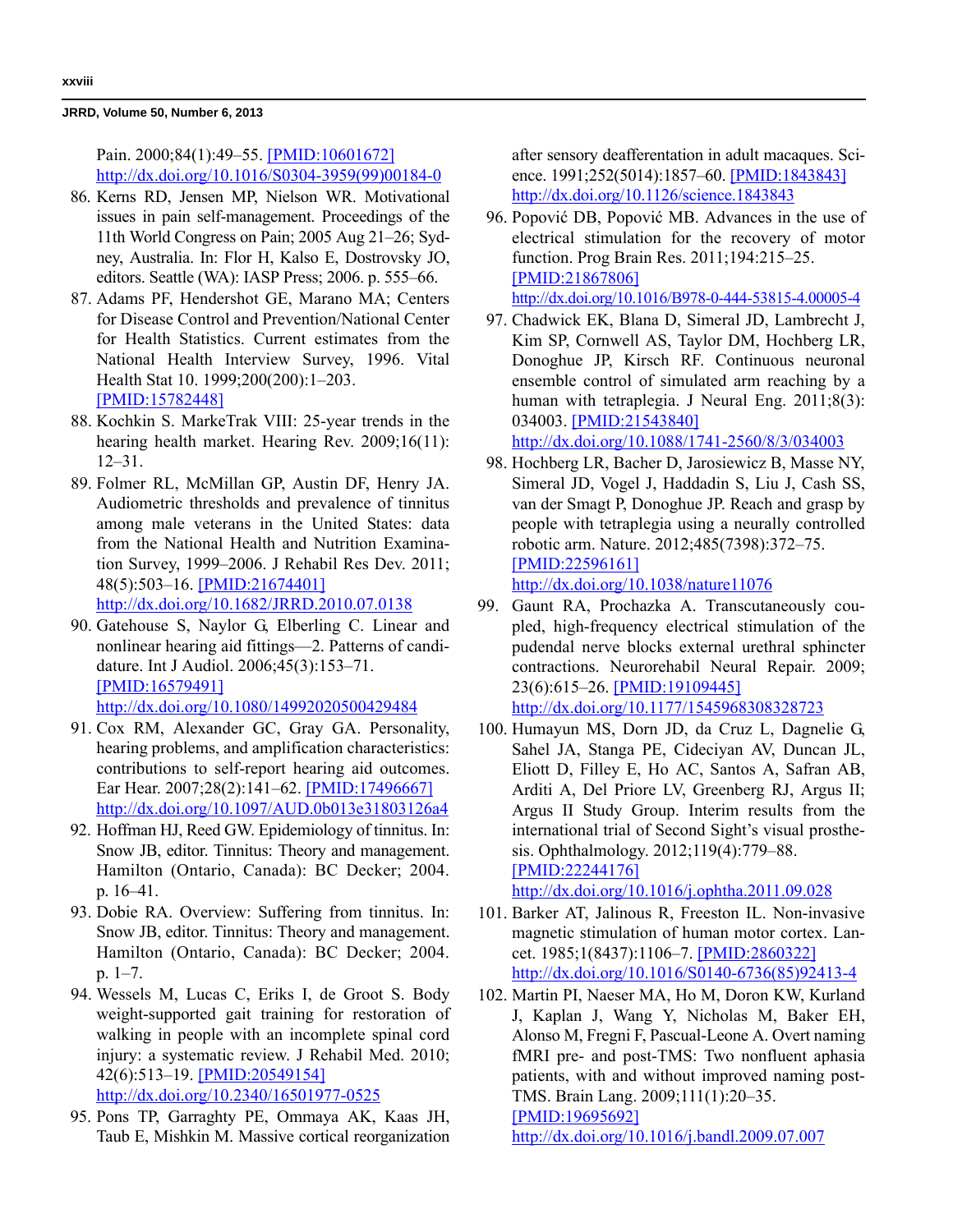#### **OMMAYA et al. Guest Editorial**

- 103. Wittenberg GF, Bastings EP, Fowlkes AM, Morgan TM, Good DC, Pons TP. Dynamic course of intracortical TMS paired-pulse responses during recovery of motor function after stroke. Neurorehabil Neural Repair. 2007;21(6):568–73. [\[PMID:17522261\]](http://www.ncbi.nlm.nih.gov/entrez/query.fcgi?cmd=Retrieve&db=PubMed&list_uids=17522261&dopt=Abstract) [h](http://www.ncbi.nlm.nih.gov/entrez/query.fcgi?cmd=Retrieve&db=PubMed&list_uids=17522261&dopt=Abstract)[ttp://dx.doi.org/10.1177/1545968307302438](http://dx.doi.org/10.1177/1545968307302438)
- 104. Liepert J, Storch P, Fritsch A, Weiller C. Motor cortex disinhibition in acute stroke. Clin Neurophysiol. 2000;111(4):671–76. [\[PMID:10727918\]](http://www.ncbi.nlm.nih.gov/entrez/query.fcgi?cmd=Retrieve&db=PubMed&list_uids=10727918&dopt=Abstract) [h](http://www.ncbi.nlm.nih.gov/entrez/query.fcgi?cmd=Retrieve&db=PubMed&list_uids=10727918&dopt=Abstract)[ttp://dx.doi.org/10.1016/S1388-2457\(99\)00312-0](http://dx.doi.org/10.1016/S1388-2457(99)00312-0)
- 105. Weiduschat N, Thiel A, Rubi-Fessen I, Hartmann A, Kessler J, Merl P, Kracht L, Rommel T, Heiss WD. Effects of repetitive transcranial magnetic stimulation in aphasic stroke: a randomized controlled pilot study. Stroke. 2011;42(2):409–15. [\[PMID:21164121\]](http://www.ncbi.nlm.nih.gov/entrez/query.fcgi?cmd=Retrieve&db=PubMed&list_uids=21164121&dopt=Abstract)

[h](http://www.ncbi.nlm.nih.gov/entrez/query.fcgi?cmd=Retrieve&db=PubMed&list_uids=21164121&dopt=Abstract)[ttp://dx.doi.org/10.1161/STROKEAHA.110.597864](http://dx.doi.org/10.1161/STROKEAHA.110.597864)

106. Dias AE, Barbosa ER, Coracini K, Maia F, Marcolin MA, Fregni F. Effects of repetitive transcranial magnetic stimulation on voice and speech in Parkinson's disease. Acta Neurol Scand. 2006;113(2): 92–99. [\[PMID:16411969\]](http://www.ncbi.nlm.nih.gov/entrez/query.fcgi?cmd=Retrieve&db=PubMed&list_uids=16411969&dopt=Abstract) [h](http://www.ncbi.nlm.nih.gov/entrez/query.fcgi?cmd=Retrieve&db=PubMed&list_uids=16411969&dopt=Abstract)[ttp://dx.doi.org/10.1111/j.1600-0404.2005.00558.x](http://dx.doi.org/10.1111/j.1600-0404.2005.00558.x)

- 107. Murdoch BE, Ng ML, Barwood CH. Treatment of articulatory dysfunction in Parkinson's disease using repetitive transcranial magnetic stimulation. Eur J Neurol. 2012;19(2):340–47. [\[PMID:21967191\]](http://www.ncbi.nlm.nih.gov/entrez/query.fcgi?cmd=Retrieve&db=PubMed&list_uids=21967191&dopt=Abstract) [h](http://www.ncbi.nlm.nih.gov/entrez/query.fcgi?cmd=Retrieve&db=PubMed&list_uids=21967191&dopt=Abstract)[ttp://dx.doi.org/10.1111/j.1468-1331.2011.03524.x](http://dx.doi.org/10.1111/j.1468-1331.2011.03524.x)
- 108. Hamilton RH, Chrysikou EG, Coslett B. Mechanisms of aphasia recovery after stroke and the role of noninvasive brain stimulation. Brain Lang. 2011;118(1–2):40–50. [\[PMID:21459427\]](http://www.ncbi.nlm.nih.gov/entrez/query.fcgi?cmd=Retrieve&db=PubMed&list_uids=21459427&dopt=Abstract) [h](http://www.ncbi.nlm.nih.gov/entrez/query.fcgi?cmd=Retrieve&db=PubMed&list_uids=21459427&dopt=Abstract)[ttp://dx.doi.org/10.1016/j.bandl.2011.02.005](http://dx.doi.org/10.1016/j.bandl.2011.02.005)
- 109. Dafotakis M, Grefkes C, Eickhoff SB, Karbe H, Fink GR, Nowak DA. Effects of rTMS on grip force control following subcortical stroke. Exp Neurol. 2008;211(2):407–12. [\[PMID:18395715\]](http://www.ncbi.nlm.nih.gov/entrez/query.fcgi?cmd=Retrieve&db=PubMed&list_uids=18395715&dopt=Abstract) [h](http://www.ncbi.nlm.nih.gov/entrez/query.fcgi?cmd=Retrieve&db=PubMed&list_uids=18395715&dopt=Abstract)[ttp://dx.doi.org/10.1016/j.expneurol.2008.02.018](http://dx.doi.org/10.1016/j.expneurol.2008.02.018)
- 110. Bolognini N, Pascual-Leone A, Fregni F. Using non-invasive brain stimulation to augment motor training-induced plasticity. J Neuroeng Rehabil. 2009;6:8. [\[PMID:19292910\]](http://www.ncbi.nlm.nih.gov/entrez/query.fcgi?cmd=Retrieve&db=PubMed&list_uids=19292910&dopt=Abstract) [h](http://www.ncbi.nlm.nih.gov/entrez/query.fcgi?cmd=Retrieve&db=PubMed&list_uids=19292910&dopt=Abstract)[ttp://dx.doi.org/10.1186/1743-0003-6-8](http://dx.doi.org/10.1186/1743-0003-6-8)
- 111. Heiss WD, Kessler J, Thiel A, Ghaemi M, Karbe H. Differential capacity of left and right hemispheric areas for compensation of poststroke aphasia. Ann Neurol. 1999;45(4):430-38. [\[PMID:10211466\]](http://www.ncbi.nlm.nih.gov/entrez/query.fcgi?cmd=Retrieve&db=PubMed&list_uids=10211466&dopt=Abstract)

[h](http://www.ncbi.nlm.nih.gov/entrez/query.fcgi?cmd=Retrieve&db=PubMed&list_uids=10211466&dopt=Abstract)[ttp://dx.doi.org/10.1002/1531-](http://dx.doi.org/10.1002/1531-8249(199904)45:4<430::AID-ANA3>3.0.CO;2-P) [8249\(199904\)45:4<430::AID-ANA3>3.0.CO;2-P](http://dx.doi.org/10.1002/1531-8249(199904)45:4<430::AID-ANA3>3.0.CO;2-P)

- 112. Schaechter JD, Perdue KL. Enhanced cortical activation in the contralesional hemisphere of chronic stroke patients in response to motor skill challenge. Cereb Cortex. 2008;18(3):638–47. [\[PMID:17602141\]](http://www.ncbi.nlm.nih.gov/entrez/query.fcgi?cmd=Retrieve&db=PubMed&list_uids=17602141&dopt=Abstract) [h](http://www.ncbi.nlm.nih.gov/entrez/query.fcgi?cmd=Retrieve&db=PubMed&list_uids=17602141&dopt=Abstract)[ttp://dx.doi.org/10.1093/cercor/bhm096](http://dx.doi.org/10.1093/cercor/bhm096)
- 113. Loubinoux I, Dechaumont-Palacin S, Castel-Lacanal E, De Boissezon X, Marque P, Pariente J, Albucher JF, Berry I, Chollet F. Prognostic value of FMRI in recovery of hand function in subcortical stroke patients. Cereb Cortex. 2007;17(12):2980–87. [\[PMID:17389628\]](http://www.ncbi.nlm.nih.gov/entrez/query.fcgi?cmd=Retrieve&db=PubMed&list_uids=17389628&dopt=Abstract) [h](http://www.ncbi.nlm.nih.gov/entrez/query.fcgi?cmd=Retrieve&db=PubMed&list_uids=17389628&dopt=Abstract)[ttp://dx.doi.org/10.1093/cercor/bhm023](http://dx.doi.org/10.1093/cercor/bhm023)
- 114. Kim JH, Jang SH, Kim CS, Jung JH, You JH. Use of virtual reality to enhance balance and ambulation in chronic stroke: a double-blind, randomized controlled study. Am J Phys Med Rehabil. 2009;88(9): 693–701. [\[PMID:19692788\]](http://www.ncbi.nlm.nih.gov/entrez/query.fcgi?cmd=Retrieve&db=PubMed&list_uids=19692788&dopt=Abstract) [h](http://www.ncbi.nlm.nih.gov/entrez/query.fcgi?cmd=Retrieve&db=PubMed&list_uids=19692788&dopt=Abstract)[ttp://dx.doi.org/10.1097/PHM.0b013e3181b33350](http://dx.doi.org/10.1097/PHM.0b013e3181b33350)
- 115. Holden MK. Virtual environments for motor rehabilitation: review. Cyberpsychol Behav. 2005;8(3): 187–211, discussion 212–19.[\[PMID:15971970\]](http://www.ncbi.nlm.nih.gov/entrez/query.fcgi?cmd=Retrieve&db=PubMed&list_uids=15971970&dopt=Abstract) [h](http://www.ncbi.nlm.nih.gov/entrez/query.fcgi?cmd=Retrieve&db=PubMed&list_uids=15971970&dopt=Abstract)[ttp://dx.doi.org/10.1089/cpb.2005.8.187](http://dx.doi.org/10.1089/cpb.2005.8.187)
- 116. Dellifraine JL, Dansky KH. Home-based telehealth: a review and meta-analysis. J Telemed Telecare. 2008;14(2):62–66. [\[PMID:18348749\]](http://www.ncbi.nlm.nih.gov/entrez/query.fcgi?cmd=Retrieve&db=PubMed&list_uids=18348749&dopt=Abstract) [h](http://www.ncbi.nlm.nih.gov/entrez/query.fcgi?cmd=Retrieve&db=PubMed&list_uids=18348749&dopt=Abstract)[ttp://dx.doi.org/10.1258/jtt.2007.070709](http://dx.doi.org/10.1258/jtt.2007.070709)
- 117. Henry JA, Zaugg TL, Myers PJ, Schmidt CJ, Griest S, Legro MW, Kaelin C, Thielman EJ, Storzbach DM, McMillan GP, Carlson KF. Pilot study to develop telehealth tinnitus management for persons with and without traumatic brain injury. J Rehabil Res Dev. 2012;49(7):1025–42. [\[PMID:23341277\]](http://www.ncbi.nlm.nih.gov/entrez/query.fcgi?cmd=Retrieve&db=PubMed&list_uids=23341277&dopt=Abstract) [h](http://www.ncbi.nlm.nih.gov/entrez/query.fcgi?cmd=Retrieve&db=PubMed&list_uids=23341277&dopt=Abstract)[ttp://dx.doi.org/10.1682/JRRD.2010.07.0125](http://dx.doi.org/10.1682/JRRD.2010.07.0125)
- 118. Lamirel C, Bruce BB, Wright DW, Newman NJ, Biousse V. Nonmydriatic digital ocular fundus photography on the iPhone 3G: the FOTO-ED study. Arch Ophthalmol. 2012;130(7):939–40. [\[PMID:22776940\]](http://www.ncbi.nlm.nih.gov/entrez/query.fcgi?cmd=Retrieve&db=PubMed&list_uids=22776940&dopt=Abstract)

[h](http://www.ncbi.nlm.nih.gov/entrez/query.fcgi?cmd=Retrieve&db=PubMed&list_uids=22776940&dopt=Abstract)[ttp://dx.doi.org/10.1001/archophthalmol.2011.2488](http://dx.doi.org/10.1001/archophthalmol.2011.2488)

119. Echegaray S, Zamora G, Yu H, Luo W, Soliz P, Kardon R. Automated analysis of optic nerve images for detection and staging of papilledema. Invest Ophthalmol Vis Sci. 2011;52(10):7470–78. [\[PMID:21862651\]](http://www.ncbi.nlm.nih.gov/entrez/query.fcgi?cmd=Retrieve&db=PubMed&list_uids=21862651&dopt=Abstract) [h](http://www.ncbi.nlm.nih.gov/entrez/query.fcgi?cmd=Retrieve&db=PubMed&list_uids=21862651&dopt=Abstract)[ttp://dx.doi.org/10.1167/iovs.11-7484](http://dx.doi.org/10.1167/iovs.11-7484)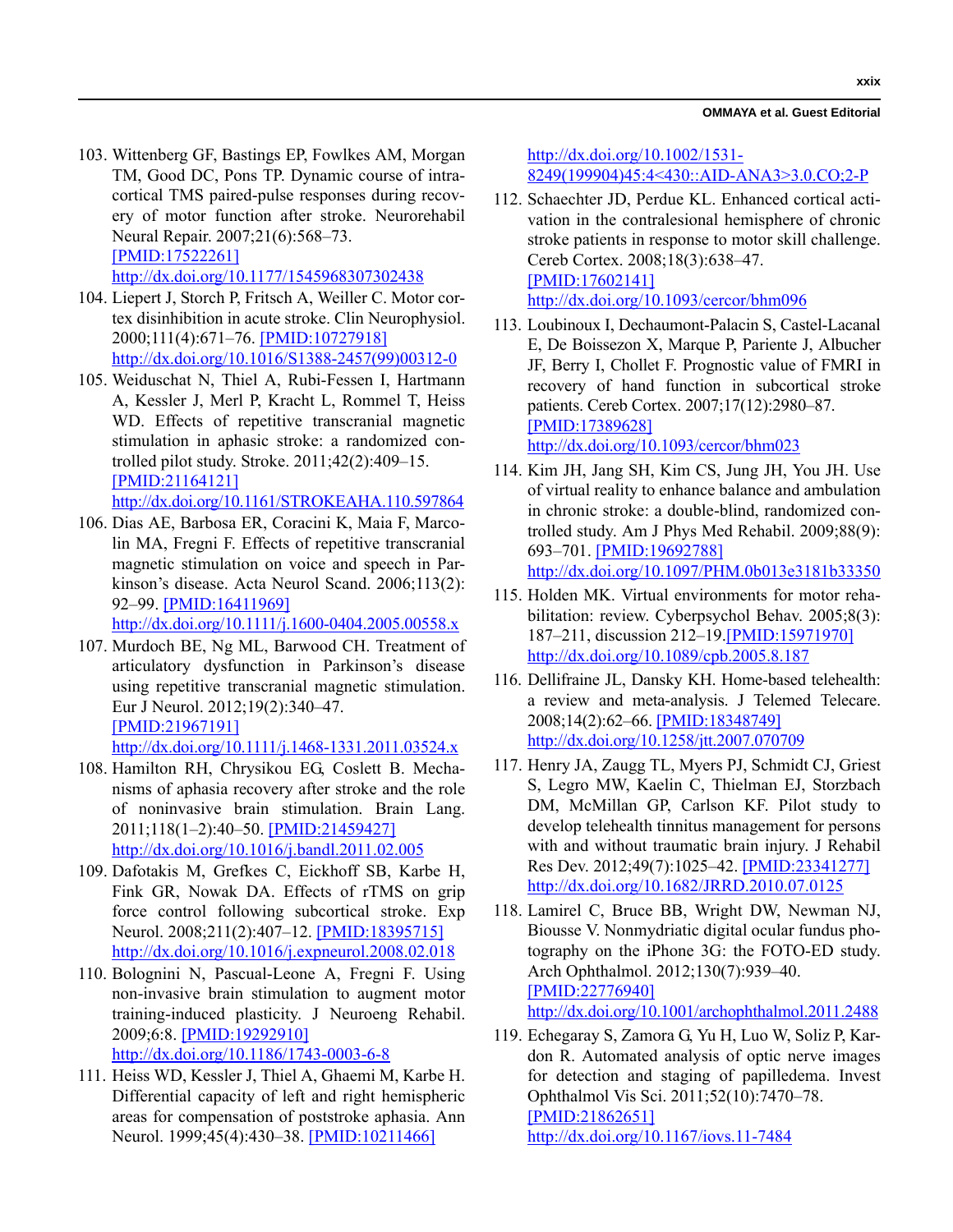- 120. Abràmoff MD, Reinhardt JM, Russell SR, Folk JC, Mahajan VB, Niemeijer M, Quellec G. Automated early detection of diabetic retinopathy. Ophthalmology. 2010;117(6):1147–54. [\[PMID:20399502\]](http://www.ncbi.nlm.nih.gov/entrez/query.fcgi?cmd=Retrieve&db=PubMed&list_uids=20399502&dopt=Abstract) [h](http://www.ncbi.nlm.nih.gov/entrez/query.fcgi?cmd=Retrieve&db=PubMed&list_uids=20399502&dopt=Abstract)[ttp://dx.doi.org/10.1016/j.ophtha.2010.03.046](http://dx.doi.org/10.1016/j.ophtha.2010.03.046)
- 121. Sánchez CI, Niemeijer M, Dumitrescu AV, Suttorp-Schulten MS, Abràmoff MD, van Ginneken B. Evaluation of a computer-aided diagnosis system for diabetic retinopathy screening on public data. Invest Ophthalmol Vis Sci. 2011;52(7):4866–71. [\[PMID:21527381\]](http://www.ncbi.nlm.nih.gov/entrez/query.fcgi?cmd=Retrieve&db=PubMed&list_uids=21527381&dopt=Abstract) [h](http://www.ncbi.nlm.nih.gov/entrez/query.fcgi?cmd=Retrieve&db=PubMed&list_uids=21527381&dopt=Abstract)[ttp://dx.doi.org/10.1167/iovs.10-6633](http://dx.doi.org/10.1167/iovs.10-6633)
- 122. Bernardes R, Serranho P, Lobo C. Digital ocular fundus imaging: a review. Ophthalmologica. 2011; 226(4):161–81. [\[PMID:21952522\]](http://www.ncbi.nlm.nih.gov/entrez/query.fcgi?cmd=Retrieve&db=PubMed&list_uids=21952522&dopt=Abstract) [h](http://www.ncbi.nlm.nih.gov/entrez/query.fcgi?cmd=Retrieve&db=PubMed&list_uids=21952522&dopt=Abstract)[ttp://dx.doi.org/10.1159/000329597](http://dx.doi.org/10.1159/000329597)
- 123. Lo AC, Guarino PD, Richards LG, Haselkorn JK, Wittenberg GF, Federman DG, Ringer RJ, Wagner TH, Krebs HI, Volpe BT, Bever CT Jr, Bravata DM, Duncan PW, Corn BH, Maffucci AD, Nadeau SE, Conroy SS, Powell JM, Huang GD, Peduzzi P. Robot-assisted therapy for long-term upper-limb impairment after stroke. N Engl J Med. 2010; 362(19):1772–83. [\[PMID:20400552\]](http://www.ncbi.nlm.nih.gov/entrez/query.fcgi?cmd=Retrieve&db=PubMed&list_uids=20400552&dopt=Abstract) [h](http://www.ncbi.nlm.nih.gov/entrez/query.fcgi?cmd=Retrieve&db=PubMed&list_uids=20400552&dopt=Abstract)[ttp://dx.doi.org/10.1056/NEJMoa0911341](http://dx.doi.org/10.1056/NEJMoa0911341)
- 124. Giansanti D, Tiberi Y, Silvestri G, Maccioni G. New wearable system for step-counting telemonitoring and telerehabilitation based on the Codivilla spring. Telemed J E Health. 2008;14(10):1096–1100. [\[PMID:19119833\]](http://www.ncbi.nlm.nih.gov/entrez/query.fcgi?cmd=Retrieve&db=PubMed&list_uids=19119833&dopt=Abstract) [h](http://www.ncbi.nlm.nih.gov/entrez/query.fcgi?cmd=Retrieve&db=PubMed&list_uids=19119833&dopt=Abstract)[ttp://dx.doi.org/10.1089/tmj.2008.0035](http://dx.doi.org/10.1089/tmj.2008.0035)
- 125. Wagenaar RC, Sapir I, Zhang Y, Markovic S, Vaina LM, Little TD. Continuous monitoring of functional activities using wearable, wireless gyroscope and accelerometer technology. Conf Proc IEEE Eng Med Biol Soc. 2011;2011:4844–77. [\[PMID:22255423\]](http://www.ncbi.nlm.nih.gov/pubmed/22255423) [h](http://www.ncbi.nlm.nih.gov/pubmed/22255423)[ttp://dx.doi.org/10.1109/IEMBS.2011.6091200](http://dx.doi.org/10.1109/IEMBS.2011.6091200)
- 126. Gros T, Sakamoto JS, Blesch A, Havton LA, Tuszynski MH. Regeneration of long-tract axons through sites of spinal cord injury using templated agarose scaffolds. Biomaterials. 2010;31(26):6719–29. [\[PMID:20619785\]](http://www.ncbi.nlm.nih.gov/entrez/query.fcgi?cmd=Retrieve&db=PubMed&list_uids=20619785&dopt=Abstract) [h](http://www.ncbi.nlm.nih.gov/entrez/query.fcgi?cmd=Retrieve&db=PubMed&list_uids=20619785&dopt=Abstract)[ttp://dx.doi.org/10.1016/j.biomaterials.2010.04.035](http://dx.doi.org/10.1016/j.biomaterials.2010.04.035)
- 127. Stokols S, Tuszynski MH. Freeze-dried agarose scaffolds with uniaxial channels stimulate and guide linear axonal growth following spinal cord injury. Biomaterials. 2006;27(3):443–51.

[\[PMID:16099032\]](http://www.ncbi.nlm.nih.gov/entrez/query.fcgi?cmd=Retrieve&db=PubMed&list_uids=16099032&dopt=Abstract)

[h](http://www.ncbi.nlm.nih.gov/entrez/query.fcgi?cmd=Retrieve&db=PubMed&list_uids=16099032&dopt=Abstract)[ttp://dx.doi.org/10.1016/j.biomaterials.2005.06.039](http://dx.doi.org/10.1016/j.biomaterials.2005.06.039)

- 128. Walker PA, Aroom KR, Jimenez F, Shah SK, Harting MT, Gill BS, Cox CS Jr. Advances in progenitor cell therapy using scaffolding constructs for central nervous system injury. Stem Cell Rev. 2009; 5(3):283–300. [\[PMID:19644777\]](http://www.ncbi.nlm.nih.gov/entrez/query.fcgi?cmd=Retrieve&db=PubMed&list_uids=19644777&dopt=Abstract) [h](http://www.ncbi.nlm.nih.gov/entrez/query.fcgi?cmd=Retrieve&db=PubMed&list_uids=19644777&dopt=Abstract)[ttp://dx.doi.org/10.1007/s12015-009-9081-1](http://dx.doi.org/10.1007/s12015-009-9081-1)
- 129. Cooper RA, Boninger ML, Spaeth DM, Ding D, Guo S, Koontz AM, Fitzgerald SG, Cooper R, Kelleher A, Collins DM. Engineering better wheelchairs to enhance community participation. IEEE Trans Neural Syst Rehabil Eng. 2006;14(4):438–55. [\[PMID:17190036\]](http://www.ncbi.nlm.nih.gov/entrez/query.fcgi?cmd=Retrieve&db=PubMed&list_uids=17190036&dopt=Abstract) [h](http://www.ncbi.nlm.nih.gov/entrez/query.fcgi?cmd=Retrieve&db=PubMed&list_uids=17190036&dopt=Abstract)[ttp://dx.doi.org/10.1109/TNSRE.2006.888382](http://dx.doi.org/10.1109/TNSRE.2006.888382)
- 130. Riggins MS, Kankipati P, Oyster ML, Cooper RA, Boninger ML. The relationship between quality of life and change in mobility 1 year postinjury in individuals with spinal cord injury. Arch Phys Med Rehabil. 2011;92(7):1027–33. [\[PMID:21704781\]](http://www.ncbi.nlm.nih.gov/entrez/query.fcgi?cmd=Retrieve&db=PubMed&list_uids=21704781&dopt=Abstract) [h](http://www.ncbi.nlm.nih.gov/entrez/query.fcgi?cmd=Retrieve&db=PubMed&list_uids=21704781&dopt=Abstract)[ttp://dx.doi.org/10.1016/j.apmr.2011.02.010](http://dx.doi.org/10.1016/j.apmr.2011.02.010)
- 131. Cooper RA. Wheelchair research progress, perspectives, and transformation. J Rehabil Res Dev. 2012;49(1):1–5. [\[PMID:22492333\]](http://www.ncbi.nlm.nih.gov/entrez/query.fcgi?cmd=Retrieve&db=PubMed&list_uids=22492333&dopt=Abstract) [h](http://www.ncbi.nlm.nih.gov/entrez/query.fcgi?cmd=Retrieve&db=PubMed&list_uids=22492333&dopt=Abstract)[ttp://dx.doi.org/10.1682/JRRD.2011.10.0199](http://dx.doi.org/10.1682/JRRD.2011.10.0199)
- 132. Brose SW, Weber DJ, Salatin BA, Grindle GG, Wang H, Vazquez JJ, Cooper RA. The role of assistive robotics in the lives of persons with disability. Am J Phys Med Rehabil. 2010;89(6):509–21. [\[PMID:20134305\]](http://www.ncbi.nlm.nih.gov/entrez/query.fcgi?cmd=Retrieve&db=PubMed&list_uids=20134305&dopt=Abstract) [h](http://www.ncbi.nlm.nih.gov/entrez/query.fcgi?cmd=Retrieve&db=PubMed&list_uids=20134305&dopt=Abstract)[ttp://dx.doi.org/10.1097/PHM.0b013e3181cf569b](http://dx.doi.org/10.1097/PHM.0b013e3181cf569b)
- 133. Herr HM, Grabowski AM. Bionic ankle-foot prosthesis normalizes walking gait for persons with leg amputation. Proc Biol Sci. 2012;279(1728):457–64. [\[PMID:21752817\]](http://www.ncbi.nlm.nih.gov/pubmed/21752817) [h](http://www.ncbi.nlm.nih.gov/pubmed/21752817)[ttp://dx.doi.org/10.1098/rspb.2011.1194](http://dx.doi.org/10.1098/rspb.2011.1194)
- 134. Resnik L, Etter K, Klinger SL, Kambe C. Using virtual reality environment to facilitate training with advanced upper-limb prosthesis. J Rehabil Res Dev. 2011;48(6):707–18. [\[PMID:21938657\]](http://www.ncbi.nlm.nih.gov/entrez/query.fcgi?cmd=Retrieve&db=PubMed&list_uids=21938657&dopt=Abstract) [h](http://www.ncbi.nlm.nih.gov/entrez/query.fcgi?cmd=Retrieve&db=PubMed&list_uids=21938657&dopt=Abstract)[ttp://dx.doi.org/10.1682/JRRD.2010.07.0127](http://dx.doi.org/10.1682/JRRD.2010.07.0127)
- 135. Nebergall A, Bragdon C, Antonellis A, Kärrholm J, Brånemark R, Malchau H. Stable fixation of an osseointegated implant system for above-the-knee amputees: titel RSA and radiographic evaluation of migration and bone remodeling in 55 cases. Acta Orthop. 2012;83(2):121–28. [\[PMID:22489885\]](http://www.ncbi.nlm.nih.gov/entrez/query.fcgi?cmd=Retrieve&db=PubMed&list_uids=22489885&dopt=Abstract) [h](http://www.ncbi.nlm.nih.gov/entrez/query.fcgi?cmd=Retrieve&db=PubMed&list_uids=22489885&dopt=Abstract)[ttp://dx.doi.org/10.3109/17453674.2012.678799](http://dx.doi.org/10.3109/17453674.2012.678799)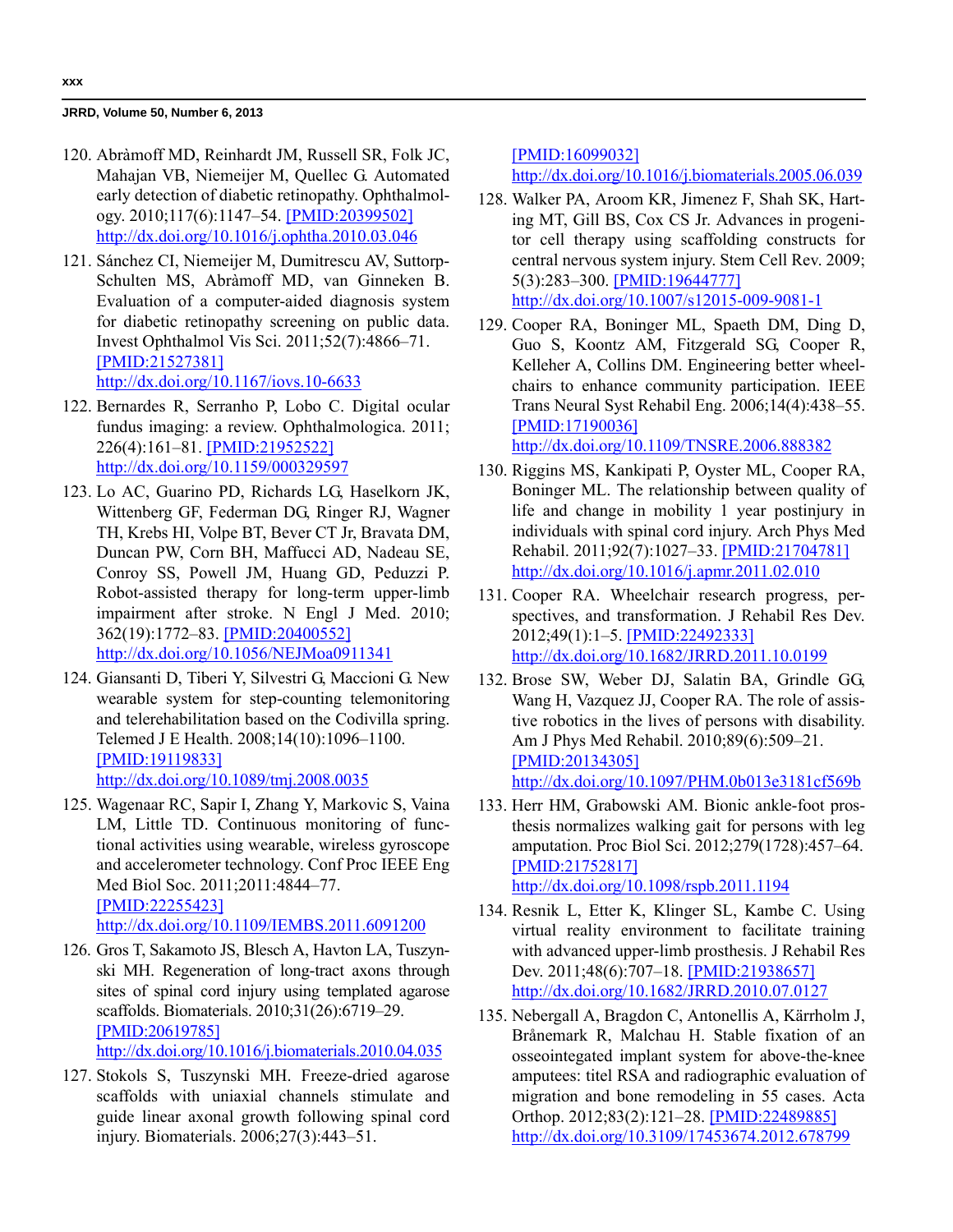**xxxi**

- 136. Arcaya M, Briggs XS. Despite obstacles, considerable potential exists for more robust federal policy on community development and health. Health Aff (Milwood). 2011;30(11):2064–71. [\[PMID:22068397\]](http://www.ncbi.nlm.nih.gov/entrez/query.fcgi?cmd=Retrieve&db=PubMed&list_uids=22068397&dopt=Abstract) [h](http://www.ncbi.nlm.nih.gov/entrez/query.fcgi?cmd=Retrieve&db=PubMed&list_uids=22068397&dopt=Abstract)[ttp://dx.doi.org/10.1377/hlthaff.2011.0778](http://dx.doi.org/10.1377/hlthaff.2011.0778)
- 137. Clayton S, Bambra C, Gosling R, Povall S, Misso K, Whitehead M. Assembling the evidence jigsaw: insights from a systematic review of UK studies of individual-focused return to work initiatives for disabled and long-term ill people. BMC Public Health. 2011;11:170. [\[PMID:21418621\]](http://www.ncbi.nlm.nih.gov/entrez/query.fcgi?cmd=Retrieve&db=PubMed&list_uids=21418621&dopt=Abstract) [h](http://www.ncbi.nlm.nih.gov/entrez/query.fcgi?cmd=Retrieve&db=PubMed&list_uids=21418621&dopt=Abstract)[ttp://dx.doi.org/10.1186/1471-2458-11-170](http://dx.doi.org/10.1186/1471-2458-11-170)
- 138. Varekamp I, Heutink A, Landman S, Koning CE, de Vries G, van Dijk FJ. Facilitating empowerment in employees with chronic disease: qualitative analysis of the process of change. J Occup Rehabil. 2009; 19(4):398–408. [\[PMID:19582552\]](http://www.ncbi.nlm.nih.gov/entrez/query.fcgi?cmd=Retrieve&db=PubMed&list_uids=19582552&dopt=Abstract) [h](http://www.ncbi.nlm.nih.gov/entrez/query.fcgi?cmd=Retrieve&db=PubMed&list_uids=19582552&dopt=Abstract)[ttp://dx.doi.org/10.1007/s10926-009-9188-x](http://dx.doi.org/10.1007/s10926-009-9188-x)
- 139. Wang PP, Badley EM, Gignac MA. Perceived need for workplace accommodation and labor-force participation in Canadian adults with activity limitations. Am J Public Health. 2004;94(9):1515–18. [\[PMID:15333305\]](http://www.ncbi.nlm.nih.gov/entrez/query.fcgi?cmd=Retrieve&db=PubMed&list_uids=15333305&dopt=Abstract) [h](http://www.ncbi.nlm.nih.gov/entrez/query.fcgi?cmd=Retrieve&db=PubMed&list_uids=15333305&dopt=Abstract)[ttp://dx.doi.org/10.2105/AJPH.94.9.1515](http://dx.doi.org/10.2105/AJPH.94.9.1515)
- 140. Ostergren PO, Freitag M, Hanson BS, Hedin E, Isacsson SO, Odeberg H, Svensson SE. Social network and social support predict improvement of physical working capacity in rehabilitation of patients with first myocardial infarction. Scand J Soc Med. 1991; 19(4):225–34. [\[PMID:1775957\]](http://www.ncbi.nlm.nih.gov/entrez/query.fcgi?cmd=Retrieve&db=PubMed&list_uids=1775957&dopt=Abstract)
- 141. Pedersen SS, van Domburg RT, Larsen ML. The effect of low social support on short-term prognosis in patients following a first myocardial infarction. Scand J Psychol. 2004;45(4):313–18. [\[PMID:15281920\]](http://www.ncbi.nlm.nih.gov/entrez/query.fcgi?cmd=Retrieve&db=PubMed&list_uids=15281920&dopt=Abstract) [h](http://www.ncbi.nlm.nih.gov/entrez/query.fcgi?cmd=Retrieve&db=PubMed&list_uids=15281920&dopt=Abstract)[ttp://dx.doi.org/10.1111/j.1467-9450.2004.00410.x](http://dx.doi.org/10.1111/j.1467-9450.2004.00410.x)
- 142. Shinn M, Weitzman BC, Stojanovic D, Knickman JR, Jiménez L, Duchon L, James S, Krantz DH. Predictors of homelessness among families in New York City: from shelter request to housing stability. Am J Public Health. 1998;88(11):1651–57. [\[PMID:9807531\]](http://www.ncbi.nlm.nih.gov/entrez/query.fcgi?cmd=Retrieve&db=PubMed&list_uids=9807531&dopt=Abstract) [h](http://www.ncbi.nlm.nih.gov/entrez/query.fcgi?cmd=Retrieve&db=PubMed&list_uids=9807531&dopt=Abstract)[ttp://dx.doi.org/10.2105/AJPH.88.11.1651](http://dx.doi.org/10.2105/AJPH.88.11.1651)
- 143. Strasser DC, Falconer JA, Herrin JS, Bowen SE, Stevens AB, Uomoto J. Team functioning and patient outcomes in stroke rehabilitation. Arch Phys Med Rehabil. 2005;86(3):403–9.

[\[PMID:15759219\]](http://www.ncbi.nlm.nih.gov/entrez/query.fcgi?cmd=Retrieve&db=PubMed&list_uids=15759219&dopt=Abstract)

[h](http://www.ncbi.nlm.nih.gov/entrez/query.fcgi?cmd=Retrieve&db=PubMed&list_uids=15759219&dopt=Abstract)[ttp://dx.doi.org/10.1016/j.apmr.2004.04.046](http://dx.doi.org/10.1016/j.apmr.2004.04.046)

- 144. Stevens AB, Strasser DC, Uomoto JM, Bowen SE, Falconer JA. Utility of Treatment Implementation methods in clinical trial with rehabilitation teams. J Rehabil Res Dev. 2007;44(4):537–46. [\[PMID:18247250\]](http://www.ncbi.nlm.nih.gov/entrez/query.fcgi?cmd=Retrieve&db=PubMed&list_uids=18247250&dopt=Abstract) [h](http://www.ncbi.nlm.nih.gov/entrez/query.fcgi?cmd=Retrieve&db=PubMed&list_uids=18247250&dopt=Abstract)[ttp://dx.doi.org/10.1682/JRRD.2006.09.0120](http://dx.doi.org/10.1682/JRRD.2006.09.0120)
- 145. Strasser DC, Falconer JA, Stevens AB, Uomoto JM, Herrin J, Bowen SE, Burridge AB. Team training and stroke rehabilitation outcomes: a cluster randomized trial. Arch Phys Med Rehabil. 2008; 89(1):10–15. [\[PMID:18164324\]](http://www.ncbi.nlm.nih.gov/entrez/query.fcgi?cmd=Retrieve&db=PubMed&list_uids=18164324&dopt=Abstract) [h](http://www.ncbi.nlm.nih.gov/entrez/query.fcgi?cmd=Retrieve&db=PubMed&list_uids=18164324&dopt=Abstract)[ttp://dx.doi.org/10.1016/j.apmr.2007.08.127](http://dx.doi.org/10.1016/j.apmr.2007.08.127)
- 146. Shanks NJ. Medical morbidity of the homeless. J Epidemiol Community Health. 1988;42(2):183–86. [\[PMID:3221169\]](http://www.ncbi.nlm.nih.gov/entrez/query.fcgi?cmd=Retrieve&db=PubMed&list_uids=3221169&dopt=Abstract) http://dx.doi.org/10.1136/jech.42.2.183
- 147. Sirois FM, Davis CG, Morgan MS. "Learning to live with what you can't rise above": control beliefs, symptom control, and adjustment to tinnitus. Health Psychol. 2006;25(1):119–23. [\[PMID:16448305\]](http://www.ncbi.nlm.nih.gov/entrez/query.fcgi?cmd=Retrieve&db=PubMed&list_uids=16448305&dopt=Abstract) http://dx.doi.org/10.1037/0278-6133.25.1.119
	-
- 148. Blyth FM, March LM, Nicholas MK, Cousins MJ. Self-management of chronic pain: a populationbased study. Pain. 2005;113(3):285–92. [\[PMID:15661435\]](http://www.ncbi.nlm.nih.gov/entrez/query.fcgi?cmd=Retrieve&db=PubMed&list_uids=15661435&dopt=Abstract) http://dx.doi.org/10.1016/j.pain.2004.12.004
- 149. Henry JA, Zaugg TL, Myers PJ, Kendall CJ. Progressive tinnitus management: Clinical handbook for audiologists. San Diego (CA): Plural Publishing; 2010.
- 150. Newman S, Mulligan K, Steed L. What is meant by self-management and how can its efficacy be established? Rheumatology (Oxford). 2001;40(1):1–4. [\[PMID:11157134\]](http://www.ncbi.nlm.nih.gov/entrez/query.fcgi?cmd=Retrieve&db=PubMed&list_uids=11157134&dopt=Abstract) [h](http://www.ncbi.nlm.nih.gov/entrez/query.fcgi?cmd=Retrieve&db=PubMed&list_uids=11157134&dopt=Abstract)[ttp://dx.doi.org/10.1093/rheumatology/40.1.1](http://dx.doi.org/10.1093/rheumatology/40.1.1)
- 151. Kersten P, Ellis-Hill C, McPherson KM, Harrington R. Beyond the RCT—understanding the relationship between interventions, individuals and outcome—the example of neurological rehabilitation. Disabil Rehabil. 2010;32(12):1028–34. [\[PMID:20384537\]](http://www.ncbi.nlm.nih.gov/entrez/query.fcgi?cmd=Retrieve&db=PubMed&list_uids=20384537&dopt=Abstract) [h](http://www.ncbi.nlm.nih.gov/entrez/query.fcgi?cmd=Retrieve&db=PubMed&list_uids=20384537&dopt=Abstract)[ttp://dx.doi.org/10.3109/09638281003775568](http://dx.doi.org/10.3109/09638281003775568)

152. Barnett SD, Heinemann AW, Libin A, Houts AC, Gassaway J, Sen-Gupta S, Resch A, Brossart DF. Small N designs for rehabilitation research. J Rehabil Res Dev. 2012;49(1):175–86.